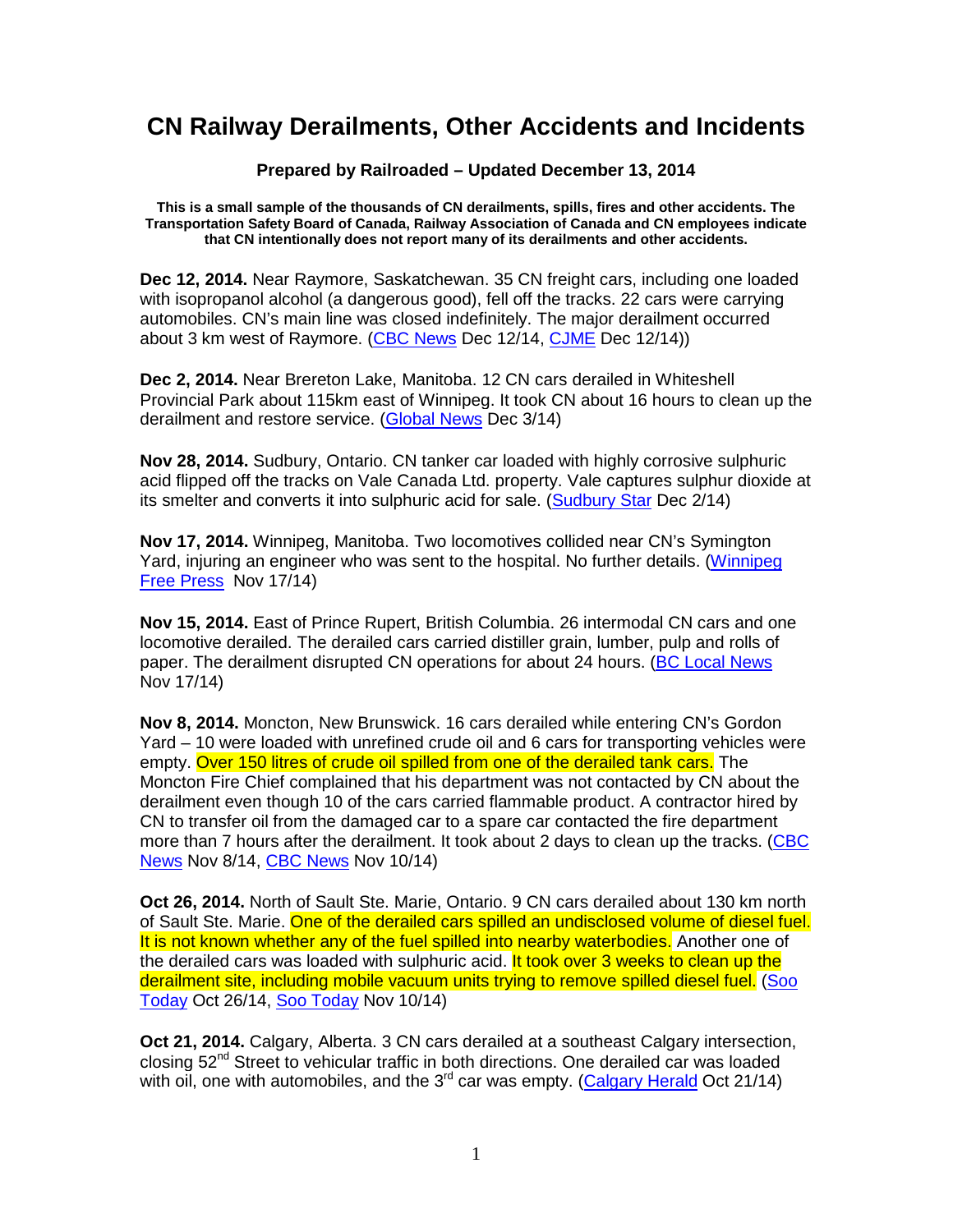**Oct 7, 2014.** Near Clair and Wadena, Saskatchewan. 26 of 100 CN rail cars derailed. 6 of the derailed cars were loaded with hazardous goods, 4 with either hydrochloric acid or caustic soda and 2 with petroleum distillate. An explosion and fire resulted from an undisclosed volume of spilled petroleum distillate from 2 cars. Huge plumes of thick, heavy, black smoke and fire at least 30m high were reported. Local officials were concerned about the toxic smoke, and kept people 8 kilometres away from the scene. 50 people from Clair and others from farm homes in the area were evacuated and school students in Wadena were kept indoors during the day. The extent of environmental damage was not disclosed. (CBC News Oct 7/14, CTV News Oct 7/14)

**Sept 26, 2014.** Near Wildwood, Alberta. About 15 CN cars loaded with coal fell off the tracks, **spilling coal all over the rail right-of-way**. The extent of environmental damage was not disclosed. (Global Edmonton Sept 26/14)

**Sept 25, 2014.** East of Vermilion, Alberta. 17 to 20 CN freight cars loaded with peas derailed, forcing the closure of the rail line for at least 24 hours. The TSB is investigating. (CTV News Sept 26/14)

**Sept 18, 2014.** Near Central City, Iowa. 9 CN cars including box cars and hopper cars fell off the tracks near Ford Road. The cars were carrying agricultural and forest products. (KWWL Sept 18/14)

**Sept 16, 2014.** East of Slave Lake, Alberta. 4 CN locomotives and 21 cars derailed in the Mitsue Industrial area about 10km east of Slave Lake. 3 of the derailed cars were carrying dangerous chemicals: 2 cars carried sodium chloride and 1 carried sulphuric acid. The Slave Lake Fire Dept. sent 4 crews, including a dangerous goods team and more than a dozen firefighters, to the scene. (CBC News Sept 16/14)

**Sept 14, 2014.** Macomb County, Michigan. CN freight train derailed about 4:00 a.m. in the morning about 20 miles NE of Detroit. Police said a broken axle caused the crash. CN provided no additional details. Traffic on several major roads was blocked and the tracks were cleared some time later in the afternoon. (Associated Press Sept 14/14)

**Sept 9, 2014.** Near Cherhill, Alberta. 8 CN cars filled with gravel fell off the tracks near Cherhill, about 100km NW of Edmonton. 4 of the cars tipped over and spilled their loads on and around the tracks. It is not known how long the main line was shut down to clean up the mess. (QMI Agency Sept 9/14)

**Aug 31, 2014.** Near Hondo, Alberta. 15 CN cars carrying grain derailed near Hondo, about 200km NW of Edmonton. Initial reports suggested 25 cars had derailed, but CN has since lowered the number to 15. An undisclosed amount of grain was spilled. 2 TSB officials were sent to the site to investigate. (Edmonton Sun Aug 31/14)

**Aug 27, 2014.** Toronto, Ontario. A CN derailment south of York University caused delays for several hours on the Barrie and Richmond Hill GO Transit train lines. As a result, there was no train service to York University on August 27; shuttle buses were used instead. (City News Toronto Aug 27/14)

**Aug 26, 2014.** Emerson, Manitoba. 2 CN cars full of propane and a third empty car toppled off the tracks. Crews from 4 fire departments were on the scene. About 40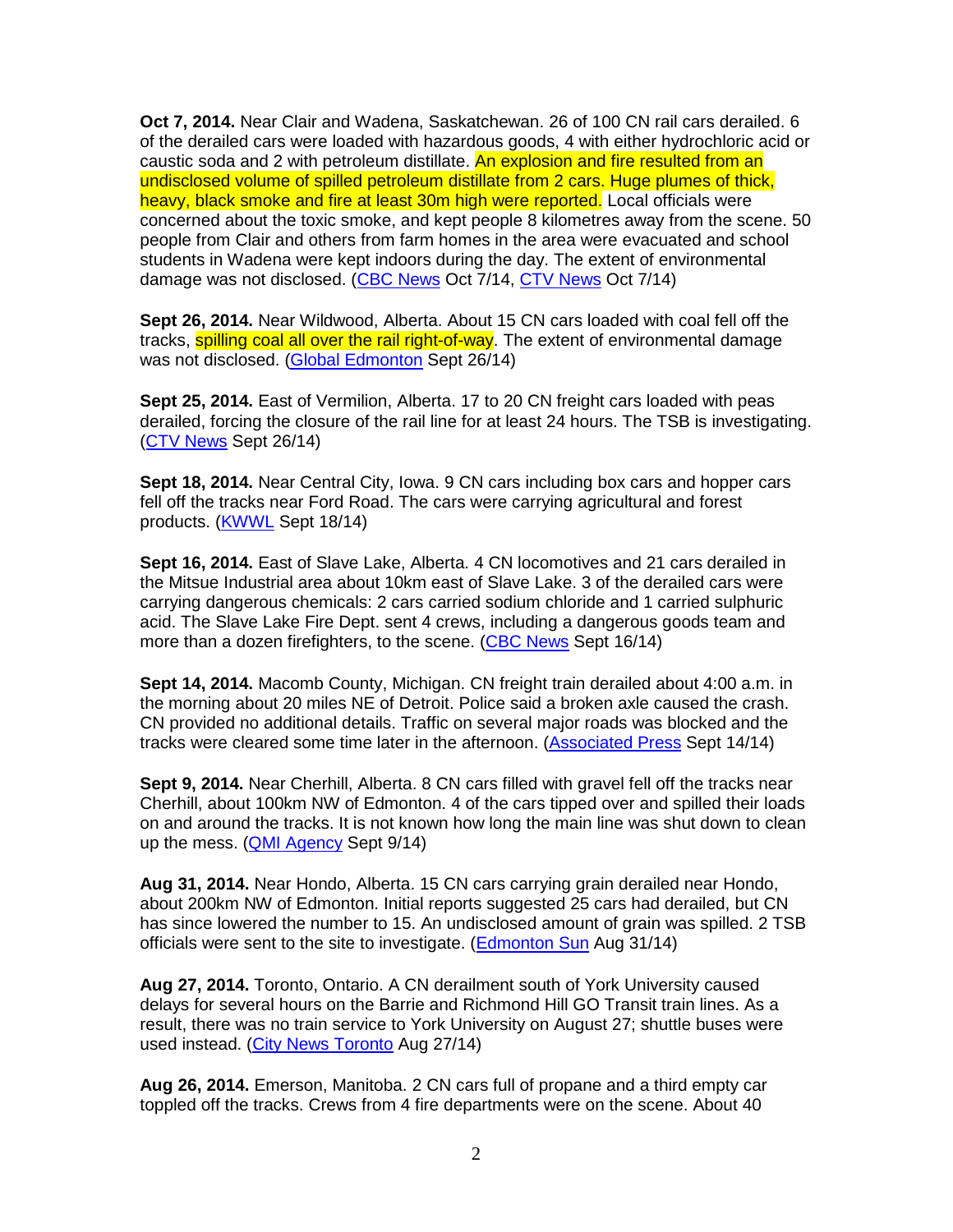people who live near the derailment were forced to evacuate from their homes until the derailed cars were back on the tracks again. (CBC News Aug 26/14)

**Aug 20, 2014.** Regina, Saskatchewan. 8 CN cars derailed at Regina's Co-op refinery: 6 tanker cars full of residue, an empty asphalt car and an empty coke car. The media questioned why the public was not informed of the derailment. Emily Hamer, a CN public affairs spokesperson, said it is not CN's practice to release derailment information unless asked by the media. She also said there is no plan to release findings from an investigation into the derailment. Based on CN's comments and information from the TSB and other CN employees, it is highly probable that the majority of CN derailments are not reported. (CJME Aug 21/14)

**Aug 12, 2014.** 145 km NE of Prince George, British Columbia. 11 empty sulfur and centre beam cars of a 127-car CN train jumped the tracks near the Parsnip River. (CBC News Aug 12/14, 250 News Aug 12/14)

**Aug 1, 2014.** Near Lacombe, Alberta. 16 CN cars carrying grain derailed, closing the main line track and a local road for at least a day. (Global News Aug 1/14)

**Aug 1, 2014.** East of Gananoque, Ontario. Via Rail passenger train struck a derailed CN train. 6 cars of a 120-car CN train had derailed on the main line, 1 car carrying lube oil and 5 empty lumber cars. The Via train hit one of the derailed lumber cars, puncturing the Via locomotive's fuel tank and spilling an undisclosed amount of fuel. One of the 300 Via passengers was injured. Via cancelled all trains August 1 between Toronto and Ottawa and between Toronto and Montreal. (Wall Street Journal Aug 1/14)

**Aug 1, 2014.** Baton Rouge, Louisiana. 7 cars of a 105-car CN train derailed and overturned on a main line. 2 derailed cars were full of lube oil, 1 car was full of difluoromethane residue, 1 car carried fiber board and 3 were full of plastic pellets that spilled onto the tracks. The derailment shut down local traffic. (Times-Picayune Aug 1/14)

**July 26, 2014.** Edson, Alberta. 2 cars carrying lumber fell off the tracks in the Edson CN rail yards. There were 2 other CN derailments in the same yard during the previous few weeks, with no details. Jim Feeny, a CN public Affairs spokesperson, said derailments are not uncommon and are often not reported by CN. The TSB has expressed concern in the past about CN not reporting derailments and other accidents. (Edson Leader Aug 7/14)

**July 25, 2014.** West of Burns Lake, British Columbia. A CN train rammed into a logging truck at an uncontrolled crossing, knocking 22 train cars and 2 locomotives off the tracks. An undisclosed amount of diesel fuel was spilled. (CTV News July 25/14)

**July 20, 2014.** Slinger, Wisconsin. 3 CN locomotives and 3 CN cars derailed, flipped over, and crashed into a Wisconsin & Southern train at a rail crossing, causing another 7 cars to derail. About 5,000 gallons of diesel fuel spilled from one of the locomotives. A CN engineer and a CN conductor were taken to hospital with unspecified injuries. A temporary shelter was set up at a local middle school for more than 120 people who were evacuated. The derailed CN cars were carrying frack sand and the Wisconsin & Southern train was carrying steel, lumber and plastic pellets. Lumber was spilled at the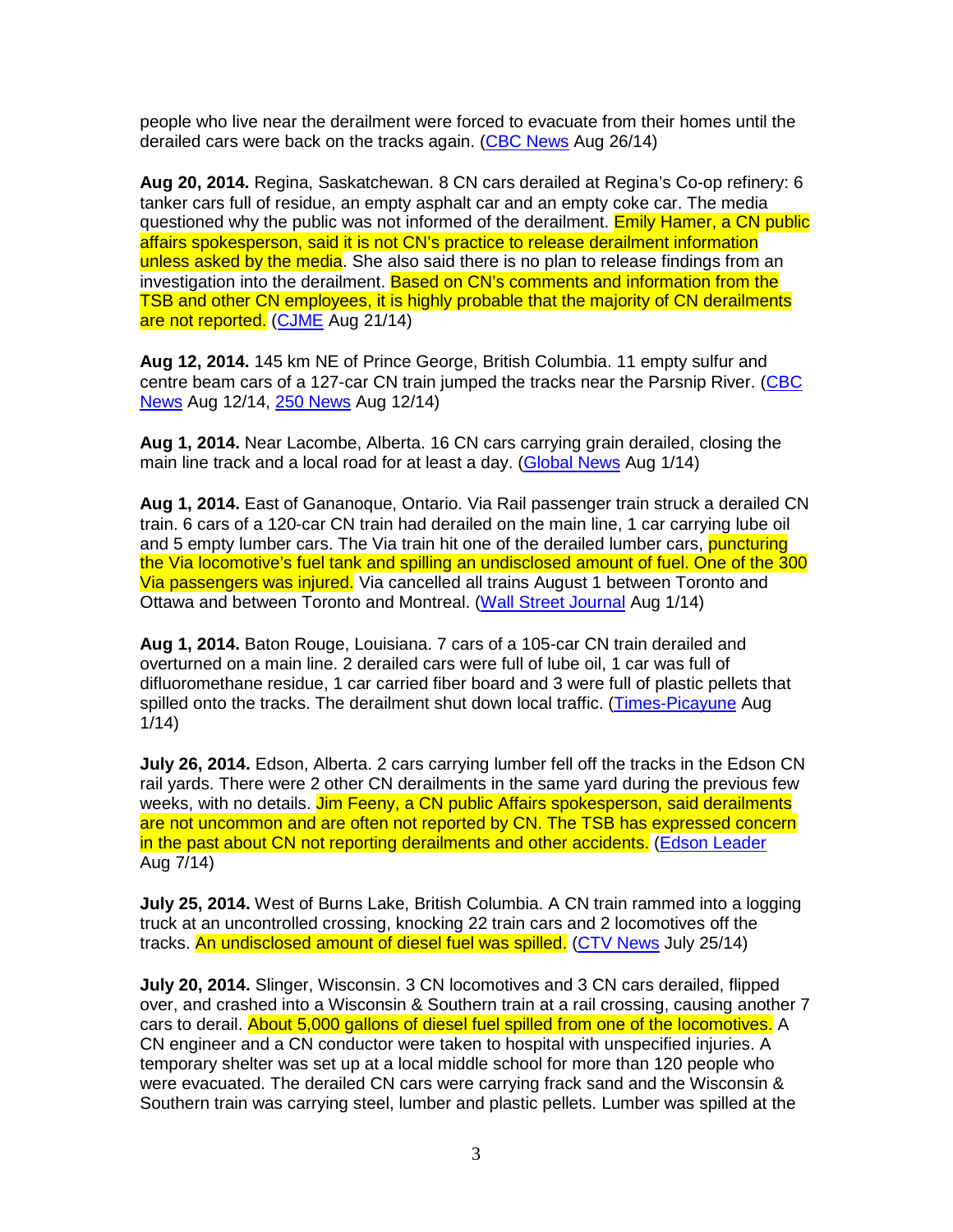site. The extent of environmental damage caused by the fuel spill was not disclosed. The derailment resulted in more than \$3.1 million in damages. (Washington Times July 21/14)

**July 12, 2014.** North of Three Hills, Alberta. 15 CN cars derailed about 60km NE of Calgary, causing disruptions to transportation services in the area. Most of the cars carried general consumer merchandise, while 2 contained chemicals for household and industrial use. Alberta Emergency Alert indicated a local road was closed for an undisclosed length of time. (CBC News July 13/14)

**July 10, 2014.** Brockville, Ontario. 26 CN freight cars derailed, including 13 tanker cars carrying hazardous goods residue, 5 cars carrying carbon powder and 2 loaded auto carriers. Via Rail passenger service was disrupted due to the derailment on the main line. CN provided no further details. (Reuters July 10/14)

**July 4, 2014.** Near Whitecourt, Alberta. 6 cars of an 81-car CN train carrying crude oil, methanol, gravel and lumber derailed and flipped over on their sides. 3 of the derailed cars carried crude oil and 1 carried highly volatile methanol. At least 1 of the tanker cars spilled an undisclosed volume of hazardous product. (QMI Agency July 4/14, Reuters July 4/14)

**June 27, 2014.** Near Chisholm, Alberta. 11 CN grain cars derailed, blocking the main line and a railroad crossing for about a day. A Chisholm resident, Gene Crick, said, "I just don't know what to think of it. But something's got to be done because, what the heck, three derailments in a row?" Regarding this latest CN derailment, he said, "The mess that I'd seen was the tracks, a real mess; twisted right up in the air. It's just like a cat came in and plowed it up." (South Peace News July/14)

**June 11, 2014.** Near Faust, Alberta. 20 CN cars fell off the main line tracks near Faust, about 60km west of Slave Lake: 17 cars carried dangerous goods residue (up to 2,000 gallons per tank car), 2 were grain hopper cars and 1 was a lumber car. (Global News June 11/14)

**June 4, 2014.** Ladysmith, Wisconsin. At least 2 CN cars derailed, as the last 5 cars in a longer train became disconnected. One of the derailed cars tipped over. (Leader-Telegram June 4/14)

**May 30, 2014.** North of Lac La Biche, Alberta. About 50,000 litres of molten sulphur spilled from 3 of 7 derailed CN cars. The spill took several days to clean up and CN's main line was closed for an undisclosed period of time. Local residents were upset that CN did not notify them of the derailment; rather, they found out about the accident numerous days later from a Canadian Press story. (Brandon Sun June 4/14)

**May 23, 2014.** Alberton Township, 3 miles west of Fort Frances, Ontario. 35 CN cars derailed, the majority of which were carrying potash and paper products; 2 were carrying sulphur. Local fire officials had to extinguish a grass fire started by the derailment. Vehicle traffic had to be diverted around the derailment site. (Fort Frances Times May 24/14)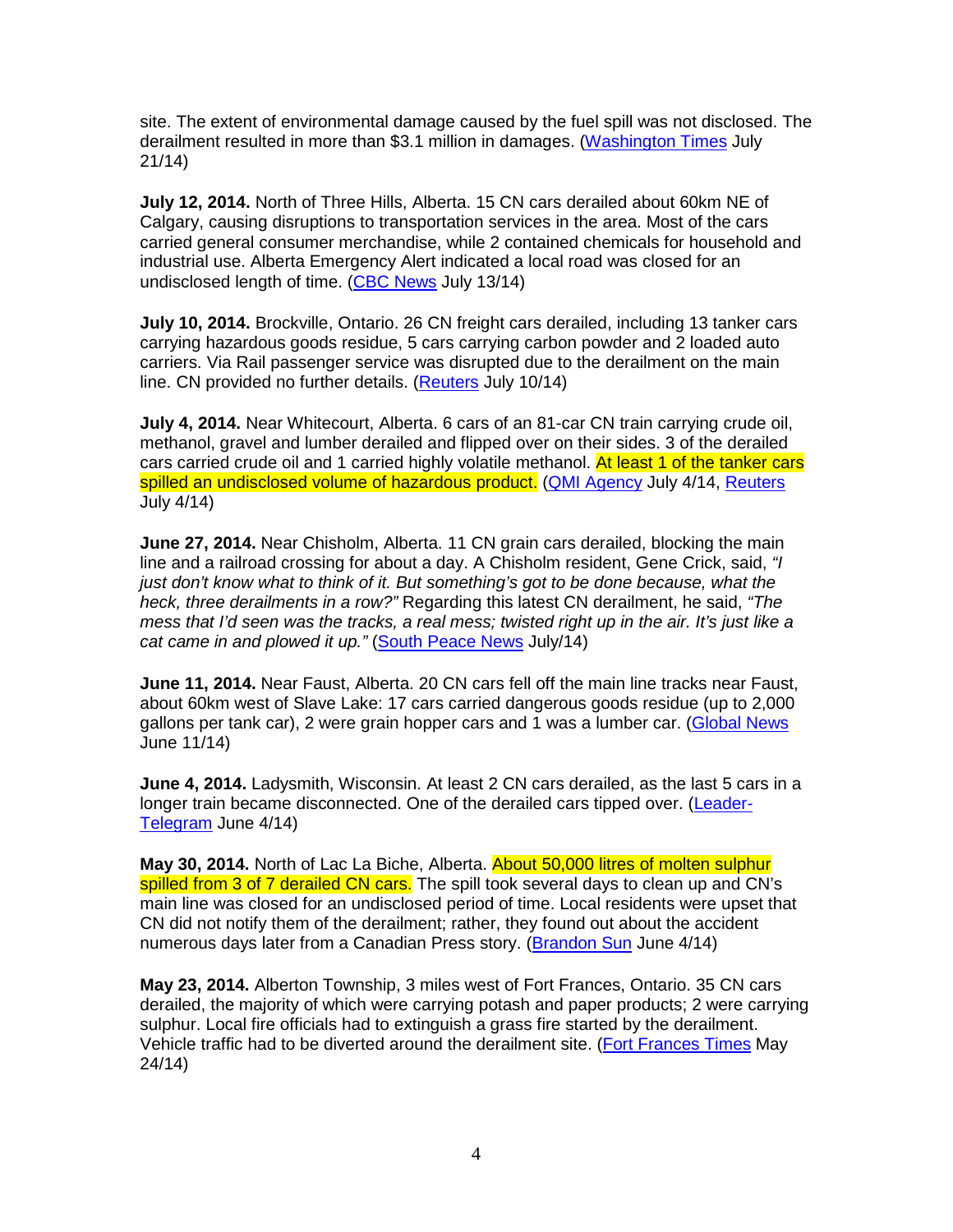**May 9, 2014.** Just outside Grand Falls, New Brunswick. 6 CN rail cars fell off the tracks as the train was exiting the main line onto a side track. 2 of the cars were carrying automobiles, 2 had fertilizer, 1 carried railway ties and 1 was empty. It is not known how long the tracks were closed to clean up the derailed cars. (4-Traders May 10/14)

**May 8, 2014.** Slave Lake, Alberta. 9 CN cars loaded with wood pulp derailed on CN's main line in downtown Slave Lake. Some of the cars tipped completely over on their sides, and crushed several nearby sheds. 6 nearby residences were evacuated. About 245 feet of track had to be replaced, as the main line and several road crossings were closed down for some time. (CBC News May 9/14, Edmonton Journal May 9/14, plus other sources)

**May 4, 2014.** Racine County, Wisconsin. CN locomotive fuel tank was punctured by a piece of metal on the tracks, spilling 4,000 gallons of diesel fuel. Crews were able to clean up only about 1,600 gallons of the spilled diesel fuel and the rest soaked into the ground. Local officials were concerned about possible contamination of very shallow nearby water wells. The local fire chief said soils contaminated with hazardous liquids are typically replaced with new soil. (The Republic May 5/14)

**April 22, 2014.** Burlington, Ontario. 3 CN cars carrying rock derailed in the Aldershot Rail Yard at a point where 2 rails crossed. (Toronto Star April 22/14)

**April 20, 2014.** St. Norbert, Winnipeg, Manitoba. 7 CN cars carrying plastic, wood products and pipes fell off the tracks not far from several homes along Highway 75. The line where the derailment occurred was flagged for trains to slow to 16 km/h due to track and surface conditions. A day later, 2 derailed cars still hadn't been removed; there was no word from CN when the track would be back in service. (Global News April 22/14)

March 16, 2014. Saint-Laurent, Montreal, Quebec. A CN worker was crushed to death between 2 railway cars in the Taschereau Yards after one of the cars on the moving train he was on derailed. (Montreal Gazette March 17/14)

**March 5, 2014.** Beaver County, Alberta. Two empty CN grain cars derailed and sustained damage along a stretch of track adjacent to Highway 14. (Alberta Police Report March 5/14)

**Feb 24, 2014.** Between Prince George and Tumbler Ridge, British Columbia. 24 loaded coal cars derailed, forcing the closing of CN's main line. The spilled coal caused an undisclosed amount of environmental damage. (250 News Feb 25/14)

**Feb 24, 2014.** Fairbanks, St. Louis County, Minnesota. 50 CN cars plus 2 locomotives derailed. The train had a total of 116 cars. The train was loaded with iron ore pellets and was bound for Two Harbors. 2 engineers on the train were taken to a local hospital. (Duluth News Tribune Feb 25/14)

**Feb 23, 2014.** Saint-Henri, Montreal, Quebec. 2 CN locomotives and 2 cars carrying grain fell off the rails on a CN main line close to homes, community organizations and schools. About 3,500 litres of diesel fuel spilled from one of the locomotives and caused an undisclosed amount of environmental damage. (Global News Feb 24/14, Globe and Mail Feb 23/14)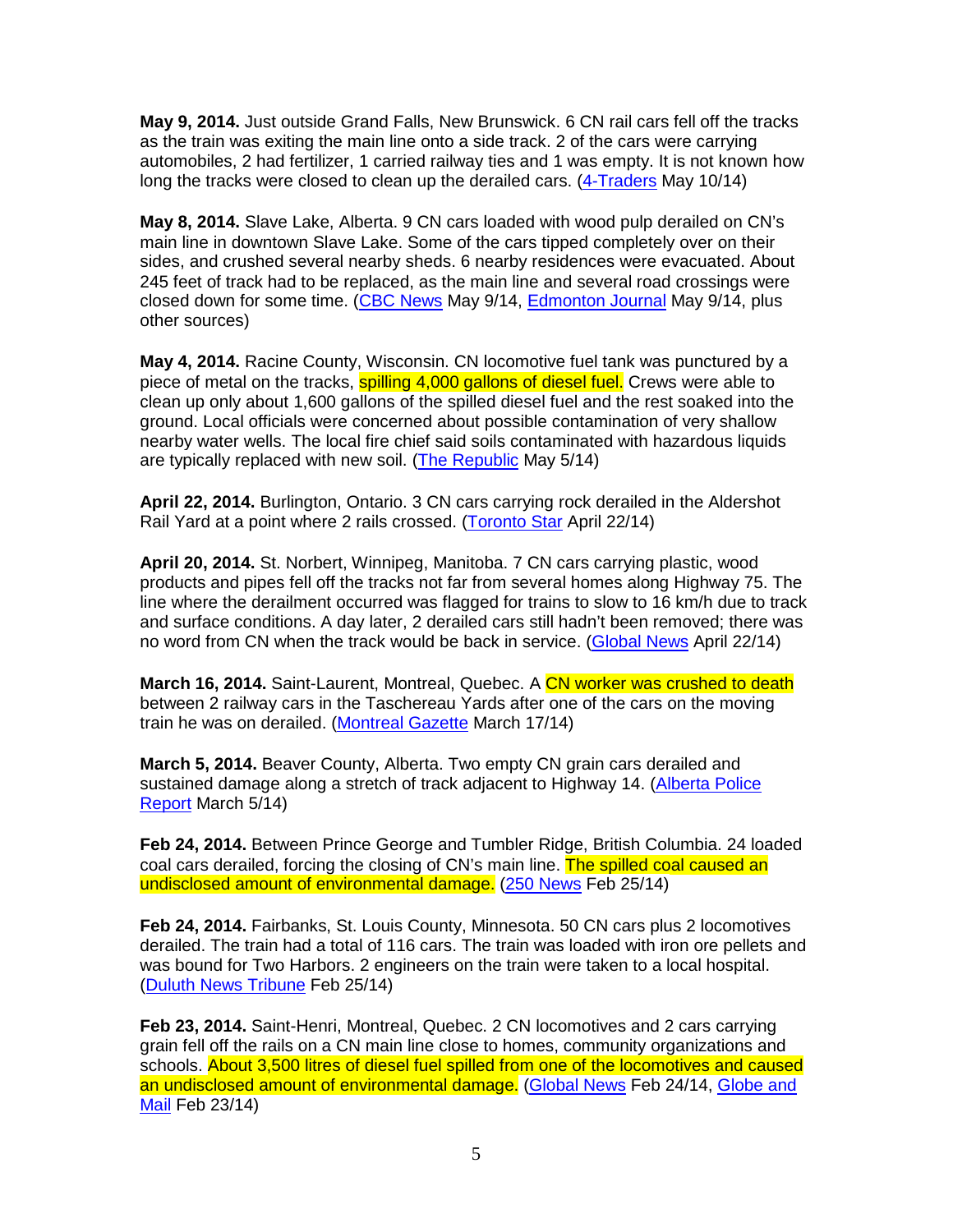**Feb 9, 2014.** New Lenox, Illinois. 3 to 4 CN cars derailed near Lincoln-Way High School and one of the cars hit and damaged a locomotive that was stopped on an adjacent track. One of the derailed cars was carrying plastic; the others were apparently empty. Traffic was blocked and had to be rerouted. This particular area is contentious among New Lenox residents because when CN bought the former EJ&E tracks, they announced plans to quadruple the number of freight trains. Local officials tried to get CN to build an overpass at one of the major crossings to mitigate the additional train traffic, but CN refused. (CBS Chicago Feb 10/14)

**Jan 31, 2014.** Outside New Augusta, Mississippi. 19 CN cars fell off the tracks, **spilling** 50,000 gallons of crude oil, 17,000 gallons of fertilizer and 10,000 gallons of petroleum distillate. Other hazardous goods reported spilled included undisclosed volumes of fuel oil, methanol and ethanol. Most of the hazardous goods spilled from 3 of the derailed tank cars, although other derailed cars were also spilling hazardous products. About 50 nearby Perry County residents were evacuated for over 2 days and sheltered in a special Red Cross facility set up for those affected by the derailment. About 100 railroad employees and 50 government officials, firemen and police officers were on site assisting with clean up efforts which were estimated to take about a week to complete. The extent of environmental damage was not disclosed; however, some of the spilled hazardous goods made its way into a local waterway. (The Republic Jan 31/14, Hattiesburg American 1 Jan 31/14, Hattiesburg American 2 Feb 4/14)

**Jan 28, 2014.** Mundelein, Illinois. A CN freight train derailed and forced Metra commuters on the North Central Services to make other transportation plans for at least a day. The cold hampered CN from repairing the tracks and moving the derailed cars, one of which was carrying plastic pellets. Several other CN freight trains were halted on the single track and had to be moved before the Metra service could be restored. (Daily Herald Jan 28/14)

**Jan 26, 2014.** Saint-Basile, Edmundston, New Brunswick. 5 CN freight cars jumped the tracks; 3 were carrying automobiles, one was carrying clay and the  $5<sup>th</sup>$  car was carrying flammable liquefied petroleum gas. The cars tipped over and were lying on their side in a ditch. A local farmer had warned CN last summer that repairs were required at the site of the derailment. This was the second derailment on the same farmer's property. About 15-20 years ago, fuel cars derailed and were upside down in the local brook, spilling hazardous product. (CBC News 1 Jan 27/14, CBC News 2 Jan 28/14)

**Jan 16, 2014.** Crystal Springs, Mississippi. A CN train hauling coal caught fire. 2 men were able to escape from the locomotive which sustained major damage from the fire. (WJTV Jan 17/14)

**Jan 15, 2014.** Edmonton, Alberta. 3 moving CN trains collided. 3 locomotives, 2 tank cars loaded with dangerous goods and 1 empty flat car fell off the tracks. One of the locomotives spilled an undisclosed amount of diesel fuel. CN told the Edmonton Journal they did not know what dangerous goods were in the derailed tank cars, whereas CN contacted Edmonton Fire Rescue about 1 of the derailed tank cars possibly containing propane. Municipalities across Canada are concerned because CN and other rail companies are not required to provide municipalities with real-time information on what dangerous goods are travelling through their communities and when. (Edmonton Journal Jan 16/14)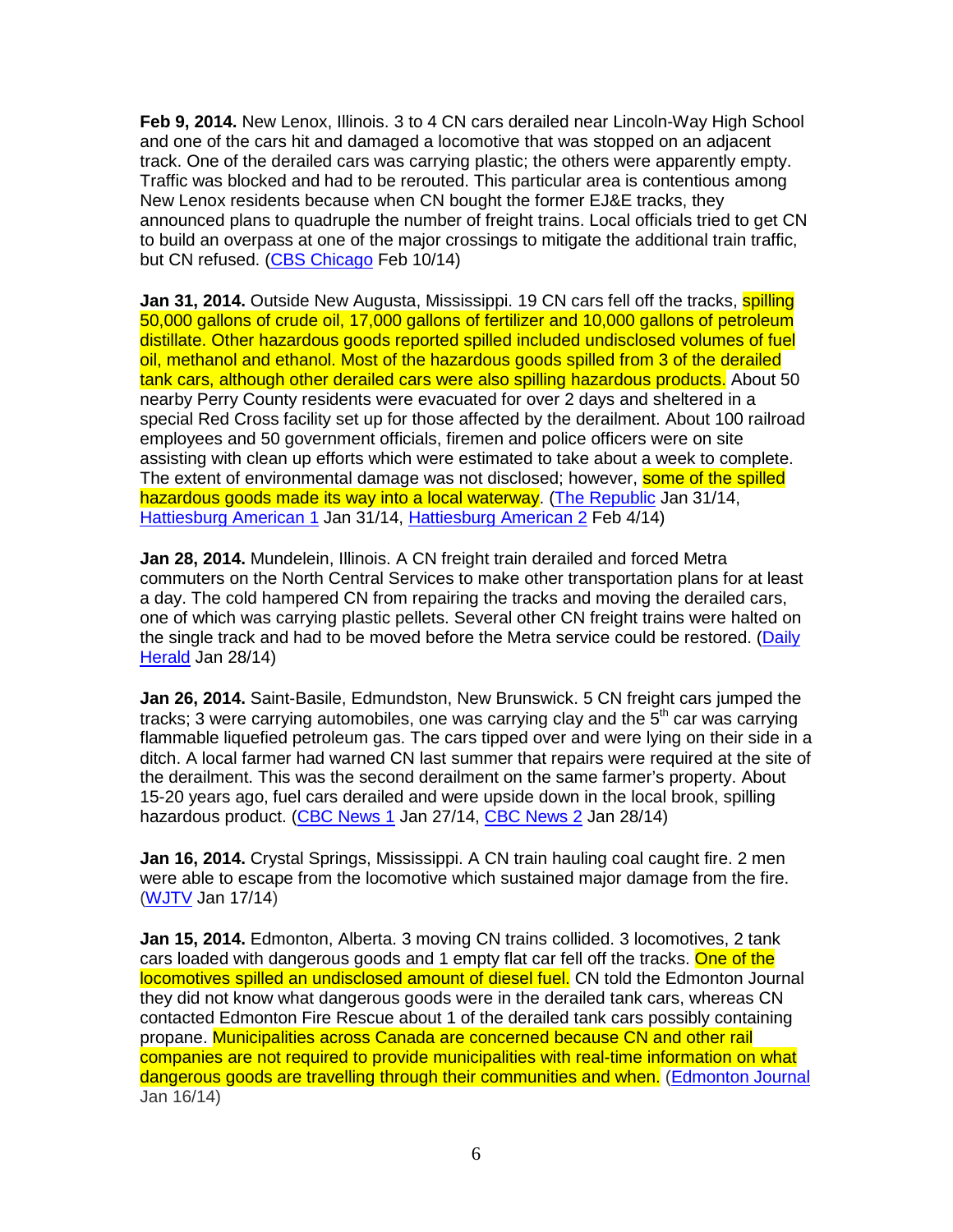**Jan 11, 2014.** Burnaby, British Columbia. 7 cars loaded with coal from a 152-car CP train operated by a CN crew went off the CN tracks. 3 of the cars tipped over and spilled about 270 tons of coal, much of it into Silver Creek which is sensitive fish habitat. A substantial amount of coal was also carried downstream into Brunette River and Burnaby Lake. Government officials were concerned about the negative effects of the coal on salmon eggs and eggs of the endangered Western Painted Turtle. Turtles and their eggs had to be removed from the clean-up area, and a turtle beach had to be restored and basking logs cleaned. Chum salmon were observed spawning in the creek near where the coal was spilled. Coho salmon and rainbow trout were also in the area. Burnaby Lake Regional Park was negatively impacted. Local observers said Silver Creek turned black following the spill. B.C. Environment officials called CN's follow-up reports on the spill "deficient" and "unsatisfactory", citing significant types of information that was missing. Washed out ground under the CN tracks may be the cause of the derailment, as heavy rains had fallen in the area. Local residents were quick to denounce plans to expand coal export at the Neptune Terminals. They pointed to this derailment as proof that the recent decision by the port authority to expand coal exports was a poor one. (Vancouver Sun Jan 11/14, Globe and Mail Jan 11/14, The Straight Apr 17/14, Burnaby Now Apr 19/14)

**Jan 7, 2014.** Near Plaster Rock, New Brunswick. A 122-car CN train derailed, with 19 cars and an unmanned locomotive falling off the tracks. A cracked wheel and an emergency brake application likely contributed to the derailment. 9 of the derailed cars were loaded with hazardous goods – 5 with crude oil and 4 with propane. A significant fire resulted with huge clouds of orange smoke and flames billowing into the air. Fires continued burning 4 days following the derailment. About 50 households (150 people) were forced to evacuate within a 2-kilometre radius of the fire, and 4 days following the derailment were still not permitted to return to their homes. Firefighters, police, ambulances and a hazardous materials team were dispatched to the site. The volume of hazardous product spilled and the extent of environmental damage were not provided by CN. An earlier derailment near Plaster Rock unreported by CN was one of 2 unreported incidents that prompted the TSB to seek a summons in 2006 ordering CN to turn over all of its accident records. A subsequent in-depth CBC investigation in 2013 uncovered that CN did not report to authorities more than 1,840 derailments and other accidents over a 6-year period, including 44 on main rail lines. (Edmonton Journal Jan 8/14, CBC News Jan 7/14)

**Dec 29, 2013.** Killy, British Columbia. 5 CN cars derailed with 4 tipping over on their side in the Killy Yard. One of the derailed cars blocked the main track. (Vancouver Sun April 24/14)

**Dec 27, 2013.** Wainwright, Alberta. 7 cars derailed in the CN Rail yard. Although CN provided few details, apparently 3 grain cars flipped off the tracks while 4 other cars remained upright. Derailed cars were carrying grain and salt. There was damage to derailed cars. (Star News Dec 27/13)

**Dec 5, 2013.** Two Harbors, Minnesota. Three crew members were injured when a 107 car CN train carrying iron ore derailed as it entered the Two Harbors rail yard, sending 76 cars off the tracks. Another 17 cars parked next to the moving train were also pushed off the tracks. Trains were unable to operate in that portion of the yard for some time, interrupting shipment of iron ore. The attorney representing the 3 injured CN crew members blamed the incident on CN's failure to remove snow and ice from the tracks.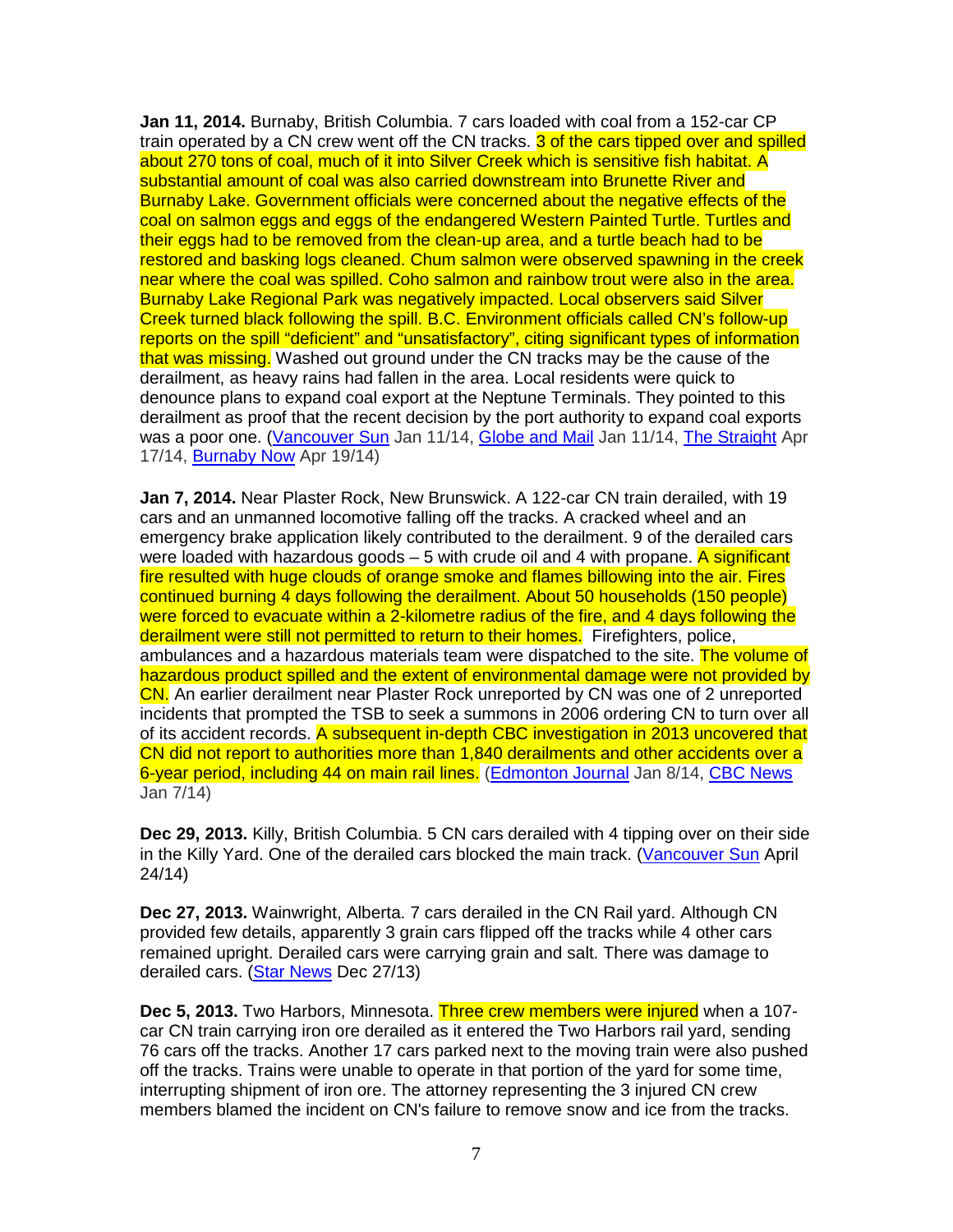He said CN had been informed earlier in the day of unsafe snow and ice conditions between the Highland siding and Waldo and the 4-mile descent into the Two Harbors rail yard. The same day, another runaway train had been reported on the same track, but fortunately that train's crew was able to regain control of the train. The attorney was quoted as saying, "The railroad had advance knowledge of the storm and information from knowledgeable railroaders about conditions. If attempts were made to clear the snow, they were inadequate. As a consequence, these guys were not going to be able to control that train. The railroad knew it, but they kept sending the train on the track with deep snow." He said CN's decision-making did not reflect a regard for the well-being of its employees. "When you put profits over safety, this is what happens", he said. Neighbouring business operators said they had never seen a train pileup of this magnitude, and a retired CN engineer said the derailment was one of the 2 most serious train-related incidents he had seen since he started working on railroads in 1974. (Lake County News Chronicle Dec 15/13, Northlands News Center Dec 6/13)

**Nov 18, 2013.** Near Tisdale, Saskatchewan. A CN conductor trainee was hit and killed by a CN freight train at the Murphy's interchange track during switching operations. CN would provide no further details, other than to suggest that CN's safety record is good (which is their standard response lately, following a recently heightened interest by Canadians in rail safety). A year later, the TSB said the accident could have been prevented – the trainee was unsupervised, which led to the fatal accident. (Reuters Nov 19/13, CBC News Oct 22/14)

**Nov 11, 2013.** Near Fort Frances, Ontario. A 184-car CN train derailed, spilling grain all over the tracks. A total of 39 freight cars fell off the tracks. It took several days for the spilled grain to be cleaned up and for the rail cars to be removed. (Fort Frances Times Nov 12/13)

**Nov 9, 2013.** Near Asquith, Saskatchewan. Six CN cars carrying lumber jumped the tracks. Nearby residents expressed concern not only about derailments close to their homes, but also about challenges getting compensation from CN for damages incurred by CN-started fires. (Global News Nov 10/13)

**Nov 3, 2013.** Near Peers, Alberta. 13 CN cars derailed. 12 of the derailed cars were loaded with lumber and 1 was carrying sulphur dioxide. CN rail traffic along its main line was shut down while mangled rail cars and spilled broken lumber were cleaned off the tracks. (CTV News Nov 3/13)

**Oct 19, 2013.** Gainford, Alberta. A 134-car CN train carrying crude oil and liquefied petroleum gas (propane) derailed about 90 km west of Edmonton, **causing explosions** and a massive fire. 9 of the 13 derailed tank cars were carrying propane and 4 carried crude oil. 1 of the cars carrying propane exploded and 3 others also caught fire. The amount of petroleum product spilled and the extent of environmental and property damages were not disclosed. A state of emergency was ordered for the entire area. All 100 Gainford residents and another 25 people living within 2 km of the derailment site were evacuated for 4 days due to the fear of additional explosions, fires and noxious fumes. The intensity of the fire was so severe, firefighters were forced to let the fire burn itself out, which took 4 days. The main east-west highway (Yellowhead No. 16) and the main east-west rail line (Trans-Continental) through western Canada were closed for 5 days. Evacuated residents were upset they received very limited compensation from CN, restricted primarily to out-of-pocket expenses. Residents who claimed for lost wages due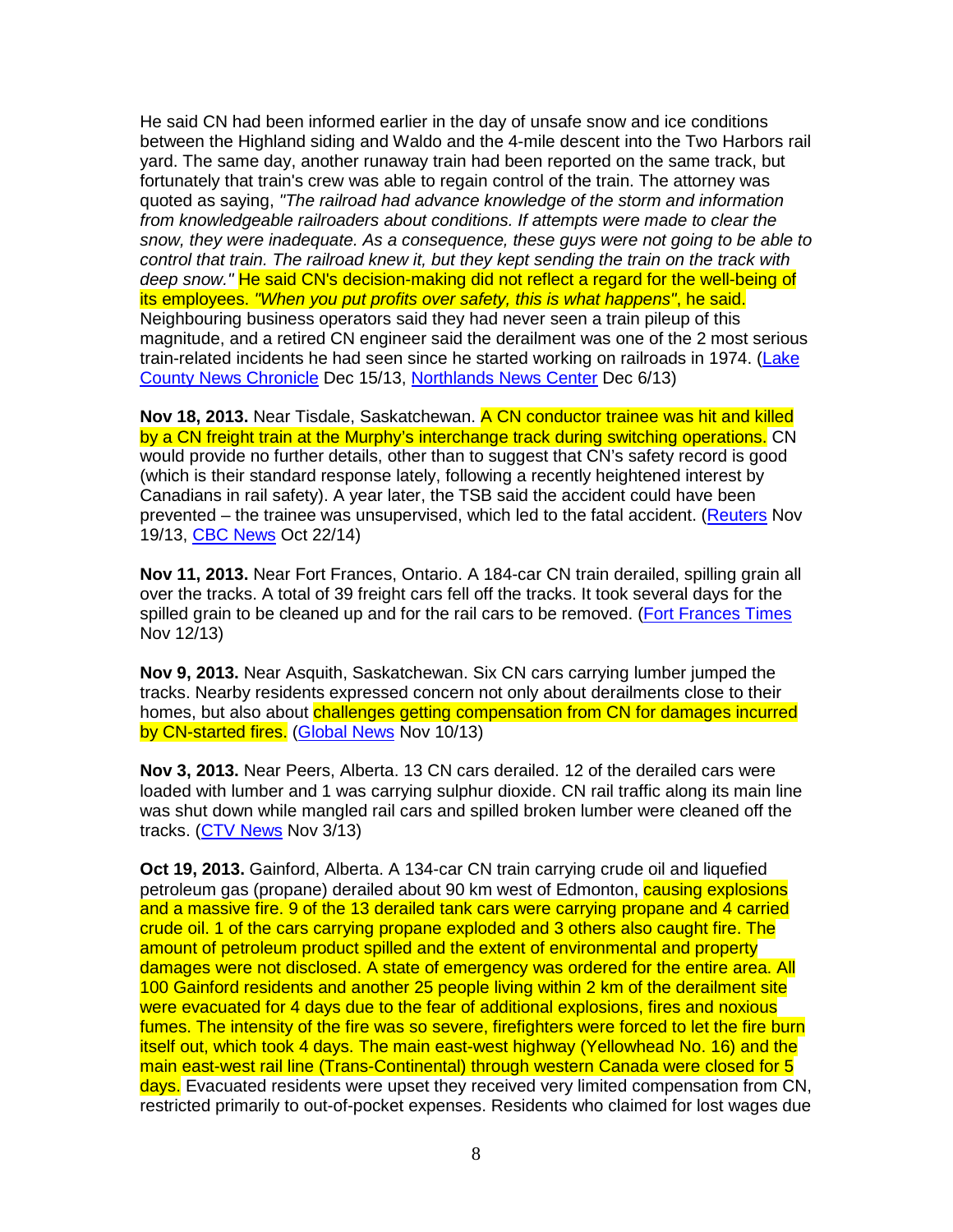to the evacuation order were not compensated. Some residents described CN's small compensation payments as "reprehensible". (Chicago Tribune Oct 19/13, CBC News Oct 19/13, plus additional sources)

**Oct 16, 2013.** Sexsmith, Alberta. 4 CN tank cars carrying anhydrous ammonia derailed. One of the derailed tank cars was leaning and sinking. Anhydrous ammonia is a dangerous good. In the absence of receiving any information from CN, Sexsmith fire resources ordered an evacuation of about 150 homes. (Calgary Herald Oct 16/13)

**Oct 7, 2013.** Brampton, Ontario. The last 4 cars of a 73-car CN train derailed, sending one CN employee to the hospital with minor injuries. A CN public relations spokesperson suggested to the media there were no injuries, whereas the Peel Emergency Services reported the CN employee suffered minor injuries. The 4 derailed tank cars carried jet fuel residue. (Rail tank car "residue" can consist of up to several thousand gallons of dangerous goods per tank car. Rail companies erroneously refer to these cars as being empty.) The derailment held up numerous Kitchener GO trains. (Toronto Star Oct 7/13)

**Oct 2, 2013.** North Battleford, Saskatchewan. 3 CN tank cars derailed; 2 of the cars contained crude oil and the other contained asphalt. Human error likely caused the derailment when a wrong switch was aligned while connecting rail cars together. CN waited 5 hours before notifying North Battleford emergency crews about the derailment. Mayor Ian Hamilton says he was angry the City wasn't notified right away by CN. (Global **News** Oct 3/13)

**Sept 25, 2013.** Near Landis, Saskatchewan. 17 of 130 CN cars carrying oil, condensate, ethanol and mixed freight derailed. 1 tank car spilled an undisclosed amount of oil, and the derailment sparked a grass fire. The Landis school was evacuated for a dav as a precaution. The extent of environmental damage was not disclosed. (Toronto Star Sept 25/13)

**Sept 16, 2013.** About 60 km south of North Bay near South River, Ontario. 11 CN freight cars derailed, of which 1 carried methanol, 3 carried sulphuric acid residue, and 7 were hauling general merchandise and consumer goods. The tracks were closed for about 2 days. (The Nugget Sept 17/13)

Aug 27, 2013. Watson Island, British Columbia. 2 CN locomotives derailed. (Vancouver Sun April 24/14)

**Aug 8, 2013.** Near Morey, British Columbia. An intermodal flat car derailed on the Albreda Subdivision after being struck by a rock slide. (Vancouver Sun April 24/14)

**Aug 1, 2013.** Near Tumbler Ridge, British Columbia. 15 CN cars loaded with ore derailed. (Vancouver Sun April 24/14)

**June 2, 2013.** Symington Rail Yard, Winnipeg, Manitoba. 6 empty CN lumber cars crashed off the tracks, damaging 2 power poles and knocking power out to 1,900 customers in the Windsor Park area. (CTV Winnipeg June 3/13)

**May 24, 2013.** Chetwynd, British Columbia. A bulkhead flat car derailed in the Chetwynd Yard. (Vancouver Sun April 24/14)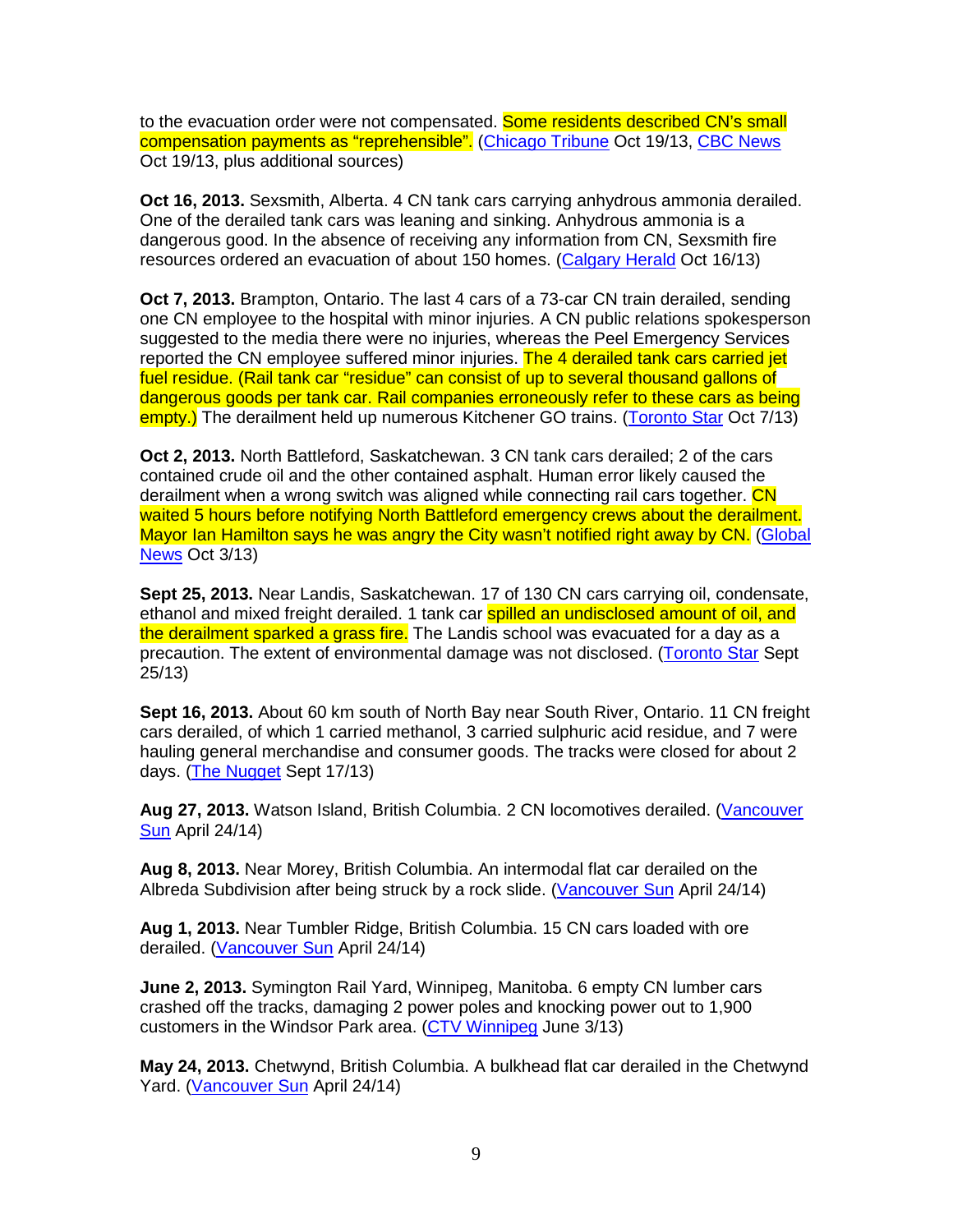**May 24, 2013.** Quesnel, British Columbia. A CN locomotive derailed in the Quesnel Yard. (Vancouver Sun April 24/14)

**May 15, 2013.** Near Chetwynd, British Columbia. 12 CN cars carrying sulphur derailed. (Vancouver Sun April 24/14)

**April 30, 2013.** Near Pense, west of Regina, Saskatchewan. 11 CN cars fell off the tracks, blocking a grid road. Fertilizer spilled from some of the cars. (National Post May 1/13)

**April 28, 2013.** Togo, Saskatchewan. A Via Rail passenger train travelling on track owned and maintained by CN derailed at a washed out section of track, only hours after the tracks had been inspected. 2 locomotives, a baggage car and the first passenger train derailed but remained upright. The diesel fuel tanks of both locomotives ruptured, spilling diesel fuel and causing the train to catch on fire. The Via crew and passengers were evacuated from the train without any serious injuries. The TSB reported the main cause of the washout was a blocked culvert combined with a rapid melt of snow, which led to the ground being saturated and the embankment weakened. The TSB also noted that the CN track inspectors responsible for the location had not received "any significant" training" in identifying potential ground hazards. (CBC News June 11/14)

**April 19, 2013.** Near Cedarvale, British Columbia. 5 intermodal CN cars carrying household consumer goods derailed east of Terrace, causing the rail line to be shut down for an undisclosed length of time. There was track and signal damage. (CJFW April 19/13)

**March 31, 2013.** Near Matsqui, British Columbia. A CN gondola car derailed on the main Yale Subdivision track. (Vancouver Sun April 24/14)

**March 30, 2013.** Gary, Indiana. 35 cars of a 101-car CN freight train derailed. 3 of the derailed cars carried hazardous materials. The derailment also ruptured a 14-inch industrial gas line. Hazmat responded to the accident and directed that South Shore train service be halted until the gas rupture was cleaned up and the area was determined to be safe. (WSBT TV March 30/13 & Chicago Sun-Times March 30/13)

**March 25, 2013.** Kenner, Louisiana. 14 cars of a 141-car CN train derailed. 2 of the derailed cars carrying coal tipped over and another 5 leaned, looking close to toppling over. An undisclosed amount of coal was spilled. The derailment blocked Farm Avenue and Morey Street in Kenner. (The Times-Picayune March 25/13)

**March 19, 2013.** Williams Lake, British Columbia. 2 CN locomotives derailed in the Williams Lake Yard. (Vancouver Sun April 24/14)

**March 16, 2013.** Near Hatfield, Wisconsin. 19 CN cars loaded with sand plowed off the railway, spilling sand across the area. County Road K remained closed for at least a day. (La Cross Tribune March 17/13)

**March 15, 2013.** Fort Nelson, British Columbia. A tank car full of fuel oil residue derailed in the Fort Nelson Yard. (Vancouver Sun April 24/14)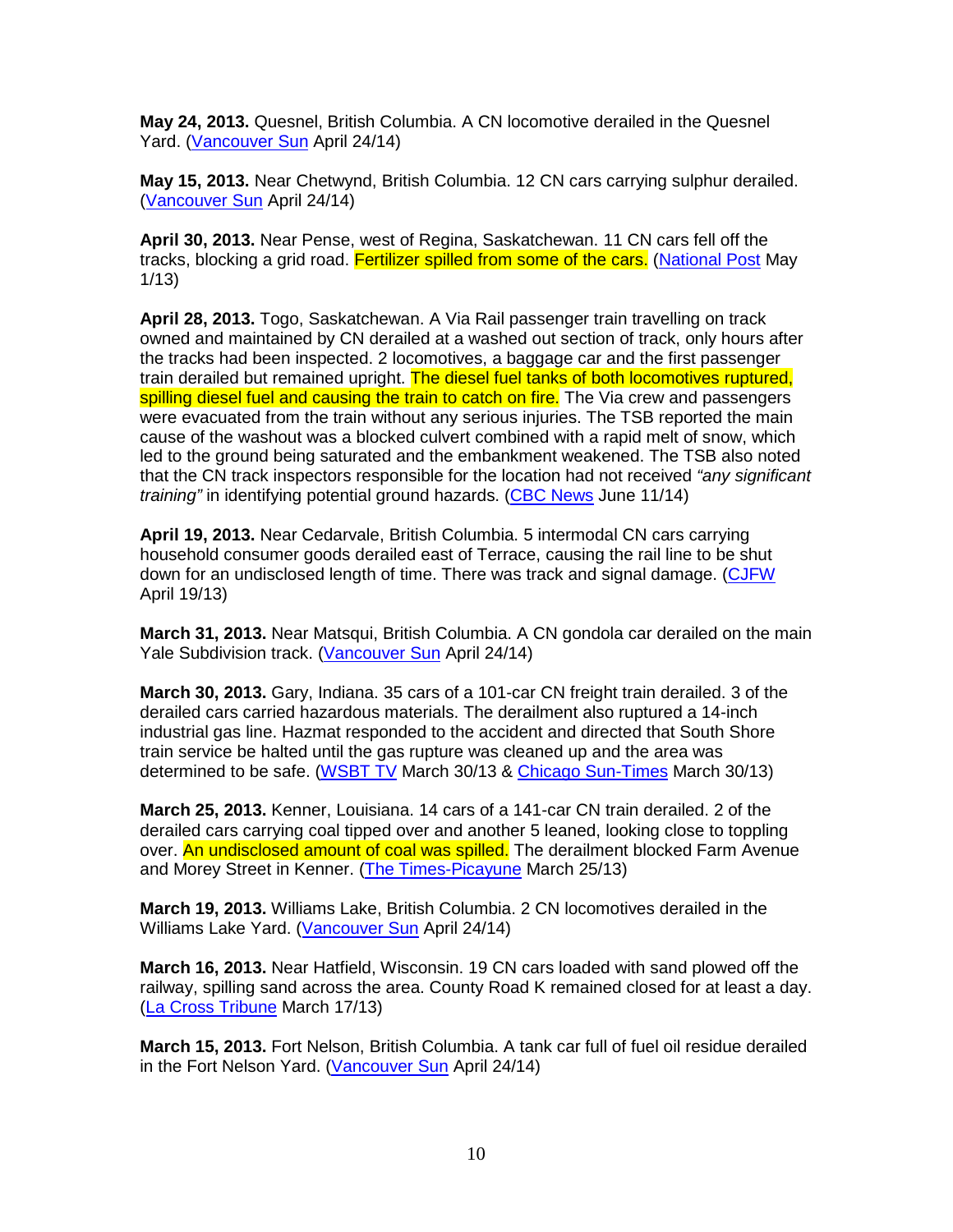**March 10, 2013.** North Vancouver, British Columbia. 3 cars derailed in the CN Lynn Creek Yard. (Vancouver Sun April 24/14)

**March 7, 2013.** Winnipeg, Manitoba. A CN locomotive and 1 intermodal car derailed in a rail yard, blocking traffic on the East Perimeter Highway for over 4 hours. It appeared that 2 CN trains collided, causing the derailment. (Metro Winnipeg March 7/13)

**Feb 22, 2013.** McComb Subdivision, Jackson, Mississippi. 18 CN cars derailed – 17 were loaded with grain and the other was empty. Some track was damaged and will need to be replaced. Rail traffic between Jackson and New Orleans was expected to be shut down for most of the day. As of April 4, 2013, 11 tons of the wheat spilled during the derailment was rotting and emitting a foul odour at the Hinds County Penal Farm in Raymond where it had been piled, and was causing concern to local residents. (WLBT Feb 22/13 & other sources)

**Feb 9, 2013.** Fort Rouge Rail Yard, Winnipeg, Manitoba. About 8 CN cars derailed, 6 of which flipped over on their sides. The cars were carrying household and consumer goods. (CBC News Feb 9/13)

**Feb 7, 2013.** Near Biggar, Saskatchewan. A CN locomotive and 17 containers derailed about 5 km west of Biggar. The cars were carrying consumer and household products. (Leader Post Feb 7/13)

**Jan 30, 2013.** Prince George, British Columbia. More than 3,000 litres of diesel fuel spilled from a punctured CN locomotive fuel tank in the Prince George rail yard. (Vancouver Sun April 24/14)

**Jan 25, 2013.** Kaukauna, Wisconsin. Diesel fuel spilled from a CN locomotive's fuel tank punctured by a portion of track beside the main line that had been pushed up by frost. At least 1,200 gallons of fuel spilled for about a mile along the track. Options considered for clean up included using a chemical that consumes fuel oil and excavating beneath the railroad bed to remove any contaminated soil. The extent of environmental damage was not disclosed. (Post-Crescent Media Jan 28/13)

**Jan 24, 2013.** Blackfoot Subdivision, near Paynton, Saskatchewan. A CN train carrying crude oil crashed into a road grader on a public crossing, killing the driver of the grader. A locomotive and 16 tank cars loaded with crude oil derailed. At least 2 of the tank cars toppled over on their sides and spilled an undisclosed amount of crude oil. (Each tank car can carry up to 650 barrels of oil.) The extent of environmental damage was not disclosed. (Canadian Press Jan 24/13, TSB Investigation R13E0015)

**Jan 22, 2013.** Thornton, British Columbia. 2 CN cars derailed in the Thornton Yard. Track and drawbar damage was sustained. (Vancouver Sun April 24/14)

**Jan 22, 2013.** Near McBride, British Columbia. 21 CN cars derailed on the Fraser Subdivision. (Vancouver Sun April 24/14)

**Jan 18, 2013.** Prince George, British Columbia. 2 cars derailed in the Prince George Yard. About 200 feet of track were damaged. (Vancouver Sun April 24/14)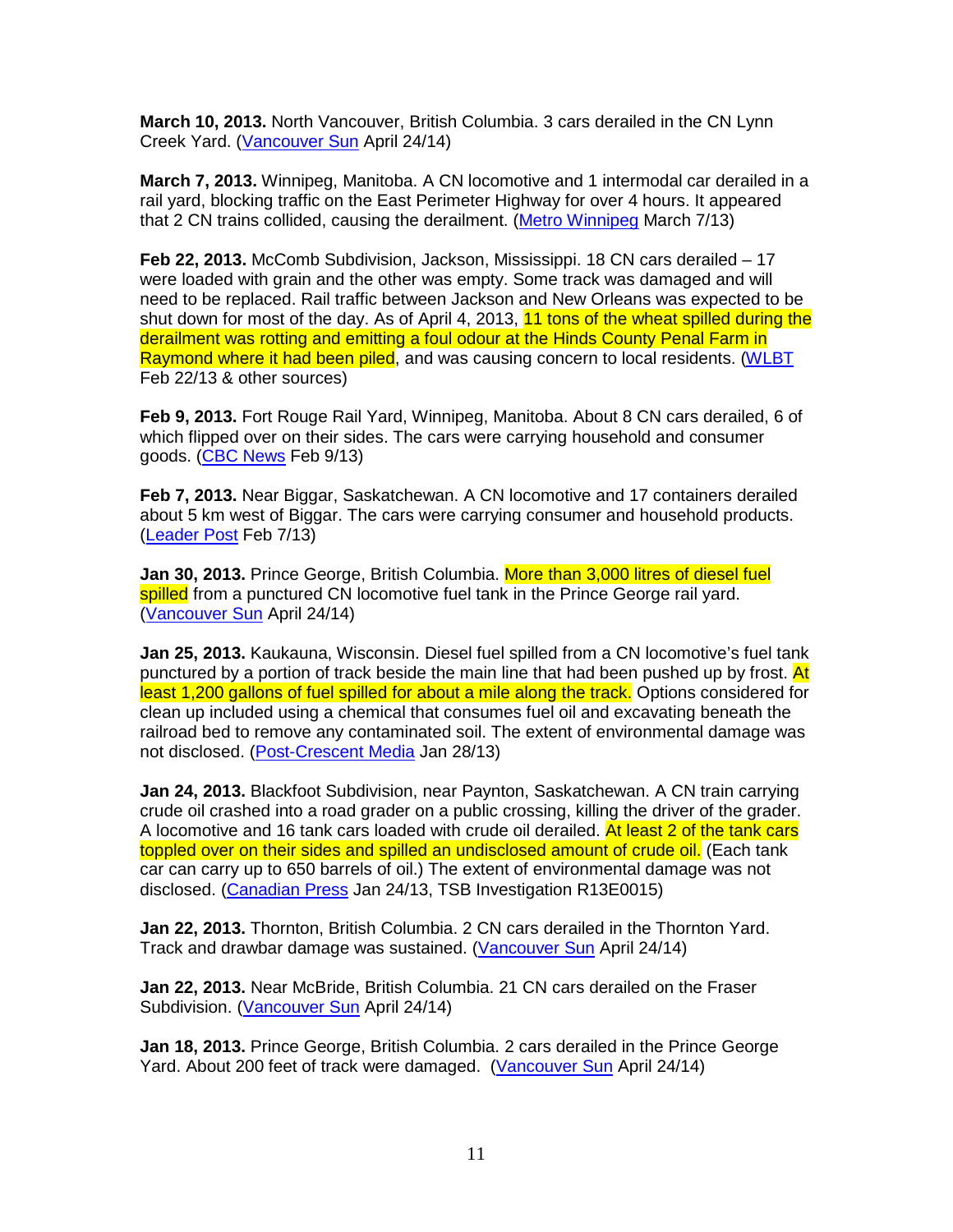**Jan 6, 2013.** Decatur, Illinois. 6 cars derailed on a dead end siding. Cars rammed through the end of the track, ending up in a heap and partly toppled down a steep embankment. 4 cars contained soybean oil, 1 was loaded with limestone and 1 tank car carried residue of an undisclosed product. (Herald & Review Jan 8/13)

**Jan 3, 2013.** South of Pemberton, British Columbia. 3 empty wood pellet hopper cars derailed while crossing a bridge, 1 toppling off the bridge and closing Highway 99 for about 2 hours. (Globe & Mail Jan 3/13)

**Dec 26, 2012.** Wainwright Subdivision, near Clover Bar Station, NE Edmonton, Alberta. 3 CN contractors were injured when they were hit by a CN freight train as they were clearing snow off rail switches. 2 were in critical condition, while the third man had relatively minor injuries. It appears the "Safety Watch" protocol was not followed. (Edmonton Journal Dec 28/12, TSB Investigation R12E0182)

**Dec 19, 2012.** The Canadian Transportation Agency ruled today that both Canadian National Railway and Canadian Pacific Railway exceeded revenue caps for the movement of western grain for the 2011-12 crop year. Both railways must pay the amount by which they exceeded their 2011-12 caps plus a penalty to the Western Grains Research Foundation. (Canada News Centre Dec 19/12)

**Dec 17, 2012.** Williams Lake, British Columbia. 2 locomotives derailed as they entered a rail yard. (Got News Network Dec 17/12)

**Nov 28, 2012.** About 180km north of Fort St. John, British Columbia. Workers were switching cars on and off a train in a rail yard when a fuel tank car derailed and rolled onto a CN conductor, killing him. (Canadian Press Nov 30/12)

**Nov 19, 2012.** A new Canadian National Railway "Quiet Zone" restriction in Naperville and Warrenville, Illinois will take effect today. CN trains will not be allowed to sound their horns in this quiet zone unless deemed necessary for safety purposes. Naperville and Warrenville join Aurora and DuPage County in successfully pressing for the quiet zone after residents complained about the excessive horn use by CN on the rail line they took over from Elgin, Joliet & Eastern Railway in January 2009. 33 communities along the former EJ&E Railway main line have been battling with CN over their concern about CN's aggressive approach to the EJ&E takeover. Communities have been concerned about increased rail traffic, increased noise and diesel exhaust pollution, adjacent property devaluation, and increased traffic jams at many rail crossings which have very significant impacts on emergency vehicle response times. (Beacon-News Nov 15/12)

**Nov 8, 2012.** North of Squamish Terminals, British Columbia. A 6-axle CN locomotive had its fuel tank punctured by a broken piece of track, causing about 5,700 litres of diesel fuel to spill onto the track and into the Squamish Estuary. Containment booms were used to try to limit migration of the diesel fuel in the sensitive estuary ecosystem. Concerns were expressed by local residents because the herring spawning season was close to starting and herring eggs are very sensitive to environmental contamination. About 50 feet of rail track were also torn up and the subsurface soil dug up in an attempt to remove some of the diesel fuel. A local former B.C. Rail employee placed part of the blame on CN using large 6-axle locomotives on the line whereas when B.C. Rail was operating the same line it used smaller 4-axle locomotives. He indicated the 6-axle units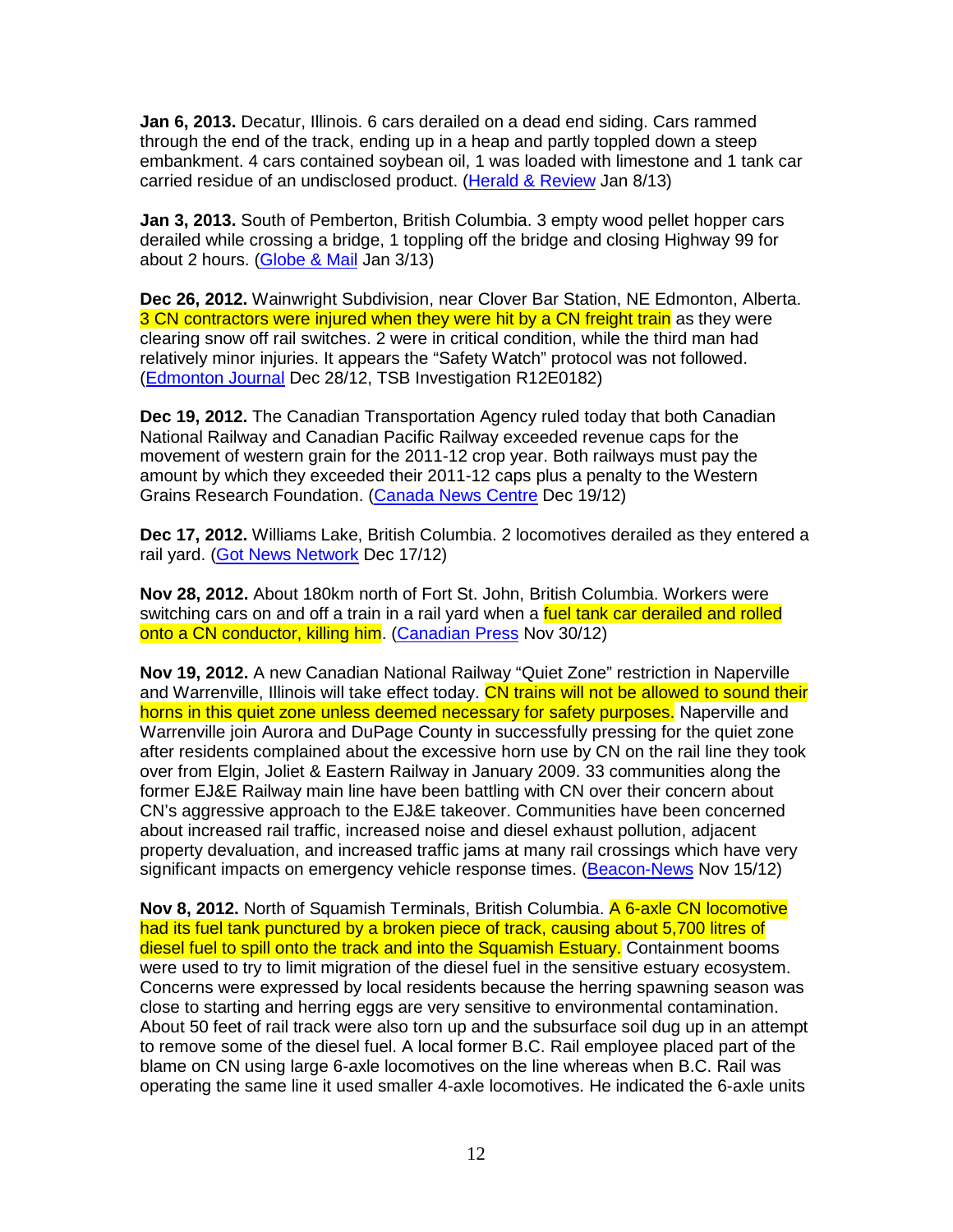can't make the turns on that section of track without placing too much stress on the track. (Squamish Chief Nov 14/12)

**Nov 1, 2012.** Ontario's Superior Court gave the go-ahead today for a multi-million dollar lawsuit against CN Rail and Via Rail on behalf of most of the passengers of a fatal train derailment February 26, 2012 in Burlington, Ontario. The train was traveling 4 times faster than the speed limit while changing tracks. Arguments for the class-action lawsuit to proceed included that CN Rail and Via Rail were negligent in the derailment that killed 3 Via employees, injured 1 Via employee and injured 45 passengers. Altogether, 68 of the 75 passengers have joined the lawsuit. (Toronto Sun Nov 1/12, CBC News Oct 26/12)

**Oct 11, 2012.** Waterloo, Ontario. 4 tank cars derailed in uptown Waterloo. CN failed to notify the Region of Waterloo, which was a violation of an agreement between the 2 parties. A Waterloo Chronicle news article read, "The incident has left Waterloo residents worried, as the train was bound for the Chemtura chemical manufacturing plant in Elmira." (Waterloo Chronicle Oct 24/12)

**Sept 7, 2012.** Battle Creek Yard, Michigan. About 8 cars loaded with grain derailed and ripped up about 700 feet of track and a switch. (Railroadfan.com Sept 8/12)

**June 26, 2012.** Near Poser, west of McBride, British Columbia. 8 loaded coke cars went off the tracks.  $(250$  News June 26/12)

**May 26, 2012.** Hixon, British Columbia. 8 empty freight cars derailed and toppled over. (250 News May 28/12)

**May 15, 2012.** Outside Oakville, Manitoba. Train derailed when it made an emergency stop. The rear wheels of 1 of the cars carrying wheat went off the rails. Sparks from the derailment started a grass fire, causing nearby piles of old rail ties to also catch fire. Highway 13 in Oakville was closed throughout the night due to the accident. (CN often leaves old discarded rail ties by the track, which creates a fire hazard.) (CTV Winnipeg News May 16/12)

**May 9, 2012.** Just outside Collins, Mississippi. About 2 dozen loaded coal cars derailed on the CN main line. A significant amount of coal was spilled. Rails and a bridge were damaged. The train consisted of 105 cars, all loaded with coal. The Collins Fire Department Chief said, "There have been multiple derailments over the years, but nothing of this magnitude or this size." (WDAM May 9/12)

**April 26, 2012.** Between Valemont & Blue River, British Columbia. A locomotive and up to 15 cars derailed due to a washout. At least 2 container cars fell into the North Thompson River. A contamination containment boom was set up on the river in an attempt to contain what was described as a **chemical slick on the surface of the water**. Crews were still cleaning up debris from the derailment over 2 weeks later. The extent of environmental damage, including from the chemical spill, was not disclosed. (Castanet News May 12/12, CFJC TV May 13/12)

**April 1, 2012.** Near Searchmont, Ontario. 11 of 34 cars derailed – 5 tank cars carrying residue and 6 cars carrying steel products. Damaged rail cars and rolls of steel were scattered in the surrounding bush. (The Sault Star April 3/12)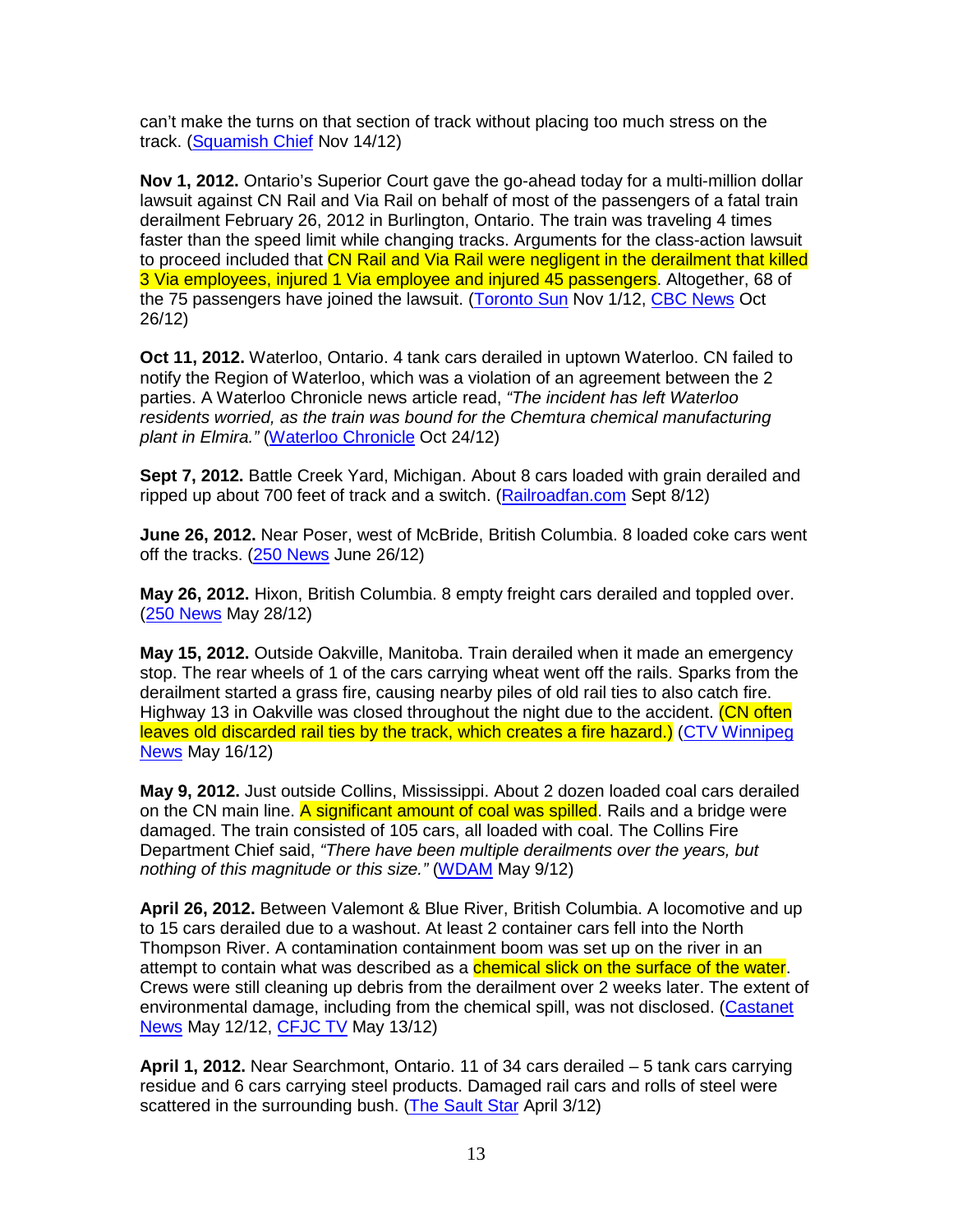**March 20, 2012.** SE Calgary, Alberta. 4 cars and 1 engine derailed in CN's Ogden Rail Yard. A conductor was reported to have suffered injuries when he jumped from the train. A fuel tank on the engine was punctured and an undisclosed amount of fuel spilled onto the ground. (CBC News March 20/12)

**March 15, 2012.** 35km east of Melville, Saskatchewan. 22 empty cars derailed on CN's main line. (Leader-Post March 16/12)

**March 6, 2012.** Saint John, New Brunswick. 12 CN cars derailed. 4 of the cars carrying potash flipped on their sides, **spilling potash on the ground.** (CBC News March 6/12)

**Feb 26, 2012.** Oakville Subdivision, near Aldershot Station, Burlington, Ontario. Three Via Rail engineers were killed and 46 other people were injured when the Via Train 92 locomotive and 5 cars derailed on track owned, operated and maintained by CN Rail. The train was switching from one track to another when it flew off the tracks and collided with a building, destroying the locomotive that the 3 deceased crew members were in. The locomotive's fuel tank was punctured and about 4,300 litres of diesel fuel spilled. The train was traveling 4 times faster than the speed limit while changing tracks. A lawsuit was later initiated against CN and Via Rail by passengers who are seeking compensation for physical and emotional injury, damage to property and loss of income as a result of the derailment and crash. An Orangeville Citizen editorial read, "There should be no need to await the safety board's final report on the crash before replacing such wholly inadequate switching, something that would likely have happened many years ago had the CNR not had such a cavalier attitude toward safety." The TSB slammed Transport Canada and the railway industry for not having voice recording included in locomotive data recorders, a recommendation made repeatedly by the TSB since 2003. The TSB said, "Voice recordings allow investigators to understand the environment in which crews operated and the decisions they made leading up to an accident. The lack of this information in rail investigations deprives the TSB of a key tool it needs to help make Canadians safer." The federal NDP said a positive train-control system, mandatory in the U.S. since 2008, would have prevented the accident, and having mandatory voice recorders in trains would have allowed investigators to know exactly what happened. Emile Therien, past Canada Safety Council President, said Transport Canada has relinquished its regulatory control to individual rail companies, making it more perilous to ride the rails. He said it's time for rail companies to stop monitoring themselves and for the federal government to step up to its on-the-track oversight responsibilities. (Orangeville Citizen March 1/12, TSB Investigation R12T0038)

**Feb 21, 2012.** 12km east of Smithers, British Columbia. 46 coal cars went off the track, spilling coal and damaging rail cars and rail tracks. One nearby resident said, "My property is a hell of a mess. I have property on both sides and they've made a mess of everything." (Houston Today March 3/12)

**Jan 21. 2012.** Tumbler Subdivision, 50km NE of Prince George, British Columbia. 13 CN cars loaded with coal derailed. (250 News Jan 22/12)

**Jan 21, 2012.** Near Fabyan, Alberta. 31 cars hauling grain derailed as a CN train crossed the Fabyan Bridge on the Wainwright Subdivision main track. The outside rail in a curve at the end of the bridge rolled over, causing the derailment. About 1,760 feet of track were destroyed, 17 of the derailed cars fell into the Battle River valley far below, rail cars were destroyed or sustained major damage, and there was significant damage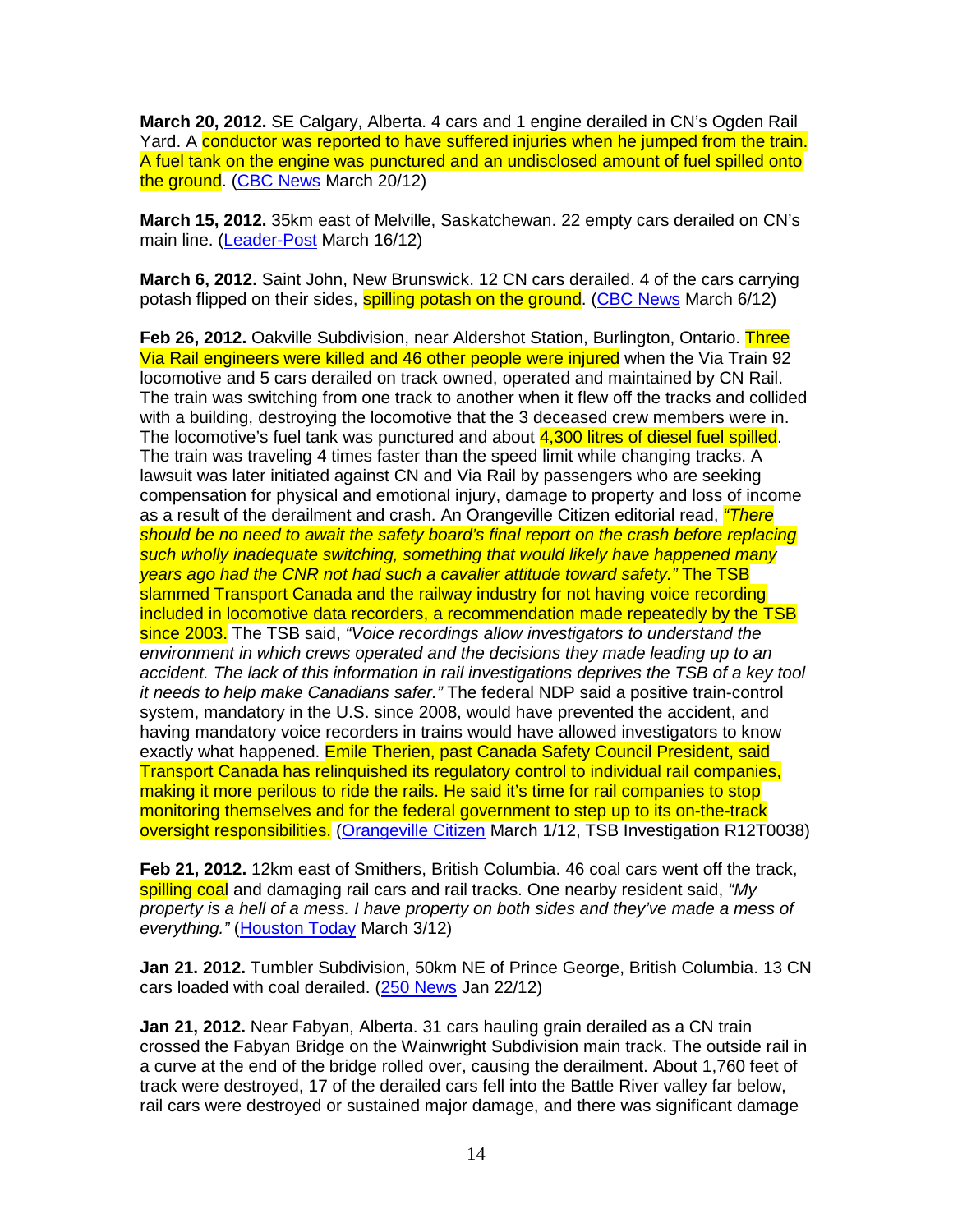to the bridge itself. The TSB found that loose and broken lag screws securing the track led to the derailment. As an example of the misleading information often provided by CN public affairs staff, both Julie Senecal and Warren Chandler of CN had told Star News that all 137 cars in the train were grain cars. Shortly following the derailment, a TSB investigator informed Star News that CN's information was not correct; there were only 74 cars that contained grain, while 31 tank cars contained dangerous goods residue (up to several thousand gallons in each car), 19 were empty, 5 were auto carriers, 2 carried pulp and 4 cars carried steel pipe. (Star News March 2/12, TSB Report R12E0008)

**Jan 20, 2012.** Near Hay Lakes, Alberta. 18 cars hauling plastic pellets and other general merchandise derailed. (CBC News Jan 20/12)

**Jan 18, 2012.** 16km north of Prince George, British Columbia. 11 cars in a CN train carrying lumber and pulp products went off the tracks. (250 News Jan 22/12)

**Jan 18, 2012.** Grande Cache Subdivision, Hanlon (between Hinton & Grande Cache), Alberta. CN train with 6 locomotives, 91 loaded coal cars and 1 empty car had a number of problems that eventually resulted in 13 loaded coal cars from the 13,620-ton train being left unattended on an incline with hand brakes improperly applied. The 13 loaded cars ran away uncontrolled for about 3 miles and plowed into a stationary CN train on the main line, causing 9 loaded cars and 3 locomotives to derail. 7 of the derailed cars were destroyed and the 3 derailed locomotives were extensively damaged. 1 locomotive flipped on top of another locomotive, with 2 locomotives ending up on their side. 1 crew member was seriously injured and taken to hospital by helicopter, while 2 crew members sustained minor injuries. At least 2,800 litres of fuel and 740 tons of coal spilled, resulting in undisclosed environmental damage. About 250 feet of track were damaged. (Canadian Press Jan 18/12, TSB Report R12E0004)

**Dec 21, 2011.** Near Caribou, British Columbia. 19 CN rail cars carrying coal derailed on the main track after a wheel gave out and caused emergency braking. The TSB criticized CN and reiterated to Transport Canada to put regulations in place for wheel safety inspections on rail cars. The American Association of Railways has set a threshold of 90,000 pounds of impact for rail operators in the U.S. to pull the train and replace wheels. Unfortunately, Transport Canada has no threshold in place even though on Dec. 1, 2011 the TSB called on Transport Canada to establish one. A similar CN derailment of 36 coal cars occurred along the same line near Fort Fraser, B.C. February 12, 2011. (Canadian Press Jan 22/13, TSB Report R11V0254)

**Oct 29, 2011.** Near Meharry, Manitoba. A CN freight train and a Via Rail passenger train approached one another on the same track, without either of the crews being aware, until it was almost too late. The trains were able to come to emergency stops within 1,500 feet of one another. An October 17, 2012 TSB investigation report determined that the rail near-miss resulted when short-cuts were made to railway operating rules and procedures. The redundancy and safeguards built into the rules are often compromised when short-cuts are taken, which increases the risk of accidents. The investigation also highlighted one of many outstanding issues on the TSB's Watchlist – the need for video and voice recorders on locomotives. The absence of such recorders has hindered many TSB investigations of rail accidents and rail near-misses, including this one. (TSB News Release Oct 17/12, TSB Report R11V0057)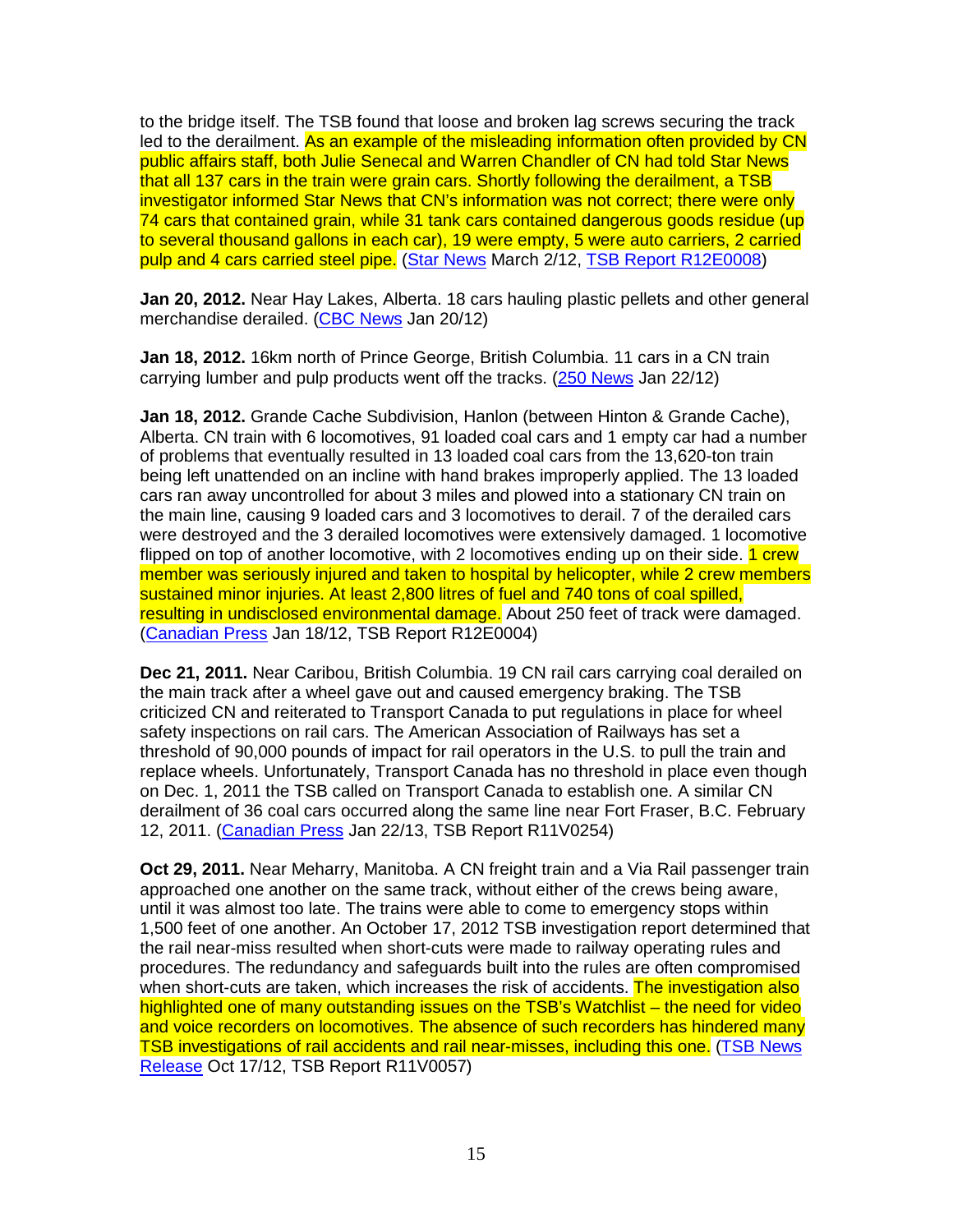**Oct 21, 2011.** Three Hills Subdivision, near Alix Junction, Alberta. A too-long freight train over 2 miles long consisting of 3 locomotives and 87 loaded cars derailed in a curve on the main track near the Ardley Bridge over the Red Deer River. The train consisted of 62 loaded double-stack intermodal cars (140 platforms) and 25 mixed freight cars. The TSB investigation found that 7 loaded double-stack intermodal flat cars (13 car bodies) derailed over a mile behind the locomotives when a sudden catastrophic failure of a rail occurred likely due to an existing defect in the rail. Several of these cars rolled down a bank and came to rest upside down. One derailed 3-unit intermodal flat car was carrying paint, paint products, sodium hydroxide, phosphoric acid and other dangerous goods. About **900 litres of phosphoric acid were spilled** and 470 feet of track were destroyed. The extent of environmental damage was not disclosed. The TSB criticized CN by indicating that their ultrasonic rail tests did not identify all the transverse defects in the older vintage rail. (TSB Report R11C0118)

**Sept 24, 2011.** Near Point-Saint-Charles, Quebec. A train exceeded the authorized speed limit at a switching crossover, causing a derailment on the main track. The TSB found that side-to-side force due to excessive speed and the sudden application of brakes caused the wheel of one of the cars to lift, leading to the derailment of 6 cars. About 650 feet of track and several track turnouts were damaged. (TSB Report R11D0075)

**July 14, 2011.** Near Waterfall, Ontario. 11 multi-platform intermodal cars carrying 86 containers derailed on CN's Bala Subdivision main track. About 6,800 feet of track were damaged or destroyed including a siding switch. The TSB reported that the derailment resulted from the combined effects of weakened track structure, worn car components condition and strained cornering behaviour of double-stack cars. (TSB Report R11T0162)

**July 14, 2011.** Kingston Subdivision, near Durham Junction, Ontario. 2 CN workers were repairing a section of track when a Via Rail train travelling on a track next to the track the workers were repairing hit and killed one of the workers. The TSB indicated the inappropriate use of the "Safety Watch" protocol was considered the primary factor in the fatality. The minimum required sight line at the accident location was 2,200 feet, whereas the actual sight line was less than 800 feet. The TSB criticized CN for improper or no training regarding the "Safety Watch" procedure, and criticized Transport Canada for lax implementation of its overall responsibility for rail safety. (TSB Report R11T0161)

**June 23, 2011.** 10km south of Anzac, south of Fort McMurray, Alberta. CN train derailed and an undisclosed amount of an undisclosed chemical leaked from 1 or more of the rail cars. The extent of environmental damage was not disclosed. The Fort McMurray Fire Department, Environment Canada and Alberta Sustainable Resources were all at the scene. Few details were provided by CN officials. (CHED News June 24/11)

**June 23, 2011.** Edmonton, Alberta. 1 CN freight train collided with the tail end of a second stationary CN freight train along the main track near 50<sup>th</sup> Street and the Yellowhead Freeway. The collision resulted in the derailment and toppling of 2 intermodal flat cars and 1 of the locomotives sustaining damage. As well, 6 empty containers and 2 containers loaded with waste paper and metal scrap were damaged. The TSB reported that the moving train was traveling too fast considering the short sight line distance, and that the operating crew was fatigued. (CBC News June 23/11, TSB Report R11E0063)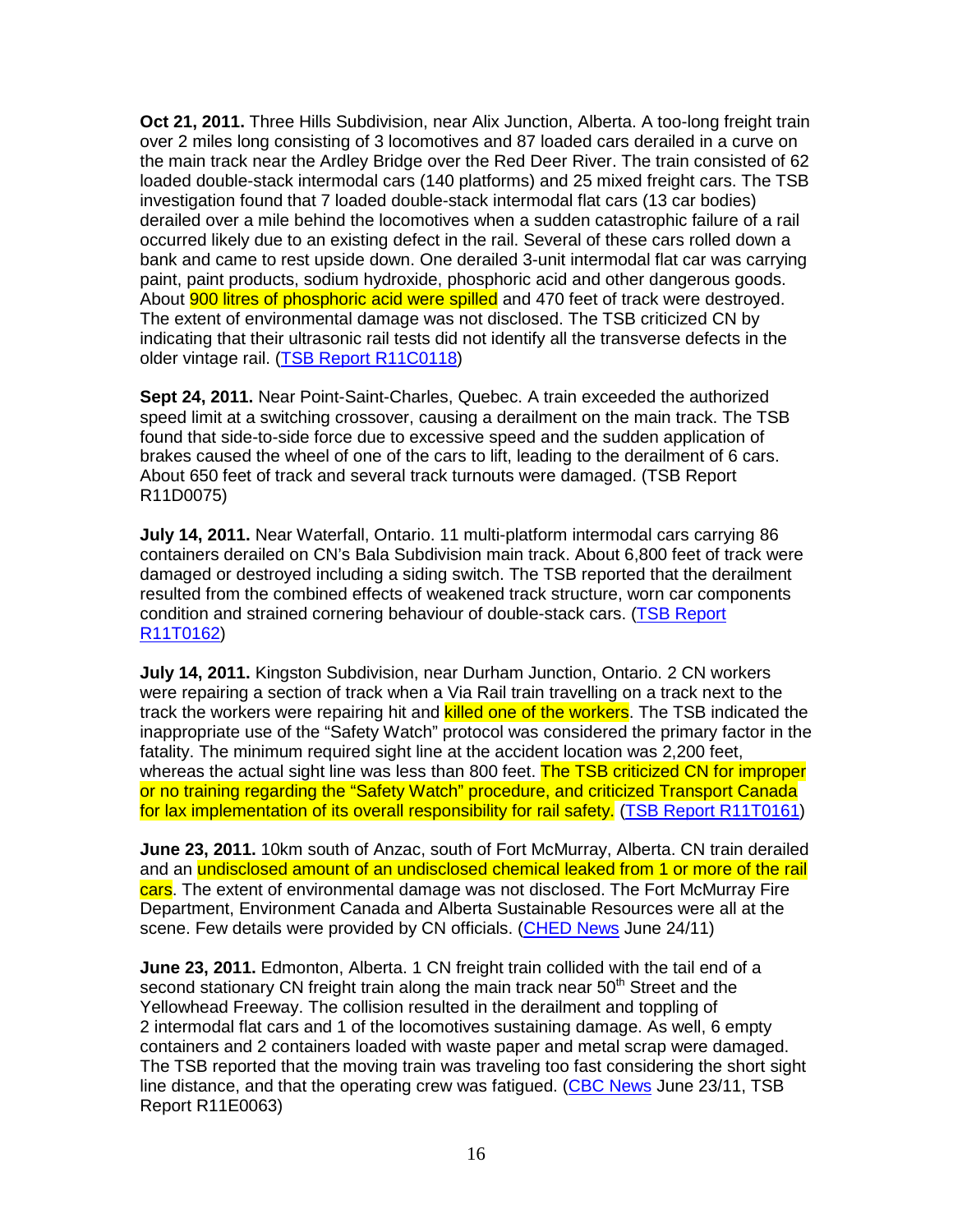**June 3, 2011.** Edmonton, Alberta. A moving CN freight train collided with the tail end of a stationary CN freight train. 2 intermodal flat cars from the stationary train derailed, and the lead locomotive in the moving train was damaged. The crew in the moving train did not have a long-enough clear and direct line of sight and did not reduce train speed accordingly before it collided with the stationary train. The TSB investigation report released October 18, 2012 on the collision read, "In the absence of additional backup safety defences in signalled territory, when signal indications are not correctly identified or followed, existing defences may not be adequate to reduce the risk of collision and derailment." The TSB has had an outstanding recommendation for more than a decade regarding this problem and has identified it as an issue on its Watchlist which is a list of issues "the TSB has determined pose the most serious risk to Canada's transportation system." (TSB News Release Oct 18/12)

**May 22, 2011.** Sarnia Rail Yard, Ontario. 2 CN trains collided during switching operations in the yard. 6 tank cars carrying dangerous goods, a locomotive and 2 loaded bi-level auto carriers derailed. About 400 feet of track were damaged. Sarnia Fire and Rescue Services were on the scene and remained on site while CN crews cleaned up the mess. The TSB reported that train movement information was not properly communicated between yard coordinators and operating crews. (The Observer May 24/11, TSB Report R11T0113)

**May 17, 2011.** SW Strathcona County, near Edmonton, Alberta. A CN-caused wildfire burned several acres of a private conservation area – Bretona ConservAction Area. The Strathcona Fire Department and the landowner had to fight the fire and contain it to prevent the entire 100-acre conservation area from burning. The fire occurred only about 100m from the industrial rail yard built in 2010 as a joint project by CN, Cando Contracting Ltd. and Imperial Oil Ltd. to store 225 petroleum tank cars right next to 2 homes and 2 conservation areas. Had the fire spread into the rail yard, it would have been disastrous. CN has refused to compensate the landowner for damages resulting from the wildfire. (Railroaded News Release May 18/11)

**May 8, 2011.** Clover Bar Yard, Edmonton, Alberta. 4 freight cars jumped the tracks. CN did not share information on the contents of the derailed cars. (CTV News May 8/11)

**April 24, 2011.** Prince George CN Yard, British Columbia. A locomotive derailed and appeared to have crashed into cars that were full of coal. (250 News April 24/11)

**April 22, 2011.** Ikea (Sweden's furniture giant), Tuxedo Yards Development Corp., and Seasons (Winnipeg) JV Corp. are suing CN Rail for unspecified damages to the property where Ikea's new store was to be built in Winnipeg. More specifically, the suit claims CN has refused to remove fill and materials it dumped on the property over several decades. They also claim that while CN has removed the tracks, it didn't take away the ballast used to construct the spur track, and it also left underground drainage pipes all over the property. As well, the companies allege that when a building CN built on the site was being demolished, they found the walls contained hazardous levels of asbestos in the vermiculite insulation. The companies claim they asked CN to remove the material, but finally did it on their own when CN didn't. (Winnipeg Free Press April 27/11)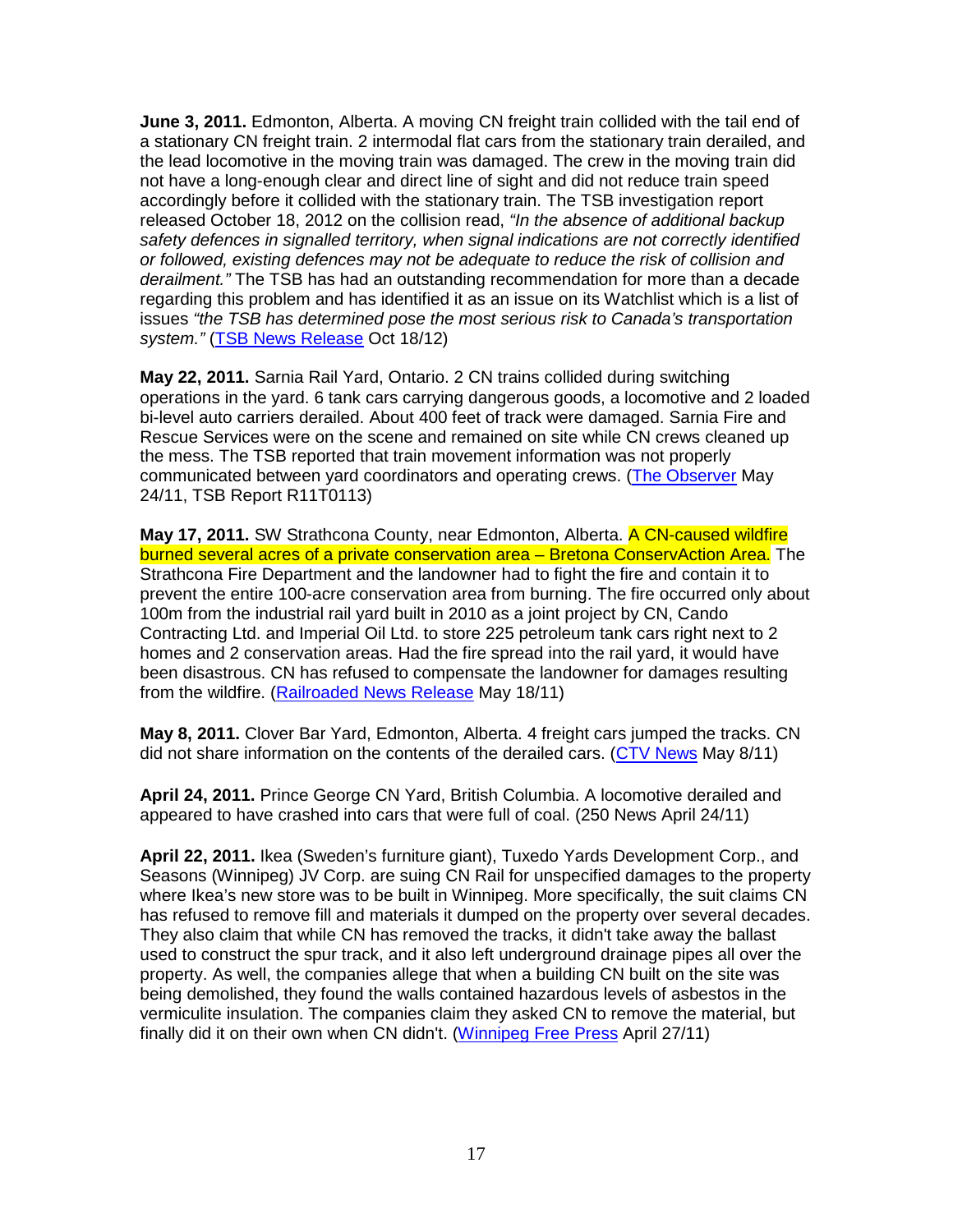**March 31, 2011.** Symington Rail Yard, Winnipeg, Manitoba. 10 CN cars derailed and 1 of the toppled cars **spilled an undisclosed amount of gasoline**. (Winnipeg Free Press March 31/11)

**March 27, 2011.** East of Port Hope, Ontario. At least 25 CN cars in a 116-car train derailed. The derailment, considered "significant", occurred on a main line and included spills of dangerous goods - jet fuel and propane. Booms were required in an attempt to contain the spills. A fire broke out and a "Red Alert" was issued through Emergency Management Ontario. A Red Alert means there is "a major risk to health, safety and security". Families from 20 houses were forced to flee their homes. The rail corridor was also shut down. About 67,000 litres of spilled aviation fuel were eventually recovered, while about 133,000 litres made their way into the local environment including the water system, causing undisclosed environmental damage. As with many other CN derailments across North America, CN did not allow the media near the vicinity of the spill to view clean up progress. Fuel spilled during the derailment on the shores of Lake Ontario continued to come up through a swamp area 19 months later. Production on 2 private farm properties was still not back to normal. Not only the farmland near the lake was affected, but the access roadways to them as well. Clean-up has included excavating and hauling away contaminated soil. It is not known whether CN has paid compensation to the farmers for damages. (Toronto Star March 27/11, Northumberland Today April 25/11, Northumberland Today Oct 4/12)

**March 15, 2011.** A U.S. Federal Appeals Court ruled unanimously that CN must honour conditions imposed by the U.S. Surface Transportation Board on CN's purchase of the Elgin Joliet & Eastern (EJ&E) Rail Line that runs between Illinois and Indiana. The decision means CN must pay \$68 million to cover the lion's share of costs in building 2 underpasses in the Chicago area to mitigate rail crossing traffic jams. CN has been battling with 33 communities along the EJ&E main line that are concerned about CN's aggressive approach to the EJ&E takeover. Communities have been concerned about increased rail traffic, increased noise and diesel exhaust pollution, adjacent property devaluation, and increased traffic jams at many rail crossings which have very significant impacts on emergency vehicle response times. (Chicago Business March 15/11)

**March 11, 2011.** A British Columbia Provincial Court convicted CN of an offence under the federal Fisheries Act. CN was sentenced to pay \$75,000 for spilling a deleterious substance – diesel fuel - into a fish-bearing river. In January 2009, Environment Canada was notified of a diesel slick near the confluence of Barker Creek and the Fraser River in B.C. Their investigation confirmed that the source was a fuel pumping station at the CN Rail Thornton Yards. (Daily Commercial News March 14/11)

**End of Feb 2011.** Kennedy Siding, Pine Pass, British Columbia. CN train carrying 16 propane cars derailed. (250 News Feb 26/11)

**Feb 12, 2011.** Fort Fraser, British Columbia. 36 of 104 loaded CN coal cars derailed on the main track. A rail car wheel fractured when a crack, which had been growing over a period of time, reached such a size that the wheel could no longer support normal service loads. 19 loaded CN coal cars went off the tracks on the same line near Caribou, B.C. December 21, 2011. (TSB Report R11V0039)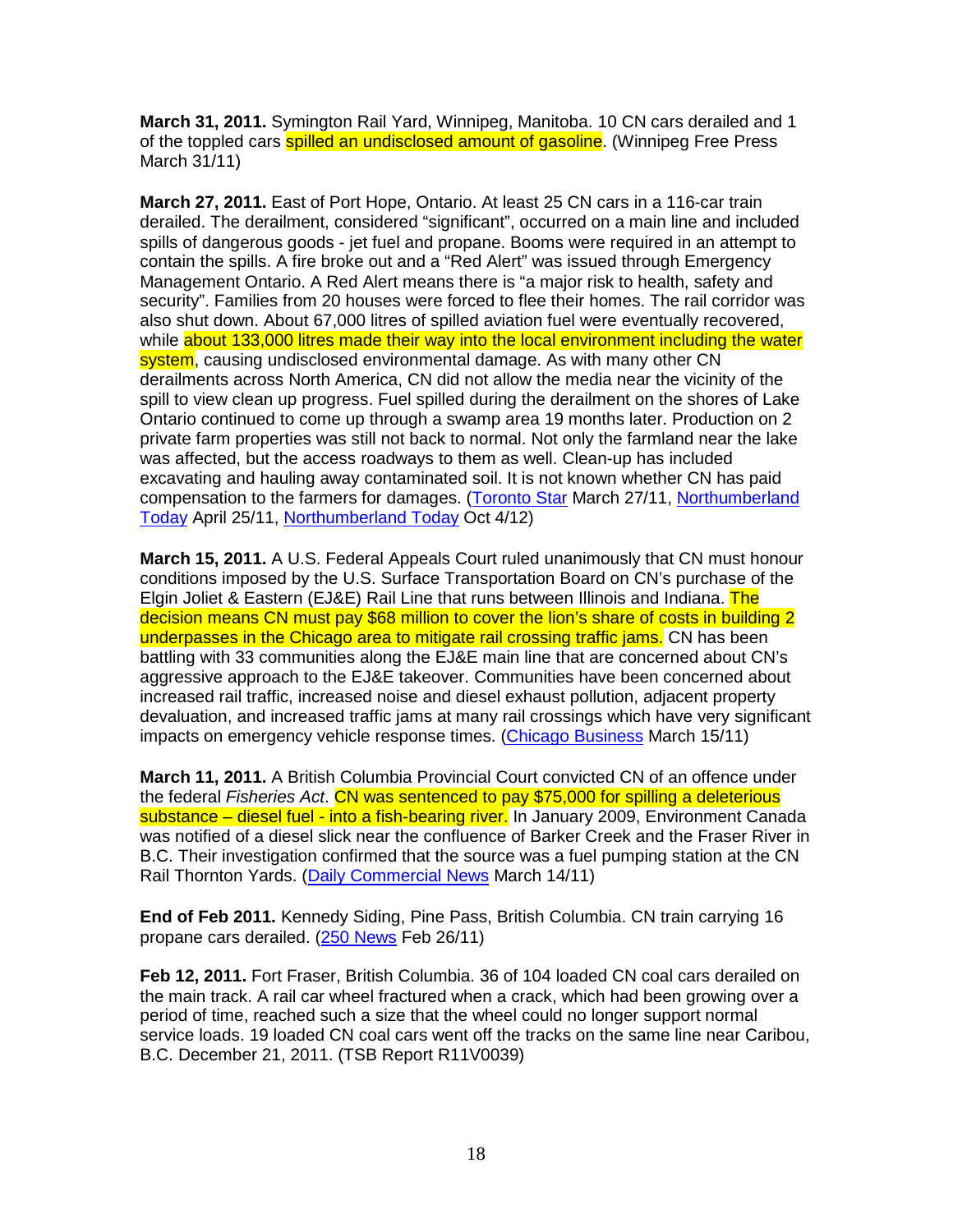**Feb 7, 2011.** Mussey Township, St. Clair County, Michigan. 4 CN cars derailed, **spilling** ammonia nitrate, which is used as a fertilizer. CN did not disclose how much ammonia nitrate was spilled. (The Times Herald Feb 7/11)

**Jan 6, 2011.** Vernon Township, Michigan. A CN train that derailed spilled hydrochloric acid, forcing about 35 nearby residents to evacuate their homes. 12 of about 100 cars came off the tracks, including 4 that toppled over on their sides. 10 tank cars were loaded with toxic hydrochloric acid, 1 carried flammable ethanol and the other was a freight box car. At least 1 tank car with a capacity of 20,000 gallons spilled hydrochloric acid and a cloud of gas drifted into the surrounding area. Hydrochloric acid is toxic and can damage eyes, skin, lungs and other organs. Local authorities monitored air and water quality before lifting the evacuation notice. A CN public relations spokesperson refused to share information on the health of the train crew, saying it is company policy not to discuss the status of employees. CN also did not disclose how much hydrochloric acid had spilled or the extent of environmental damage. (Washington Post Jan 7/11)

**Jan 2, 2011.** 10km west of Tête-Jaune Cache, British Columbia. 33 of 113 loaded CN coal cars derailed at a bend in the track next to the Fraser River, on their way to Prince Rupert. The derailed cars slid onto the riverbank, **spilling an undisclosed amount of coal**. (Each car carries up to 1 million kg of coal.) A small marsh that drains into the Fraser River was directly impacted by the spilled coal. Crews worked several days clearing up the mess and removing all the debris. A veteran CN employee said the derailment could have been caused by any number of rail defects. (Rocky Mountain Goat Jan 5/11)

**Dec 27, 2010.** Neenah Rail Yard, Wisconsin. Part of a 99-car CN train - 11 empty freight cars - derailed and 7 of them toppled over on the main line. An undisclosed length of track was damaged. (Chicago Tribune Dec 27/10)

**Dec 21, 2010.** The U.S. Surface Transportation Board fined CN \$250,000 for intentionally under-reporting train blockages at railroad crossings along the EJ&E line between Illinois and Indiana. The decision was the first fine ever imposed on a railroad by the U.S. Surface Transportation Board. The decision stated that an investigation into Canadian National's reporting of the blockages, "supports the conclusion that CN has knowingly violated the Board's orders that CN report, on monthly and quarterly bases, the date and descriptive information for each crossing blockage exceeding 10 minutes in duration." For example, U.S. Representative Judy Biggert indicated that CN had reported only 14 blocked crossings lasting 10 minutes or longer for a particular reporting period, whereas the actual number was 1,457, over 100 times the reported number. TRAC (The Regional Answer to Canadian National) stated, "The STB decision brings to light a serious flaw in how railroads are regulated." TRAC has indicated that more needs to be done to ensure that communities across the U.S. are not harmed by CN's lack of respect for U.S. citizens. (nwitimes.com Dec 21/10, several other sources)

**Dec 10, 2010.** Prichard, Alabama. At least 10 CN cars loaded with coal derailed and 3 overturned, spilling an undisclosed amount of coal and closing Highway 45. (FELA Lawyer News Dec 10/10)

**Nov 27, 2010.** Williams Lake, British Columbia. 2 locomotives derailed, disrupting traffic at a public crossing just north of a rail yard. (Williams Lake Tribune Dec 2/10)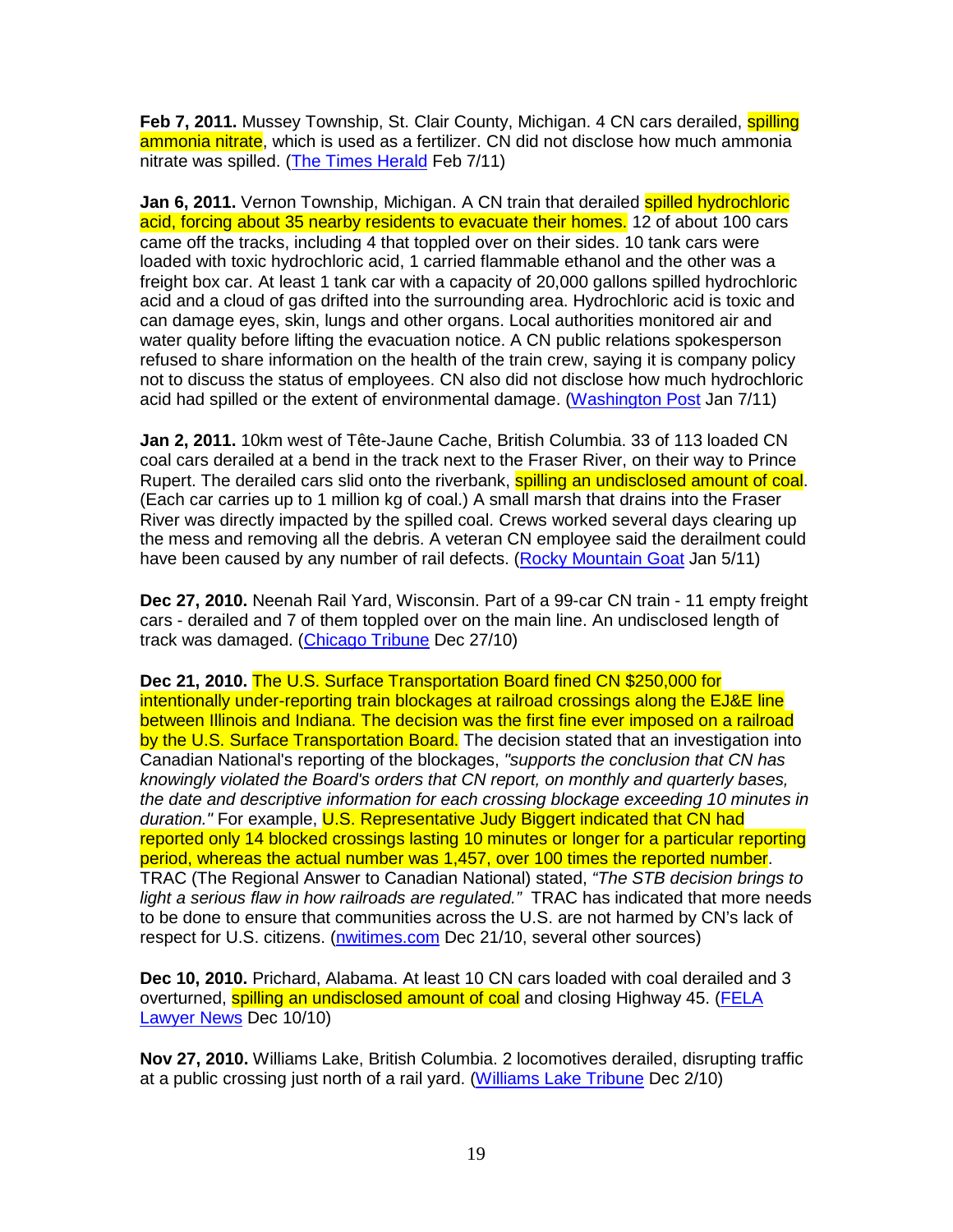**Nov 21, 2010.** Scotford Rail Yard, Fort Saskatchewan, Alberta. 14 CN cars fell off the track – 10 tank cars and 4 general freight cars - a short 3 months following a 43-car derailment in the same yard. Another CN derailment in the same yard April 6, 2005 involved a hydrogen peroxide spill. (Fort Saskatchewan Record Nov 25/10)

**Nov 19, 2010.** East of Vibank, Saskatchewan. 2 locomotives and 1 empty hopper car derailed, closing Highway 48 for 2 days while CN cleared the derailed locomotives and car, and repaired damages. (Regina Leader Post Nov 20/10)

**Nov 5, 2010.** SW Strathcona County, near Edmonton, Alberta. The first petroleum tank cars were moved in to an industrial rail yard joint ventured by Cando Contracting Ltd., CN and Imperial Oil Ltd. Construction of the new rail yard began June 21, 2010 and was completed by late October. Up to 225 tank cars owned by Imperial Oil Ltd. are to be stored and moved in and out of the rail yard. The rail yard was built only 68m from one home and 163m from another home, and only 30m from 2 conservation areas. This violates minimum set-back distance requirements of the Railway Association of Canada, Federation of Canadian Municipalities and CN's own policy, all of which indicate that new rail yards are not to be built within 300m of any homes. Construction and operation of the rail yard also breaches federal transportation, railway safety and environmental legislation and regulations; Alberta environmental protection and drainage legislation; Canadian Rail Operating Rules; CN environmental policies; CN community relations policies; Imperial Oil environmental policies; and, Imperial Oil community relations policies. (Railroaded News Release July 21/10, Railroaded News Release Nov 8/10)

**Oct 18, 2010.** Kingston Subdivision, near Lancaster, Ontario. CN train derailed 18 cars on the main track, including 6 cars containing dangerous goods. An **undisclosed amount** of sodium cyanide (solid) was spilled. As a precautionary measure, residents in close vicinity to the accident site left their homes. About 1,000 feet of track were damaged or destroyed. The train consisted of 2 locomotives at the head of the train and 122 cars (59 loaded, 63 empty). It weighed 8,350 tons and was 7,105 feet long. The train derailed due to a rail roll-over partly attributable to improperly assembling the train. (TSB Report R10D0088)

**Oct 10, 2010.** New Haven, Michigan. About 3,000 gallons of diesel fuel spilled from a CN locomotive, causing undisclosed environmental damage. (The Voice News Oct 11/10)

**Oct 8, 2010.** Parry Sound, Ontario. CN train carrying dangerous goods derailed. 19 cars fell off the tracks, 15 of them containing extremely flammable propane and fuel oil. A major emergency response included evacuations, road closures and fire crew deployment. Many rail cars and 1,000 feet of track were damaged. About 40 gallons of fuel oil were spilled. (Cottage Country Now Oct 8/10)

**Oct 2, 2010.** Near Newbrook, NW of Edmonton, Alberta. 2 locomotives and 18 cars derailed on the way from Edmonton to Fort McMurray in a 1½ mile long train with 3 locomotives and 162 cars. (Edmonton Journal Oct 3/10)

**Oct 1, 2010.** Near Falding, Ontario. CN freight train derailed 21 cars on the main track. The derailed cars included 8 loaded tank cars containing liquefied petroleum gas and 7 loaded tank cars containing fuel oil. A number of homes in the vicinity of the derailment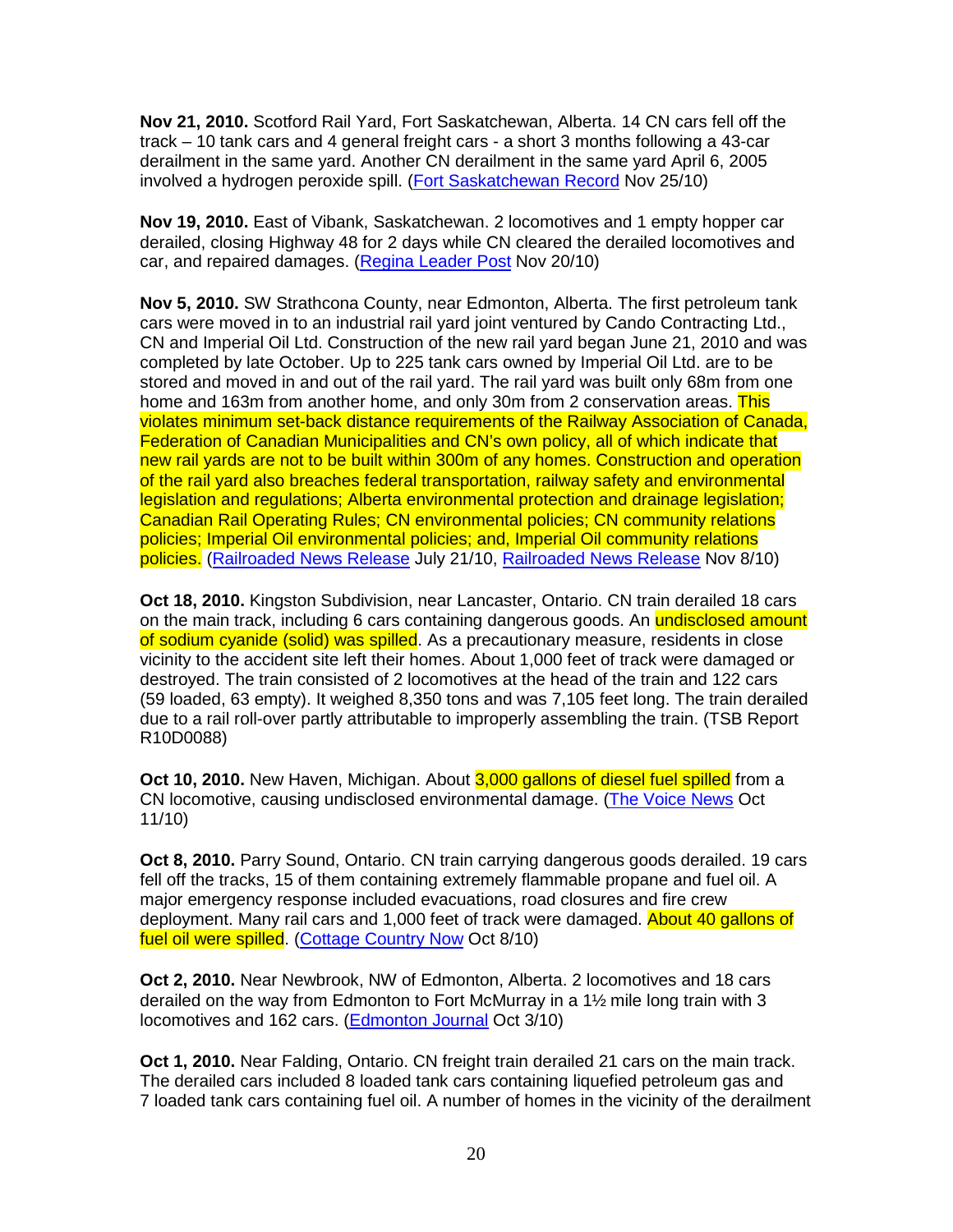were evacuated. The TSB found that the train was not properly assembled, braking instructions were not properly followed, and the locomotive engineer was fatigued. (TSB Report R10T0213)

**Sept 30, 2010.** Brimson, North of Two Harbors, Minnesota. 2 CN ore trains collided after one of the trains carrying 116 cars full of taconite ore left a siding and entered the main track before getting permission. It later collided with a CN train with 118 empty rail cars. 3 locomotives and 14 cars derailed, all 5 crew members from both trains were injured, and the derailment resulted in over \$8 million in property damages. The NTSB blamed the collision on the loaded train entering the main line without permission and a lax CN policy on train right-of-way communication on a route without signals. (Duluth News Tribune Feb 12/13)

**Aug 23, 2010.** Saint-Maurice Subdivision, near Clova, Quebec. 17 CN cars (16 loaded and 1 empty) derailed and about half of the cars toppled over on their sides on the main track. About 1,300 feet of track were destroyed. The derailment zone covered a distance of about 1,300 feet. The derailed equipment consisted of 10 gondola cars loaded with wood chips, 1 covered hopper car (sodium cyanide residue), and 6 covered cars carrying newsprint. The train was made up of 5 locomotives and 95 cars (90 loaded and 5 empty), it weighed 13,100 tons and was 5,640 feet long. The derailment occurred when a track slid sideways as the train was passing over it. (TSB Report R10Q0037)

**Aug 18, 2010.** Scotford Rail Yard, Fort Saskatchewan, Alberta. 43 CN tank cars carrying 7 types of hazardous goods including diesel and liquefied petroleum gas derailed, many of them toppling over on their sides. The derailment occurred during switching operations - 1 CN train was shoving 50 loaded and 5 empty cars in the yard when the movement collided with 46 parked empty cars on the track. It is not known whether there were any hazardous products spilled or whether there was any environmental damage, as CN staff made sure no members of the public were allowed near the site. The TSB attributed the derailment to human error and to the poorly lit rail yard during a night time operation. Other CN derailments in the same yard include one April 6, 2005 and another one November 21, 2010 (Edmonton Journal Aug 19/10, Railroaded News Release Aug 19/10, TSB Report R10E0096)

**July 31, 2010.** 15km south of Lytton, British Columbia. A water bomber crashed in the Fraser Canyon while fighting a CN-caused wildfire, killing the pilot and co-pilot. (FireFightersCloseCall.com Aug 1/10)

**July 21, 2010.** 10km east of Prince George, British Columbia. 16 CN cars loaded with coal derailed.

**July 20, 2010.** Tk'emlups First Nation Reserve, near Kamloops, British Columbia. A fire investigator is confident that a CN engine in a rail yard ignited a large grass fire on the Tk'emlups First Nation Reserve. In 2009, the City of Kamloops billed CN for \$20,000 for firefighting when sparks from a train ignited a 3-day blaze. These are just a few examples of the many fires caused annually by CN. Idling and slow-moving locomotives, such as in rail yards, pose particularly high fire hazards. (Kamloops Daily News July 23/10)

**July 6, 2010.** Jasper Yard, Jasper, Alberta. A CN freight train collided with a Via passenger train while passengers were disembarking on the station track. The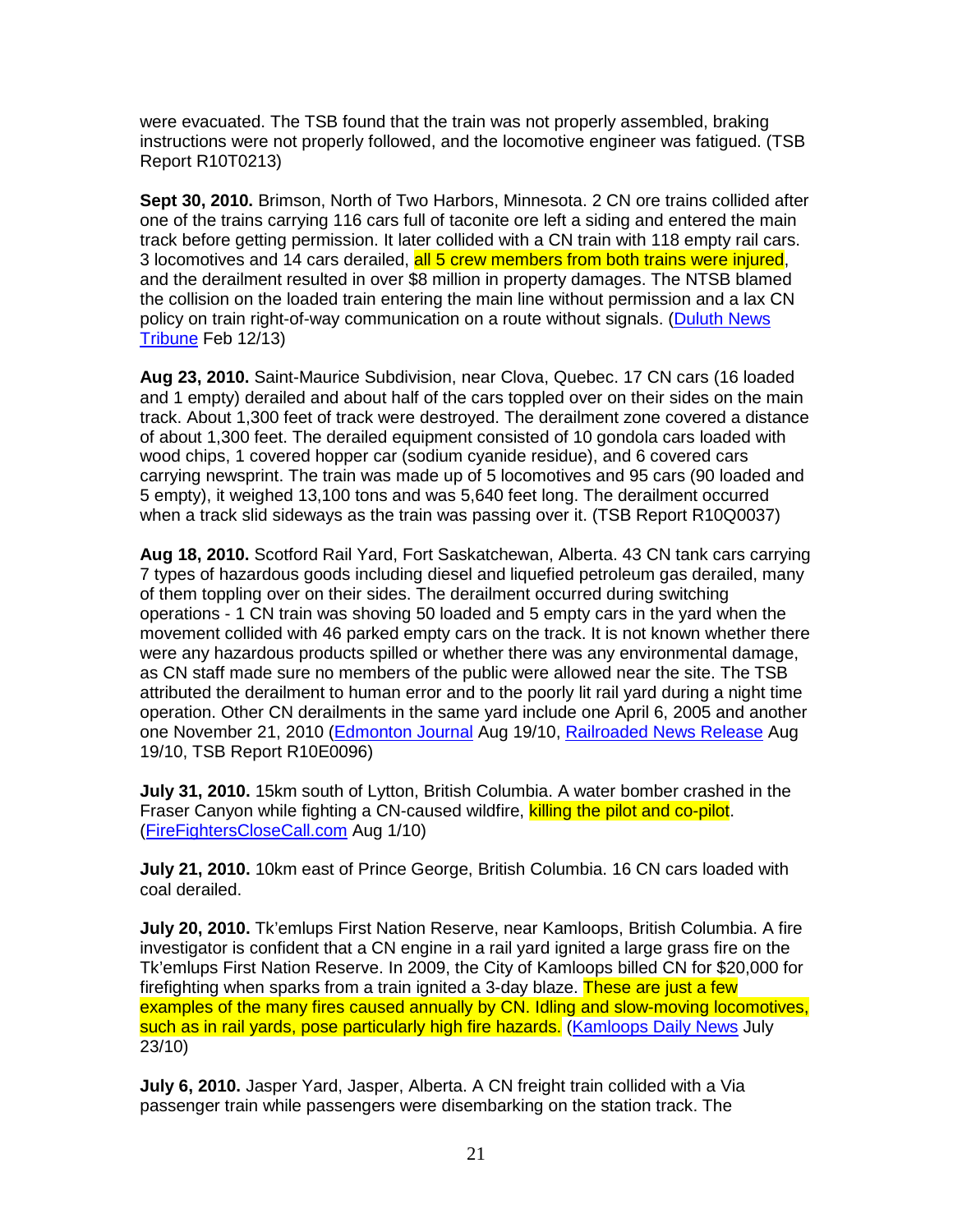passenger train was pushed to a 45° angle. The CN l ocomotive and one of the Via passenger cars were damaged. The TSB attributed the accident to human error – improper communication between the 2 crews. (TSB Report R10E0080)

**June 15-28, 2010.** Between Sarnia, Ontario and Port Huron, Michigan. About 2,000 rail tank car loads of biodiesel were moved back and forth repeatedly across the Canada/U.S. border without unloading the cars. One CN worker said, "In 25 years, I'd never done anything like it…The clerk told me it was some kind of money grab. We just did what we were told." CN made \$2.6 million from the money-making scheme. (UPI Dec 3/12)

**March 30, 2010.** Pickering, Ontario. 9 cars of a 149-car CN train stretching 9,383 feet and weighing 12,166 tons jackknifed and derailed at the Pickering GO Station on the main track. 1 car spilled a load of lumber and the fuel tank of one of the 3 locomotives was punctured and **spilled 50 litres of diesel fuel which caught fire**. Local residents were concerned about the sixth derailment in as many years along this section of track running from Whitby to Pickering. This is of particular concern to Canadians living next to railways, considering that 12% of all rail traffic carries dangerous goods, according to the Railway Association of Canada. In April 2011, the TSB issued a scathing investigation report faulting the way in which this latest train was assembled. The train was pulled by 3 locomotives, all located in the front of the train, a method the TSB has blamed for a number of other CN derailments involving these too-long and too-heavy trains. Following a similar CN derailment near Brighton, Ontario in 2009, CN had pledged to start building trains over 8,500 feet long by spacing locomotives throughout the train, a technique known as distributing power, which cuts down on in-train forces. The TSB has investigated 10 derailments that involved longer, heavier trains and excessive in-train forces. 9 of these were Canadian National trains. CN has the lowest safety level rating, 1 or 2 on a scale of 5. One of many reasons identified for this poor safety record is the lack of dialogue by CN management with its train operators and the general strained relationship between the railway union and CN management. A "culture of fear" is known to exist within CN, and workers are reluctant to bring safety risks to the attention of their supervisors for fear of reprisal. (TSB Report R10T0056, The Toronto Star March 31/10, Financial Post April 15/11, Consider This April 21/11)

**March 2, 2010.** Morrisburg, Ontario. CN train derailed 26 cars on the Kingston Subdivision main track. The train comprised 2 locomotives and 121 cars (53 loaded, 68 empty). It was 8,703 feet long and weighed 9,641 tons. About 1,400 feet of track, including 4 crossovers, were damaged. The TSB blamed the derailment on a cracked axle and insufficient inspections by CN. (TSB Report R10T0035)

**Feb 25, 2010.** St-Charles-de-Bellechasse, Quebec. A Via Rail passenger train on CN track entered a siding track at excessive speed resulting in 2 locomotives and 6 passenger cars derailing on the main track. 2 locomotive engineers and 5 passengers were injured. A house, garage and 6 motor vehicles were destroyed. Via passenger cars and siding track were also extensively damaged. About 3,000 litres of diesel fuel spilled from the derailed train, causing undisclosed environmental damage. The TSB reported the following factors as contributing to the derailment: snow accumulation, poor visibility, misinterpretation of the advance switching signal, and safety deficiencies related to medical testing for employees (slow transfer of medical information for locomotive engineers hired by Via Rail from CN and other railways). When the TSB investigation report was released March 6, 2012, TSB officials said Canadians have reason to fear rail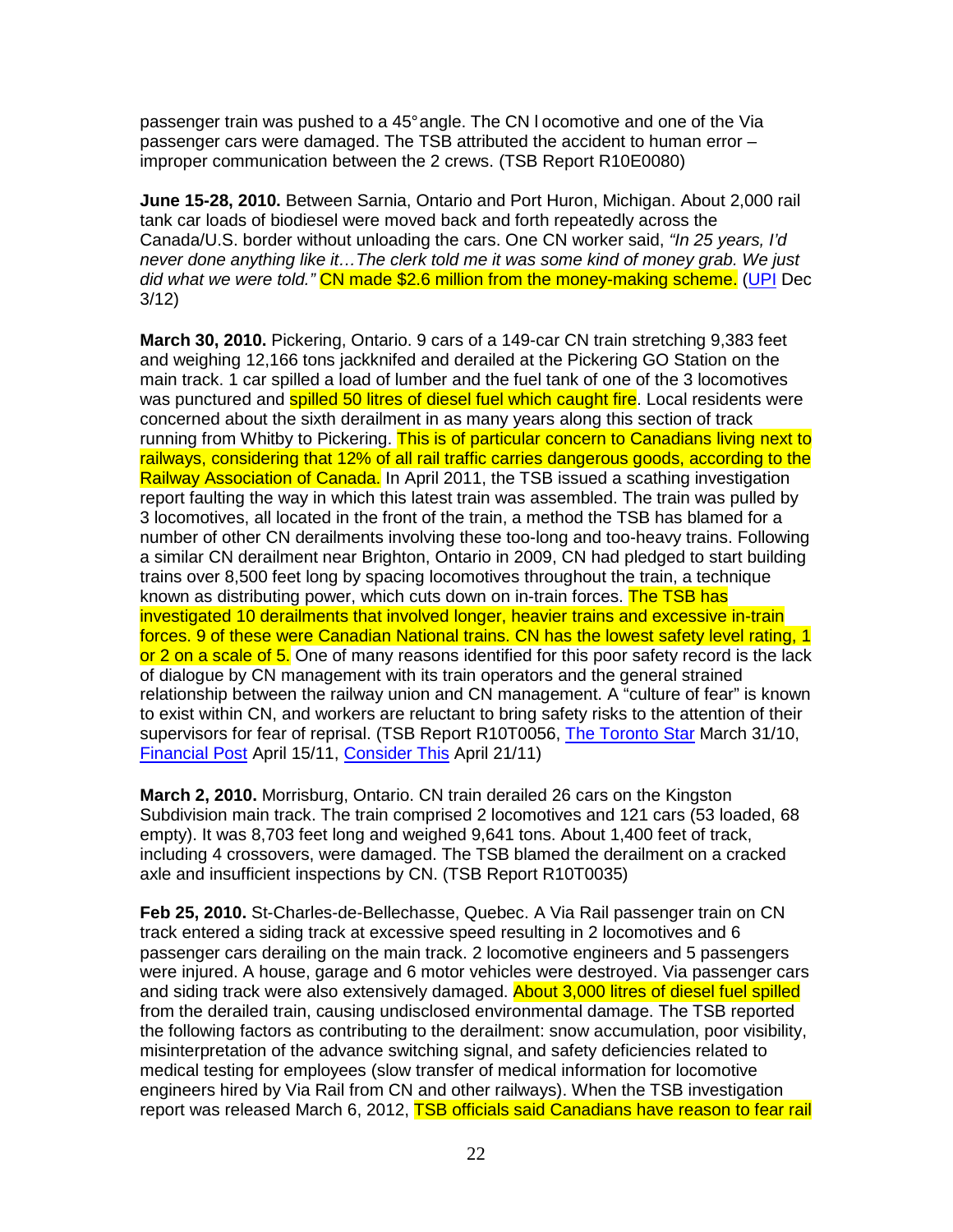safety because the rail industry and Transport Canada refuse to recognize the necessity of maintaining and in many cases improving rail safety measures. (CTV News March 6/12, TSB News Release March 6/12, TSB Report R10Q0011)

**Feb 9, 2010.** MacMillan Yard, Toronto, Ontario. 2 CN cars derailed in the yard during switching operations. 1 of the cars, a tank car, broke into 2 sections and spilled its entire load of about 57,000 litres of ferric sulphate – a hazardous corrosive liquid - along the roadway and adjacent tracks. The extent of environmental damage from the spill was not disclosed. 3 additional cars were damaged. The TSB reported that the tank split in 2 due to a small fatigue crack at a weld seam that should have included a reinforcing pad. (TSB Report R10T0020)

**Dec 5, 2009.** Rivers Subdivision, near Spy Hill, Saskatchewan. A CN freight train derailed 36 cars on the main track, including 22 tank cars loaded with dangerous goods – liquefied propane, benzene, plastic pellets. An undisclosed quantity of dangerous goods was subsequently spilled, resulting in a fire which initially involved 34 of the cars and burned for 6 days. All residents within a 1.6-kilometre radius were evacuated. About 400 feet of track were destroyed. The extent of environmental damage was not disclosed. The train consisted of 2 locomotives at the head of the train and 168 cars (142 loaded, 26 empty). It weighed 12,423 tons and was over 2 miles long. The TSB determined the probable cause of the accident was the sudden failure of a rail that had persistent surface defects. (TSB Report R09W0252, several additional sources)

**Nov 21, 2009.** Lac-St-Jean Subdivision, Sainte-Tite, Quebec. A CN train derailed 10 cars (5 loaded and 5 empty) on the railway bridge across des Envies River. About 200 feet of the main track were damaged and one span of the bridge was destroyed. The train consisted of 2 locomotives and 11 cars (5 loaded and 6 empty). It weighed 1,250 tons and was 850 feet long. The derailment was caused by a fatigued rail on the bridge that had developed numerous defects over time. (TSB Report R09Q0047)

**Nov 17, 2009.** Yale Subdivision, near Komo, British Columbia. A CN freight train consisting of 1 locomotive, 45 loaded cars and 13 empty cars struck a debris slide of rock, mud and trees on the main track that derailed the locomotive and 3 cars loaded with copper concentrate. The train struck the slide, rode up and over it and came down on the other side where the locomotive rolled over onto its side. The first 3 cars behind the locomotive jackknifed and derailed. About 833 gallons of fuel were spilled from the locomotive, which overturned on its side, resulting in undisclosed environmental damage. The locomotive engineer sustained contusions and a laceration to his right leg. The conductor suffered a fractured right thumb and contusions. Both were taken by ambulance to the hospital in Hope. The train weighed 6,394 tons and was 3,519 feet long. (TSB Report R09V0235)

**July 17, 2009.** Limoilou Yard, Quebec City, Quebec. 5 CN tank cars derailed. A turnout and about 180 feet of track were damaged. Aviation fuel, which is extremely flammable and explosive, spilled from one of the tank cars. A safety perimeter was established around the derailment area. The Dufferin-Montmorency Highway and neighbouring public roads were closed to traffic. The derailment occurred when a track in one of the yard switches rolled over due to the lateral forces exerted by the heavy tank car wheels. (TSB Report R09Q0030)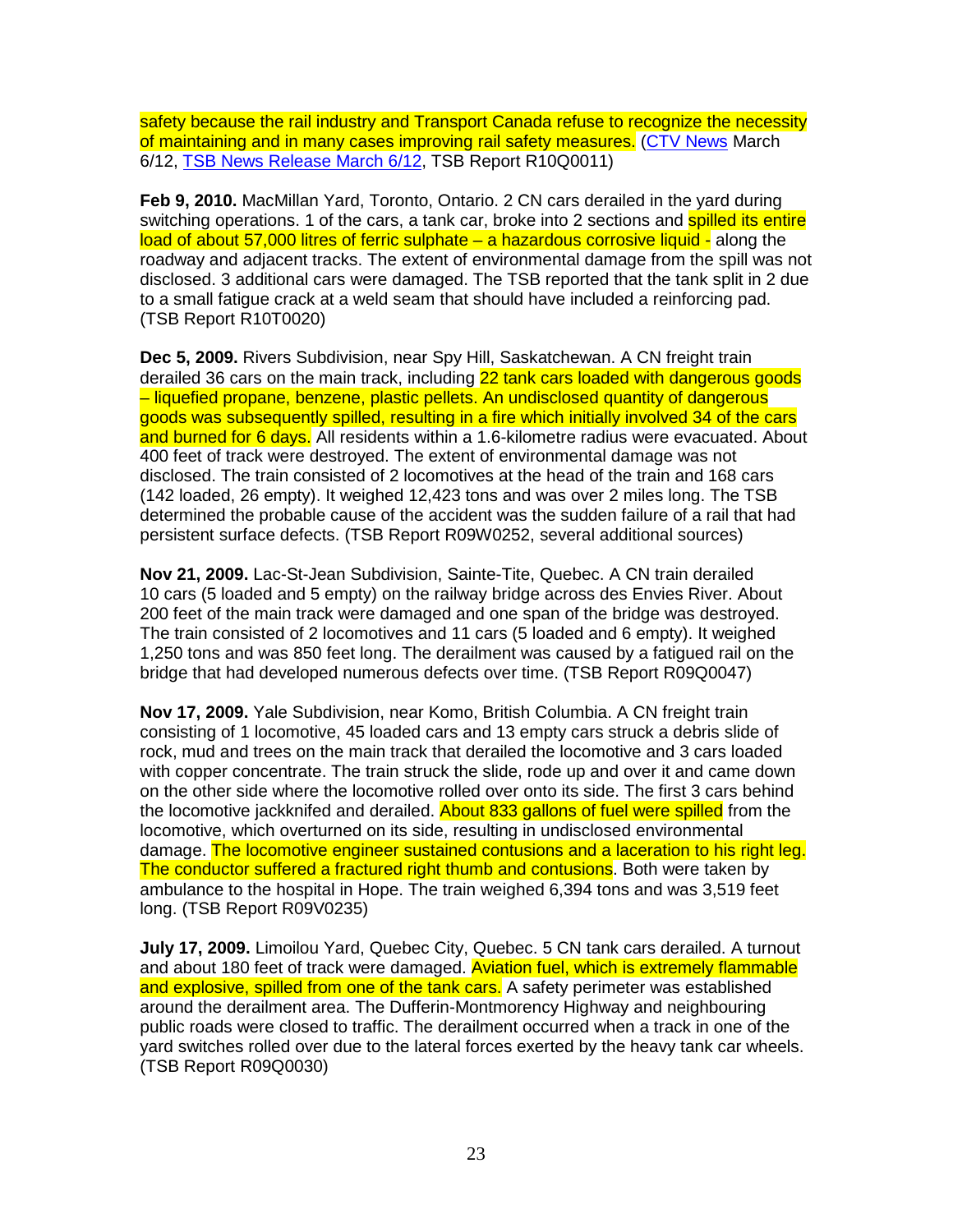**June 28, 2009.** Redditt Subdivision, Jones, Ontario. A CN train collided with the tail end of another CN train which was stopped on the main track. As a result of the collision, the 4 intermodal cars (six platforms in total) from the stationary train and the 3 locomotives from the moving train derailed. The locomotive engineer from the moving train was transported to hospital with injuries. The TSB reported miscommunication between the rail traffic controller and the operating crew of the moving train. (TSB Report R09W0118)

**June 19, 2009.** Cherry Valley, Illinois. 19 of 74 tank cars carrying flammable ethanol, derailed at a highway railway crossing where cars waited for the train to pass. 13 of the derailed cars were punctured, causing the ethanol to spill which exploded into a huge fireball. The train, hauling a total of 114 cars, was carrying about 2 million gallons of ethanol. One 44-year-old woman waiting at the railway crossing burned to death, and 9 to 11 others were injured (reports vary). The dead woman's husband was burned but survived and her 19-year-old pregnant daughter was injured and lost her baby. 600 nearby homes were evacuated due to the intensity of the ethanol fire. About 60,000 gallons of ethanol spilled into a creek that flows into the Rock and Kishwaukee rivers, killing a minimum of 72,350 fish, many of which were game species. The Illinois Attorney General found CN Rail responsible for what was characterized as the single-largest fish kill that was not natural in the history of the state of Illinois. Monetary damages were estimated to total \$7.9 million. The NTSB investigation found a washout of the tracks, a failure of CN's emergency communications, and inadequate design of the tanker cars all contributed to the derailment and severity of the accident. The NTSB report released in February 2012 contained many more criticisms of CN. Associated Press research of U.S. statistics revealed that ethanol tank cars have been breached in at least 40 serious accidents between 2000 and mid-2012. An Illinois District County Court ordered CN to pay US\$36 million to settle 2 negligence lawsuits that revealed Canada's largest railway was negligent in the operation, maintenance and supervision of the train and track. (Associated Press Sept 12/12, Rock River Times June 6/12, NTSB Report RAR-12-01)

**May 22, 2009.** CN Walker Yard, Edmonton, Alberta. A fire broke out in the rail yard and was contained within about an hour. Generally, rail yards pose high fire risks because extremely flammable diesel fuel, oil, grease and solvents leak and drip all over the ground from locomotives and rail cars. As well, tank cars carrying flammable products often ignite during derailments and spills in rail yards. (Edmonton Sun May 23/09)

**May 19, 2009.** Becancour, Quebec. A stub sill was reported broken on a tank car loaded with chlorine at a chemical plant. (A stub sill is part of the frame which connects the tank cars.) Based on this particular type of fault, the **TSB warned, "that tens of thousands of** faulty railway cars may be in operation, hauling dangerous goods across Canada". (TSB Report R09W0016)

**March 21, 2009.** Kingston Subdivision, near Brighton, Ontario. 6 of 137 CN rail cars were ripped off the main track - 3 carrying hazardous materials - after the train, which stretched nearly 2.7km, came to an unexpected and abrupt stop. This forced some of the heavier loaded cars in the back of the train to crash into some lighter empty ones closer to the front, causing the knuckle on the 107<sup>th</sup> car to break. CN and others have been realizing significant cost savings by increasing the length and weight of their trains, and by improperly assembling them, but at the same time this practice is compromising safety. As a result of the increasing number of derailments of too-long, too-heavy and improperly assembled trains, the federal government launched a 2-year study in an attempt to develop regulations to address the problem. (TSB Report R09T0092)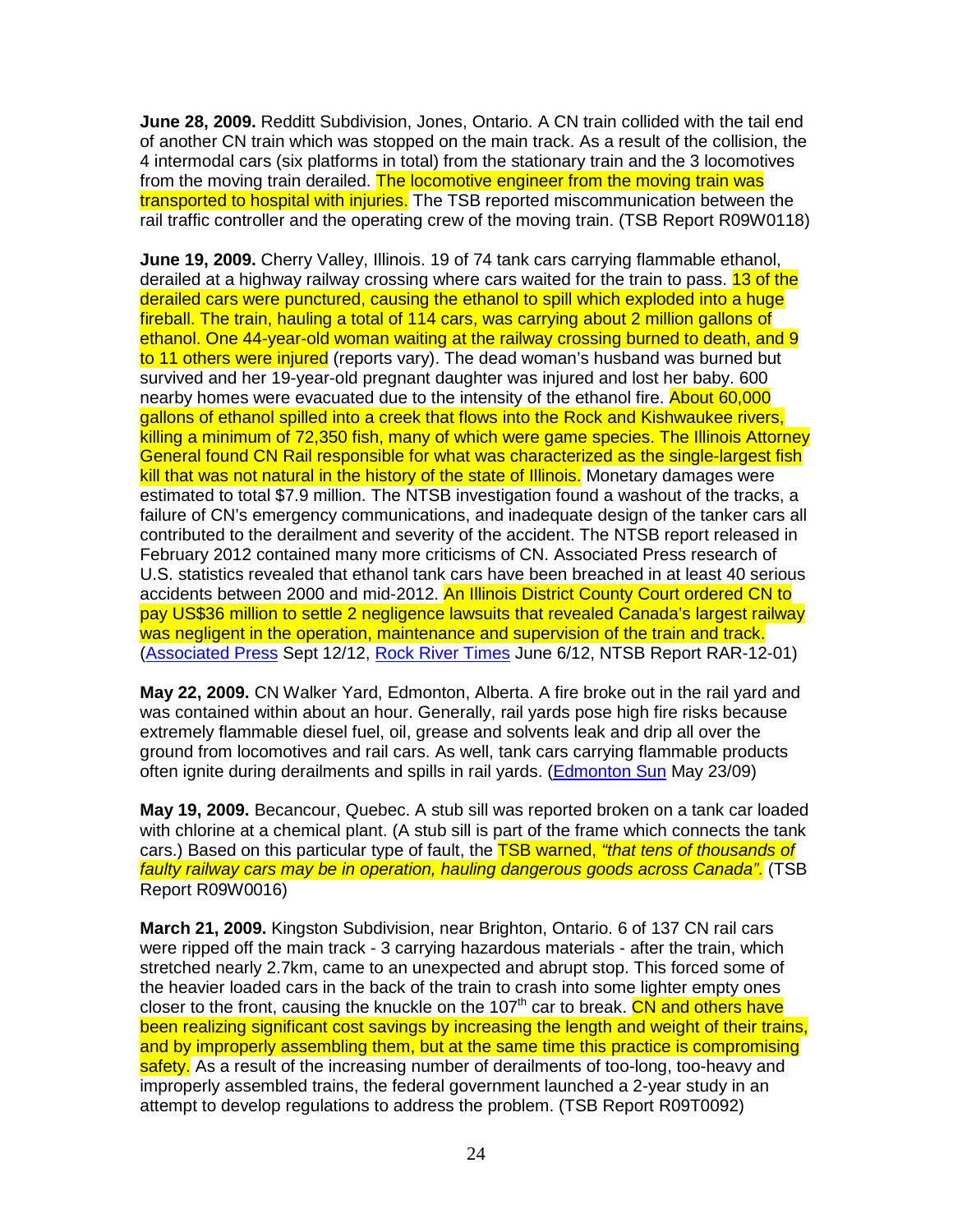**Feb 13, 2009.** Allanwater Subdivision, Robinson, Ontario. A CN freight train derailed 2 locomotives and 29 cars on the main track. The derailed cars included a load of sodium chlorate and 2 loads of propane. The derailed cars struck an 800-gallon wayside propane tank that fuelled a switch heater, puncturing it and igniting an explosion and fire. The fire engulfed most of the derailment site, including approximately 15 of the 29 derailed cars. 2 tank cars of lard and a carload of lumber were consumed in the fire. Several bulldozers and large backhoes were brought to the accident site to contain the fire and to work on restoring the rail line. The heavy equipment spread the damaged rolling stock about the site and covered it in snow in an effort to extinguish the fire, which burned for about 24 hours. The train consisted of 2 locomotives at the head of the train and 94 cars. It weighed 10,386 tons and was 6,061 feet long. The TSB was unable to determine the cause of the derailment because the wrecking and restoration work had commenced without TSB consent. (TSB Report R09W0033)

**Jan 14, 2009.** Near Dugald, Manitoba. A faulty stub sill went undetected, allowing a tank car loaded with 51,500 pounds of flammable liquid propylene to separate from the rest of the train before coming to a stop. (A stub sill is part of the frame which connects the tank cars.) In a scathing report issued August 25, 2010, the TSB said the lack of formal protocols to record and report stub sill failures may prevent other broken parts from being found before the next accident. The TSB warned "that tens of thousands of faulty railway cars may be in operation, hauling dangerous goods across Canada". The TSB continued, "Approximately 41,000 cars within the North American tank car fleet are equipped with this model of stub sills, and approximately 35,000 of them are in dangerous goods service…These numbers are alarming and must not be ignored." Adding to the concern, Transport Canada, the regulator, was either unaware of, or had limited information regarding, stub sill failures so the problem has gone undetected. The TSB strongly suggested Transport Canada take the lead in coordinating with the railway industry and other North American regulators on the issue of reporting stub sill failures. (This does not appear to have been done.) Adding to the risk, the TSB said today's trains are longer and heavier than ever, making them more difficult to control. Alarmingly, stub sills manufactured according to older design criteria may be more susceptible to failure in the current operating environment of longer heavier trains. Prior to the mid-1990's, an average train in main-track service was about 5,000 feet long and weighed 6,000 to 7,000 tons. Following the privatization of CN in 1995, some of the trains are now over 12,000 feet long and weigh more than 10,000 tons. (TSB News Release Aug 25/10, TSB Report R09W0016)

**Dec 31, 2008.** Drummondville Substation, near Villeroy, Quebec. 33 CN cars derailed on the main track - 7 tank cars with residue, 6 empty box cars and 20 loaded covered hopper cars. 2 main-track turnouts were damaged. A switch heater gas line was severed, causing about 2,000 gallons of propane gas to leak into the air. About 500 feet of track were destroyed. The train consisted of 3 locomotives and 115 cars (70 loaded and 45 empty), weighed 10,800 tons and was 7,000 feet long. The local fire department was advised by local residents of the accident, arrived on the scene shortly thereafter, and established a safety perimeter, evacuating about 70 residents from the area. Passenger and freight train service were suspended for several days. The TSB reported that the train derailed when the switch heel block joint failed under the weight of the train, and that a simple wrench test would have detected the loose switch bolts. (TSB Report R08Q0028)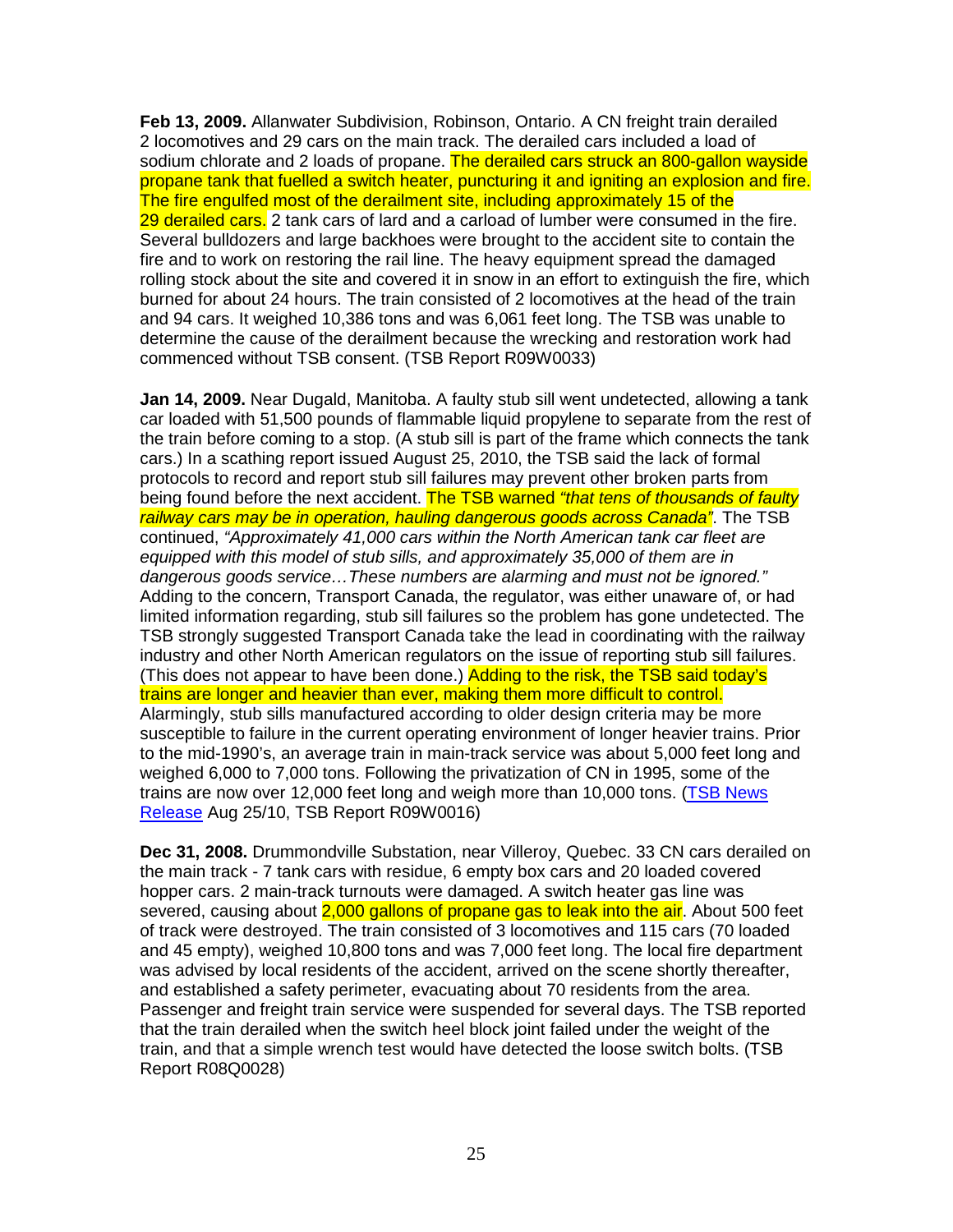**Dec 18, 2008.** Edson Subdivision, Peers, Alberta. A CN freight train weighing 9,444 tons and 8,244 feet long derailed 48 of its 147 cars on the main track. The derailed cars included 16 loaded hopper cars, 7 loaded centre beam bulkhead flat cars, 3 loaded box cars, 12 empty covered hopper cars, a loaded gondola, and 9 tank cars carrying residue. The first 6 derailed cars had left the track on the high side of a curve. The following 42 cars were derailed on both sides of the track. About 1,715 feet of main track were damaged. The TSB reported that, as the train was travelling through the curve, the high rail likely broke under the 21st car or one of the adjacent cars due to heavy loads and inservice forces. (TSB Report R08E0150)

**Oct 21 & 22, 2008.** Symington Yard, Winnipeg, Manitoba. 3 CN cars derailed in the yard on October 21. On October 22, a CN mechanical crew was cleaning up the derailment site. While one of the clean up crew members was monitoring a crane that was lifting a derailed car, the employee was struck by a locomotive that was in switching operation right next to the derailment work site. The employee, who suffered a broken wrist, a facial laceration and a bruised knee, was taken to the hospital. The TSB questioned why CN decided to resume normal switching operations so quickly and so close to the derailment site where clean up activities were underway. This resulted in reducing the physical space available to the clean up crew and, therefore, the level of protection. The locomotive struck the employee because the physical space required to conduct re-railing activities was insufficient. (TSB Report R08W0219)

**Oct 1, 2008.** Near Hamiota, Manitoba. 11 empty cars of a 153-car CN train derailed, causing major damage to both the rail lines and the cars. (TCRC76 Oct 2/08)

**July 3, 2008.** CN Bedford Subdivision, Halifax, Nova Scotia. A Via Rail train was moving westward exiting a loop track. At the same time a CN train was reversing eastward toward Halifax Ocean Terminals. In an area where sightlines were restricted due to the curvature of the track and a rock cut, the 2 trains collided. As a result of the collision, 2 locomotives, a baggage car and 5 coaches of the Via train were severely damaged. There was also some track damage. (TSB Report R08M0063)

**June 23, 2008.** Wabamun, Alberta. A stub sill on a tank car completely severed from the car during normal CN train operation. The car was scrapped with, unfortunately, no record of the stub sill failure which could have helped fix the problem on many other tank cars carrying dangerous goods. (A stub sill is part of the frame which connects the tank cars.) Based on this particular type of fault, the TSB warned, "that tens of thousands of faulty railway cars may be in operation, hauling dangerous goods across Canada". (TSB Report R09W0016)

**May 2008.** Standing Committee on Transport, Infrastructure & Communities released its report on Rail Safety in Canada. The report was particularly critical of CN's carrying out of safety standards and manner of reporting safety issues. The Committee wrote, *"Due* to the frequency of rail accidents in Canada in the last few years, notably in British Columbia, Alberta, Ontario and Quebec, there is a concern that the rate of accidents is on the rise. The repercussion from these accidents has been severe in terms of human fatalities and environmental damage." The Committee remained concerned about both the increase in main track derailments and the need for better rail safety generally across the country. There is a lack of accountability by both Transport Canada and the railroads with regard to rail safety. Transport Canada is not accountable enough in enforcing safety regulations, ensuring the implementation of safety procedures is more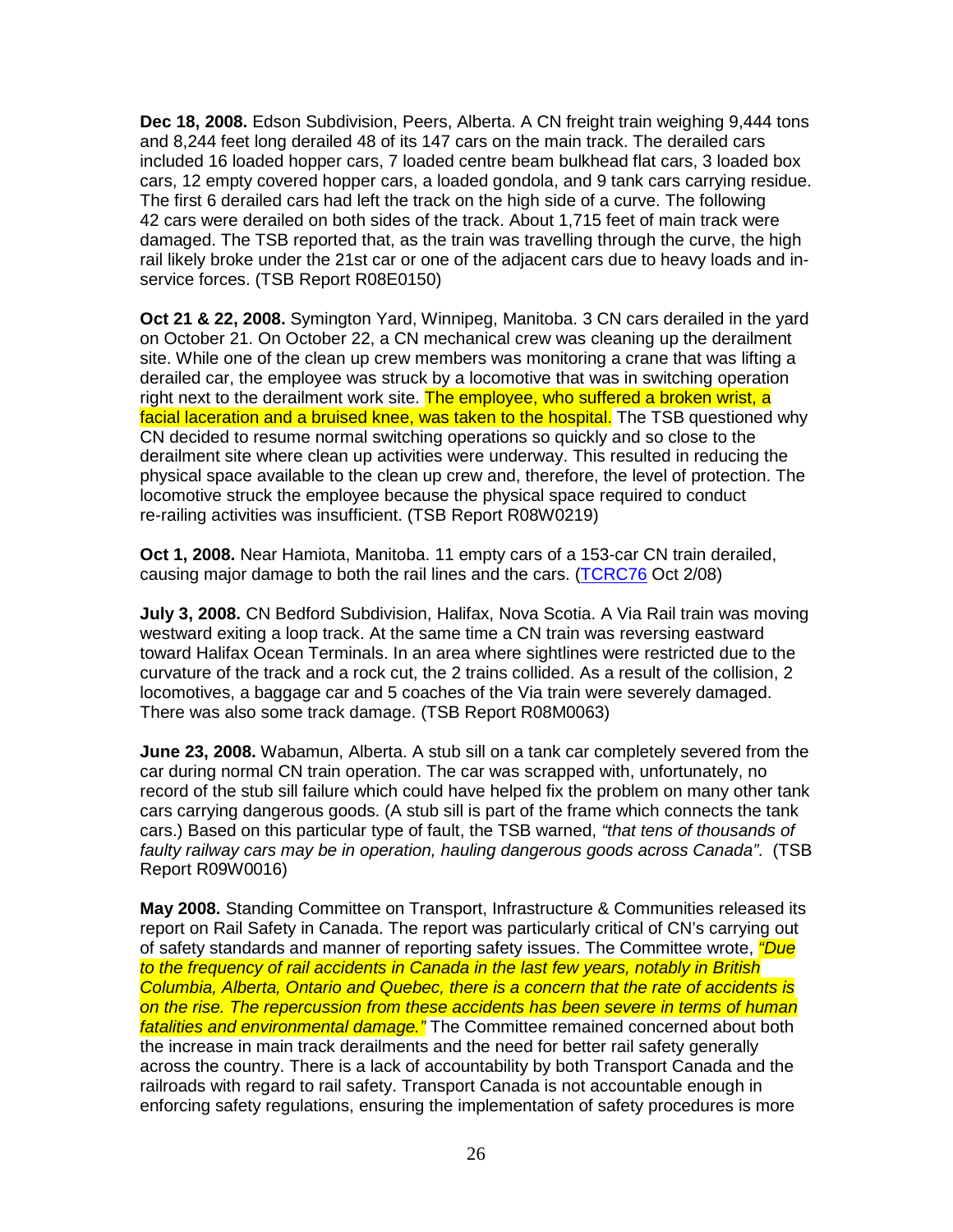consistent across the country, conducting safety audits and making safety audit results public. Transport Canada needs more resources and needs a more hands on approach to rigorous inspection programs and to enforcing safety regulations. The railways, particularly CN, were criticized for the lack of meaningful management-employee consultations, poor crew training, poor employee fatigue management, and poor prioritizing and carrying out of safety procedures. The Committee also criticized Transport Canada and the railways for the serious delays in implementing the Safety Management Systems, developed 7 years earlier. On a scale of 1 to 5, with 5 being the optimal level, CN was at level 1 or 2, CP at 3 and Via Rail at 4 in terms of progress to properly implement the Safety Management Systems. CN employees were reluctant to report safety violations, for fear of reprisals from the company, and stated they were working within a "culture of fear". The fear of discipline for reporting safety violations was viewed by CN employees as a major deterrent to reporting such violations. The Standing Committee developed 14 recommendations to address the above-mentioned shortcomings. (Standing Committee Report May 2008, Maclean's July 7/08)

**Feb 18, 2008.** Oakville Substation, Aldershot, Ontario. 20 CN cars derailed including 5 residue tank cars - 3 containing sulphuric acid residue and 2 containing sodium hydroxide residue. There was significant structural damage to a neighbouring industrial building. The train consisted of 3 locomotives and 139 cars (79 loaded, 43 empty, and 17 residue tank cars). It weighed 11,908 tonnes and was 8,027 feet long. The TSB reported that a rail car wheel broke while the train was moving through a curve in the track. The wheel was defective and had been deteriorating for some time. The TSB said without an appropriate quality assurance process for inspecting wheels, derailments will continue. (TSB Report R08T0029)

**Oct 30, 2007.** Malport, Ontario. A CN freight train derailed while stopping to set off a block of intermodal cars. The train consisted of 4 locomotives at the head of the train and 131 cars (59 loaded and 72 empty), was 7,839 feet long and weighed 7,810 tons. 32 cars derailed and about 2,500 feet of track were destroyed or damaged. The TSB investigation determined that weakened track rolled over, initiating the derailment. The derailment actually consisted of 2 separate derailments, an initial one involving only 2 cars, and then a subsequent one that resulted in other derailed cars continuing to spread rail until the added drag finally brought the train to a stop. (TSB Report R07T0323)

**Oct 27, 2007.** Edson Subdivision, Peers, Alberta. A CN train did not stop prior to a stop signal on the main track and collided with a second CN train that was entering the siding. As a result of the collision, the locomotives and 22 cars of the train that could not stop derailed; 10 other cars were damaged but did not derail. 5 cars on the train that was hit derailed and 4 other cars were damaged but did not derail. The TSB reported that the locomotive engineer in the train that failed to heed the stop signal was fatigued. The report said despite previously-acquired knowledge on employee fatigue, the countermeasures that CN had in place were ineffective. In view of the severity of the accident and the availability of other crews at that location, consideration should have been given to relieving the crew from the train that missed the stop signal. (TSB Report R07E0129)

**Sept 17, 2007.** Halton Subdivision, MacMillan Yard, Toronto, Ontario. A CN train remotely controlled by Beltpack and consisting of 67 loaded cars and 30 empties sidecollided with the tail end of a second CN train. 2 locomotives and 2 cars from the remotely controlled train derailed. 6 cars on the other train derailed and/or sustained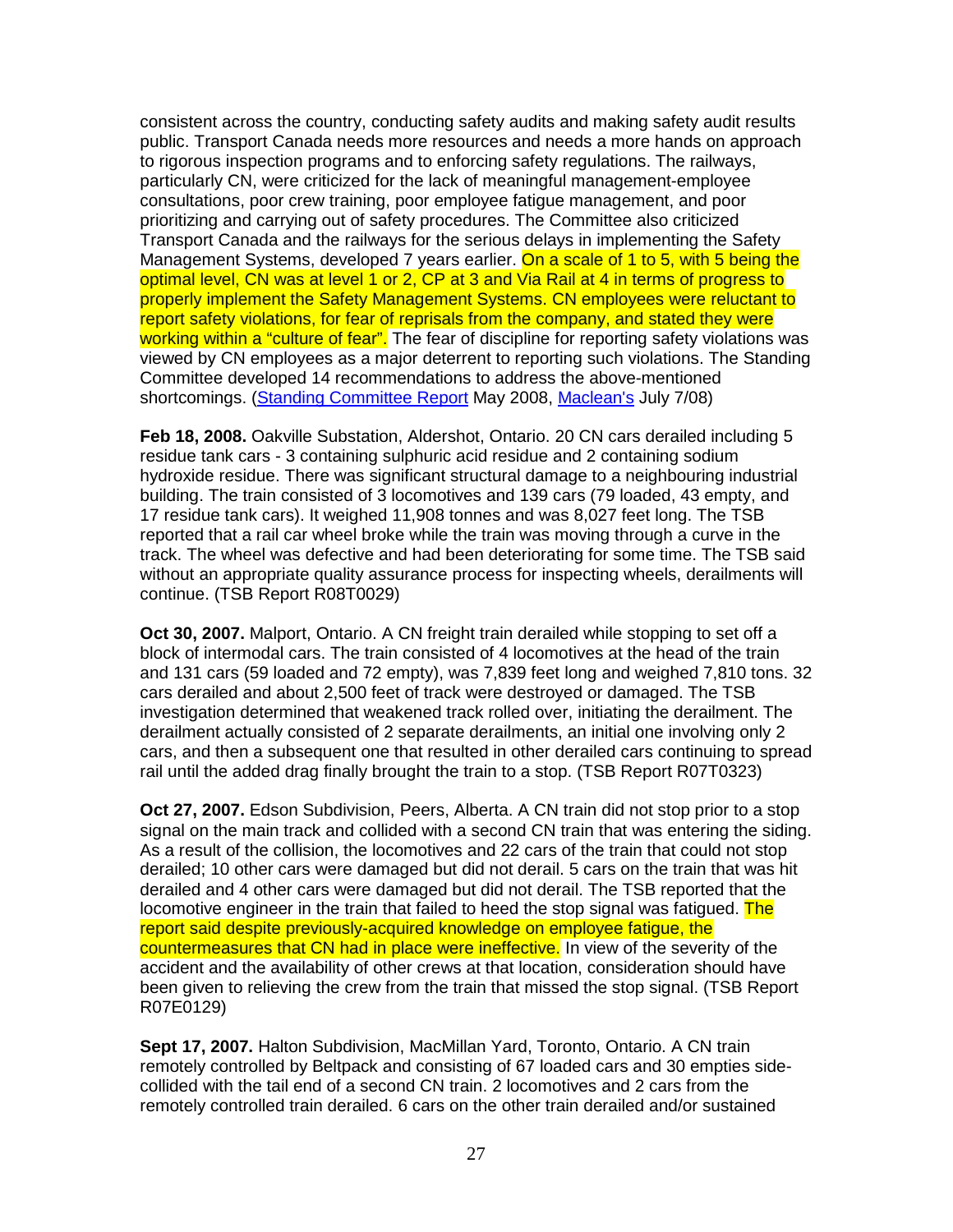damage, including 2 special dangerous goods tank cars containing chlorine gas. Both of these cars were severely damaged. About 3,785 litres of diesel fuel spilled from the derailed locomotives and seeped into the ground. About 3,000 litres of diesel fuel were reported to have been recovered and 4 tons of contaminated soil was removed. The extent of environmental damage was not disclosed. The remotely controlled train weighed 9,054 tons and was 5,914 feet long. The TSB reported that the new conductor operating the train by Beltpack remote control had inadequate training and experience for switching long, heavy trains by remote control. The TSB also indicated that the train was actually too long and too heavy to be operated by remote control at all. (TSB Report R07T0270)

**Sept 17, 2007.** 48km east of Terrace, British Columbia. 29 of 99 grain cars derailed on CN's northern B.C. main line. (Business Edge May 10/07)

**Aug 4, 2007.** Chetwynd Subdivision, CN Yard, Prince George, British Columbia. During a switching operation in the yard located on the banks of the Fraser River, a CN train remote controlled by a Beltpack and pulling 53 loaded cars struck a second CN train which was entering the yard. The remote controlled train struck a car loaded with gasoline, derailing it as well as the adjacent car also loaded with gasoline. 2 locomotives, a yard slug unit (a car that provides traction and braking effort to a locomotive) and a centre beam flatcar loaded with lumber in the remote controlled train derailed. A massive fire broke out, burning and destroying the 2 tank cars loaded with gasoline, the centre beam flatcar, as well as the 2 locomotives and slug unit of the remote controlled train. About 172,600 litres of fuel (1,600 litres of diesel and 171,000 litres of gasoline) were spilled, some of which was consumed by the fire. Water bombers were called in to help fight the fire. Health officials issued a voluntary evacuation order for nearby residents. An undisclosed amount of gasoline also spilled into the nearby **Fraser River as slicks were seen swirling downstream.** The extent of environmental damage was not disclosed. The TSB investigation reported that the CN staff operating the train by remote control Beltpack were inadequately trained and had no experience switching long, heavy trains by remote control. (CBC News Aug 4/07, TSB Report R07V0213)

**April 28, 2007.** Kingston Subdivision, Cobourg, Ontario. A CN freight train derailed a Herzog track maintenance machine and 21 empty multi-level cars on the main track. During the derailment, the fuel tank on the Herzog maintenance unit was punctured, spilling about 9,084 litres of diesel fuel. The fuel ignited, setting fire to the Herzog unit and about 1,000 feet of track structure, including the Burnham Street level crossing. The local fire department responded and extinguished the fire. The train consisted of 3 locomotives at the head of the train and a mix of 84 empty and loaded cars. It was 9,602 feet long and weighed 9,000 tons. The TSB investigation determined that the marshalling of the train, with placement of a car equipped with non-standard couplers at the head-end of a train with significant trailing tonnage, was a contributing factor to the accident. A quote from the TSB report read, "CN's train design planning system does not take weight distribution within the train into consideration when the train service plan is produced. In comparison, other Canadian railway companies require that freight trains be made up…with the loads marshalled closest to the locomotives to reduce the probability of undesirable track/train dynamics occurrences." The TSB also wrote, "Despite a recent derailment under similar circumstances where Canadian National investigators were made aware of the unique coupler design of the Herzog machine, the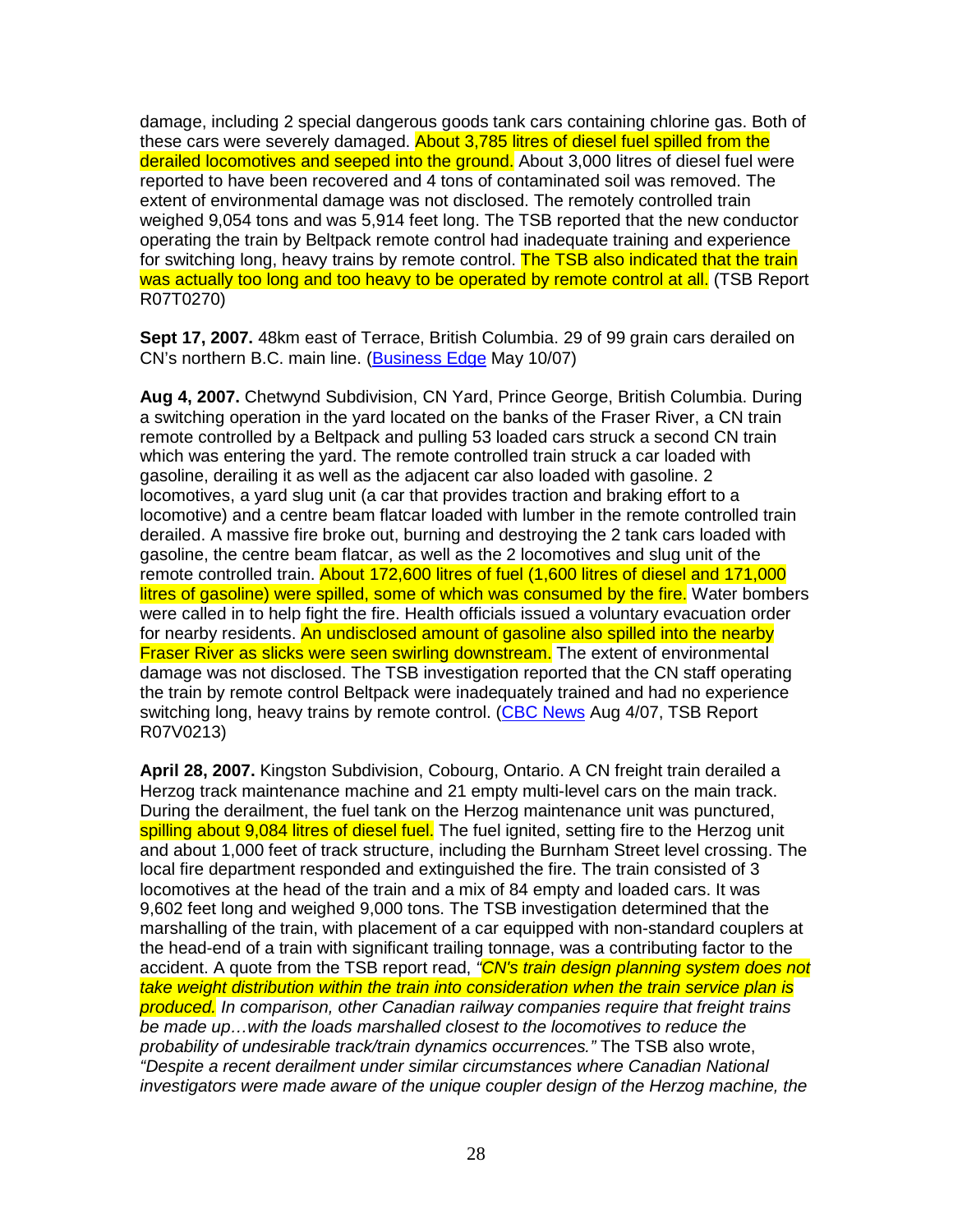machine was allowed to be marshalled in trains without additional restrictions." (TSB Report R07T0110)

**March 29, 2007.** North of Huntington, Quebec. A CN freight train derailed 8 cars on the main track. 4 of the derailed cars were tank cars loaded with sulphuric acid (a dangerous good), 2 cars were loaded with wood products and 2 cars were loaded with paper. 6 of the cars, including 3 of the tank cars loaded with sulphuric acid, flipped over on their sides down an embankment. The train consisted of 2 locomotives and 80 cars (78 loaded and 2 empty). It was 4,771 feet long and weighed 10,382 tons. About 1,200 feet of track were damaged. In some places the track had buckled and was forced laterally up to 2 feet. The TSB reported the rail anchoring condition was poor and may have contributed to the derailment. (TSB Report R07D0030)

**March 12, 2007.** Queen's switch, Kingston, Ontario. CN freight train derailed 32 cars. (Colin Churcher's Railway Pages)

**March 7, 2007.** Chicago, Illinois. The crew of a CN train left 2 locomotives, which had only air brakes applied, on a grade at CN's Lumber Street interchange. The 2 uncontrolled and unmanned locomotives rolled about 1,789 feet along CN's track and onto Amtrack's track where they collided with the lead locomotive of a standing Northern Illinois Regional Commuter Railroad (Metra) train. About 55 passengers were aboard the eighth Metra passenger car at the time of the collision. The other 7 passenger cars were empty. **7** passengers and the Metra engineer and assistant conductor were transported to area hospitals with minor injuries. The total property damage was estimated to be \$75,766. The NTSB determined the probable cause of the collision was the failure of the CN engineer and conductor to properly secure the CN locomotives before leaving them unattended. (NTSB Report RAB-07-04)

**March 3, 2007.** Napadogan Subdivision, Juniper, New Brunswick. A CN freight train derailed 18 cars, including 3 dangerous goods tank cars (liquefied petroleum gas residue) on the main track. The derailed equipment consisted of 12 empty covered hopper cars, 2 tank cars that contained non-dangerous goods residue, and 3 tank cars which contained liquefied petroleum gas residue. They had detached from the train and piled up on either side of the main track. 10 of the cars were destroyed. The 3 liquefied petroleum gas tank cars experienced some jacket damage. Rail car wheel sets were strewn about the derailment site. There were more than 50 broken rails in the 14 miles between Juniper and the accident site. Damaged infrastructure included 2 switches, a hot box detector and its associated bungalow, a private crossing for a logging road, as well as 14 miles of track. The train consisted of 3 locomotives and 100 cars (42 loaded, 49 empty, and 9 with residues), weighed 7,600 tons, and was 6,850 feet long. The TSB reported the train derailed following the fracture of a wheel caused by the improper functioning of the car's air brakes due to a stuck slide valve on the service portion. (TSB Report R07M0017)

**Feb 13, 2007.** Sprague Subdivision, Symington Yard, Winnipeg, Manitoba. A CN train remote controlled by a Beltpack was accidentally made to travel westward during a switching operation when the operator meant to send the train eastward. The remote controlled train sideswiped a second CN train that was outbound. 4 empty covered hopper cars from the remote controlled train derailed. A total of 9 cars were damaged. The first 2 derailed cars were on their side, the third car came to rest at a 45° angle and the fourth derailed car remained upright. On the outbound train, 3 covered hopper cars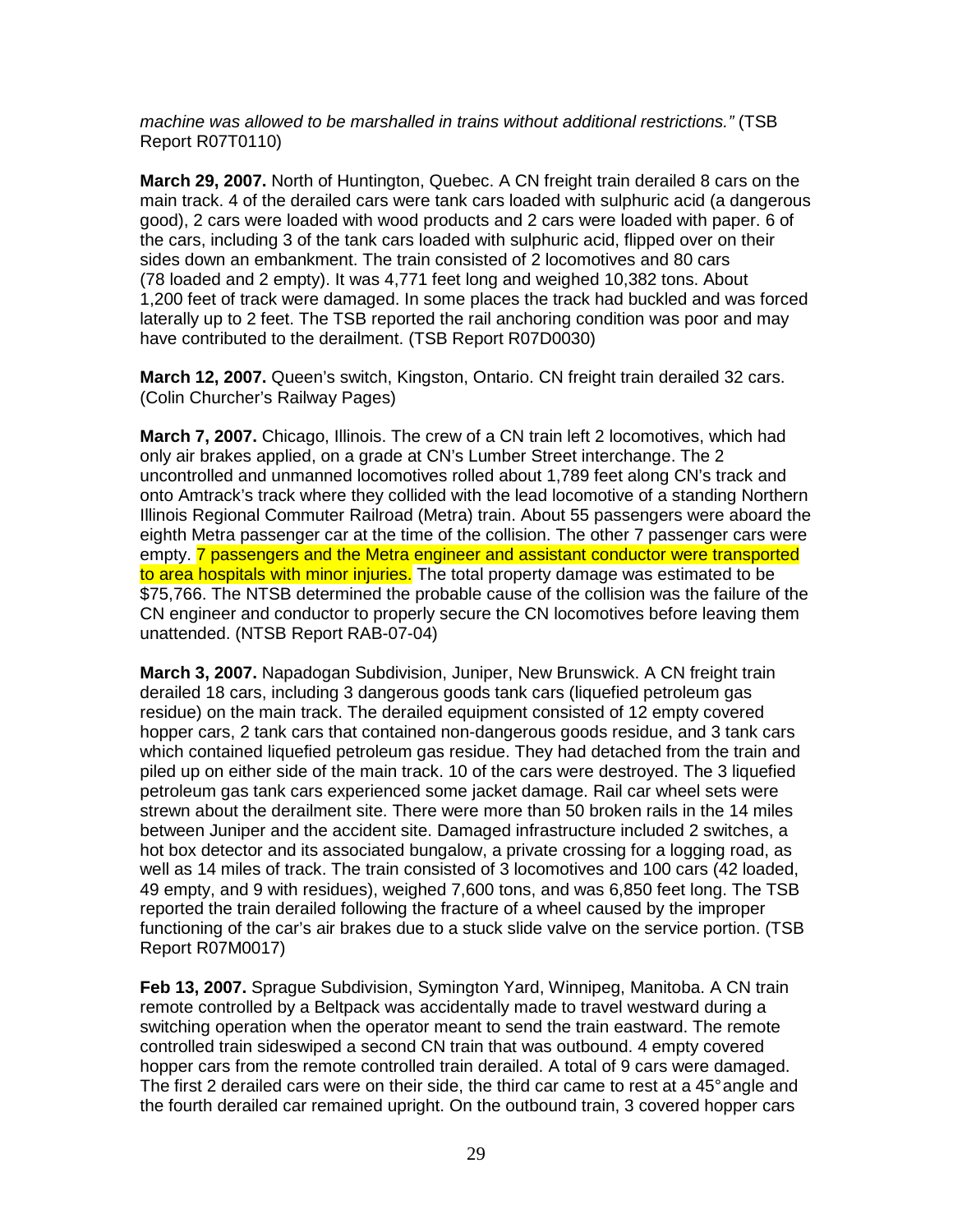loaded with grain and 1 empty covered hopper car were damaged. As well, a stationary empty auto rack car, which was stored on an adiacent track, was damaged. The TSB warned that greater care was required by CN operators who control trains in rail yards with remote controls. In this particular case, the operator was sitting in a motor vehicle that was travelling away from the train which made it very difficult to visually monitor the train he was operating by remote control. (TSB Report R07W0042).

**Feb 12, 2007.** Drummondville Subdivision, near Drummondville, Quebec. 8 of 105 cars in a CN freight train derailed when a knuckle on the  $75<sup>th</sup>$  car broke. 1 of the derailed cars was a tank car with aviation fuel residue. About 850 feet of track were damaged. The train was pulled by 5 locomotives all located at the front end of the train, was 7,006 feet long and weighed 10,815 tons. The TSB investigation determined that the improperly assembled train (empty cars ahead of loaded cars) contributed to the derailment. CN and others have been realizing significant cost savings by increasing the length and weight of their trains, and by improperly assembling them, but at the same time this practice is compromising safety. (TSB Report R07D0009)

**Jan 7, 2007.** Montmagny Subdivision, Montmagny, Quebec. A CN freight train derailed 24 cars (19 loaded and 5 empty) on the main track. 4 of the derailed tank cars contained sulphuric acid, a dangerous good. 1 of these cars was damaged which created a risk because it was located on a bridge over a river. The rest of the derailed cars included: 3 tank cars loaded with non-dangerous liquids, 4 centre beam flat cars, 2 automobile carriers, and 11 covered hopper cars. These cars were derailed in an accordion pattern across the main track, the station platform, and into the street behind the station. A workshop trailer owned by CN was destroyed, and the Via Rail station building and 2 inhabited houses were damaged. About 600 feet of track, a main-track turnout, numerous switch parts, the deck and the west span of the bridge over the Rivière du Sud were also damaged. The train consisted of 3 locomotives and 122 cars (72 loaded and 50 empty), weighed 10,587 tons and was 8,384 feet long. The TSB reported that the train derailed when a switch point rail broke under the train. The TSB also suggested that, considering all the derailments in Canada, perhaps there is a need for tracks to be maintained at a level higher than that required by the Railway Track Safety Rules. (TSB Report R07Q0001)

**Nov 11, 2006.** Kingston Subdivision, Moira, Ontario. A spike puller operator on contract to CN was fatally injured while attempting to perform repairs to his Nordco Grabber Model A Spike Puller. The accident occurred when the right side joystick controller of the spike puller was inadvertently activated, causing the right-hand roller frame assembly to drop rapidly onto the machine operator underneath the machine. (TSB Report R06T0281)

**Aug 27, 2006.** Lac-Saint-Jean Subdivision, Chambord, Quebec. A CN freight train derailed 12 cars, 5 loaded and 7 empty, on the main track. The derailed equipment consisted of 4 gondola cars loaded with wood chips, 1 tank car loaded with a flammable liquid, 4 empty box cars, and 3 empty gondola cars. About 1,400 feet of track were damaged. The train consisted of 2 locomotives and 93 cars (20 loaded, 73 empty), weighed 4,980 tons and was 6,140 feet long. The TSB reported that the derailment was caused by wheel lift on a loaded wood chip car negotiating a curve in the track. As the car ran derailed, it damaged the track, leading to the derailment of 11 other cars. The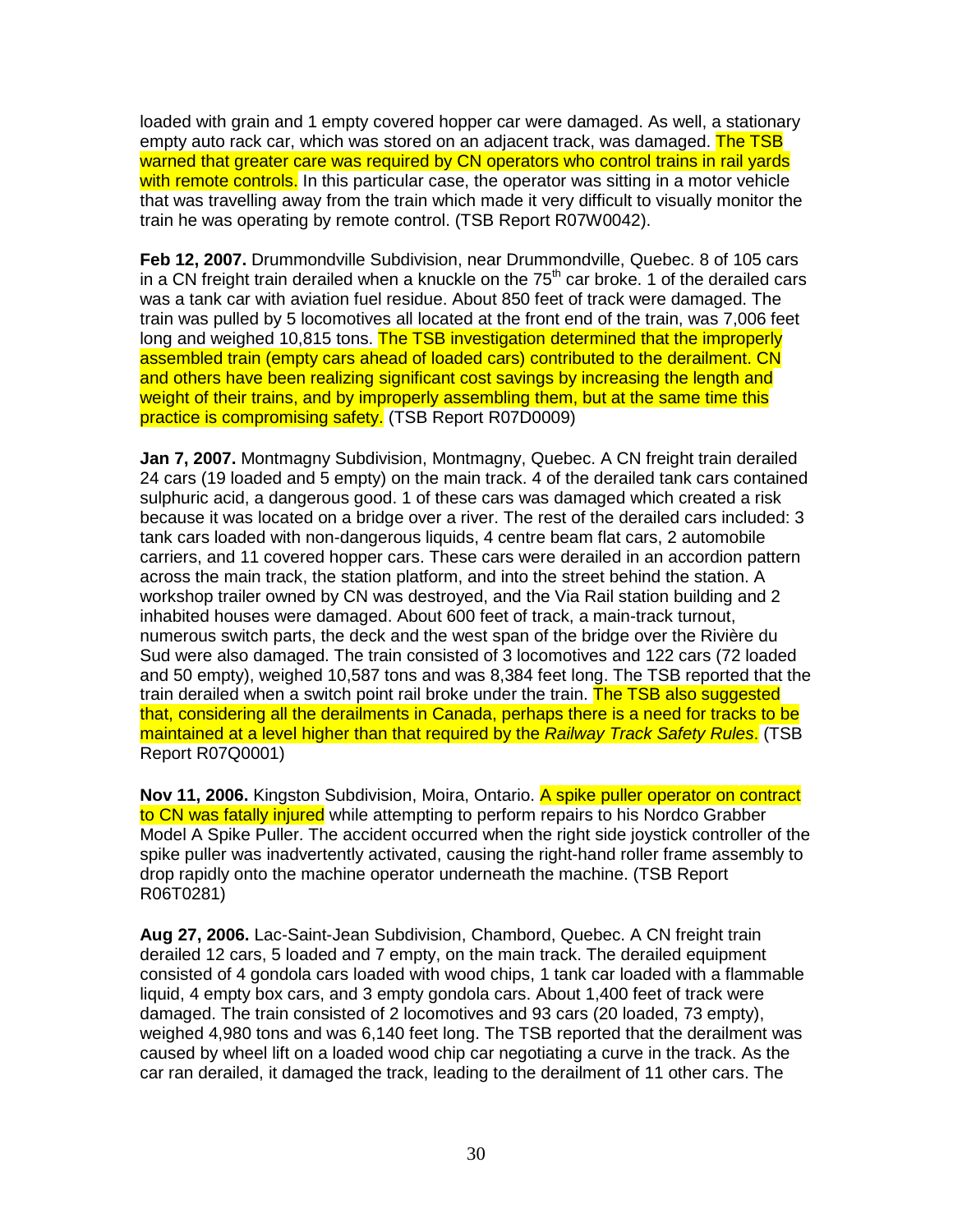TSB also reported on asymmetrical loading of car contents as a contributing factor. (TSB Report R06Q0096)

**July 14, 2006.** Oakville Subdivision, Mimico, Ontario. A CN freight train derailed 7 cars on the main track as it was passing over a switch. Derailed equipment fouled the 3 main tracks. The train derailed at a track buckle in an area of track that had undergone recent upgrades in the form of a new turnout installation and track resurfacing. In addition to the buckled track and damaged turnout, about 650 feet of the 3 main-line tracks were damaged during the derailment. The TSB attributed the derailment to track buckling caused by inadequate rail anchoring. (TSB Report R06T0153)

**June 29, 2006.** Lillooet Subdivision, near Lillooet, British Columbia. A CN freight train consisting of 1 locomotive and 1 car loaded with lumber derailed after losing control while descending a steep grade near Lillooet. When the crew realized the train was in a runaway situation, the conductor decoupled the loaded lumber car from the locomotive, climbed onto the car and began to make his way over the lumber to apply the hand brake located on the other end of the car. With the connection between the locomotive and the car severed, the 2 began to separate. Having separated from the locomotive by about 200 feet, the car derailed to the outside of a curve. The conductor was thrown from the derailing car and was killed. The lumber car came to rest about 1,000 feet below the rail right-of-way. The locomotive continued to accelerate. At a curve in the track, the locomotive derailed and slid about 800 feet down the mountain. The trainman was thrown from the locomotive and sustained fatal injuries. The locomotive engineer was thrown off and sustained serious injuries. The locomotive came to rest about 800 feet below the rail right-of-way. The TSB report contained many criticisms of CN and many recommendations to improve the safety of train travel in steep mountainous terrain. Brake shoe friction fade on the lumber car may well have contributed to the derailment. The TSB expressed concern that Transport Canada and CN had not followed the lead by the Association of American Railroads in improving brake shoe design for heavier cars, and that heavier cars in Canada will continue to be operated using brake shoes designed to an older specification. CN employees had also previously raised concerns about the use of non-Dynamic Brake-equipped locomotives in steep mountainous territory such as Lillooet, but these concerns were not relayed to CN management. The TSB criticized CN for the failure of its safety management system to identify and mitigate risks in steep mountainous terrain and recommended that Transport Canada require CN to do so. Many local residents and ex-B.C. Rail employees criticized CN for not becoming better prepared for the added risks of rail travel in mountainous terrain when they bought B.C. Rail in 2004. (TSB Report R06V0136, several other sources)

**June 4, 2006.** Joliette Subdivision, Charette, Quebec. A CN freight train derailed 14 cars (10 loaded and 4 empty) on the main track, including 7 cars loaded with dangerous goods, while exiting a bridge. The dangerous goods cars included 2 cars loaded with gasoline, 3 cars loaded with fuel oil and 2 cars loaded with sulphuric acid. About 233,000 litres of hydrocarbons spilled from 3 tank cars and about 160,000 litres flowed down the river valley and into the Rivière du Loup right next to the derailment. Local fire and police departments; Environment Canada; the Canadian Forest Service; and Quebec Sustainable Development, Environment and Parks responded to the accident. Containment barriers were constructed in an attempt to slow the flow of the remaining hydrocarbons into the river. Skimmers and booms were installed on the Rivière du Loup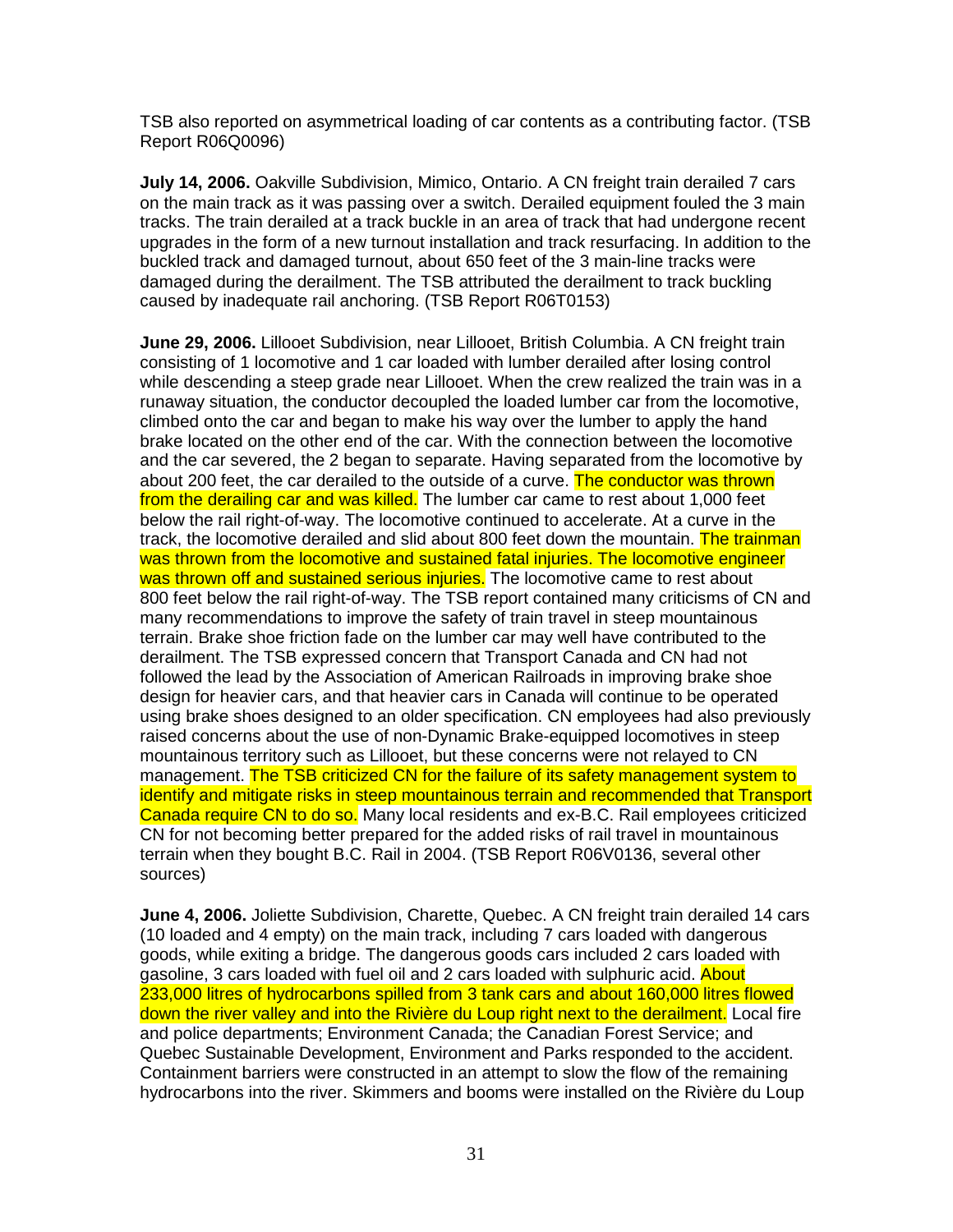in an attempt to collect hydrocarbons near the derailment site and downstream near the St. Lawrence River. Because the first responders arrived after most of the hydrocarbons had entered into the Rivière du Loup, only about 73,000 of the 233,000 litres of hydrocarbons were recovered. Spilled liquids continued being collected through the following winter months. The spill negatively impacted the bird and fish life along the Rivière du Loup. The train consisted of 3 locomotives and 142 cars; it was 6,760 feet long and weighed 12,290 tons. The TSB reported that rotting and otherwise deteriorating track ties and a lack of rail anchors were major contributors to the derailment and spill. (TSB Report R06Q0054)

**May 21, 2006.** Kamloops Yard, Kamloops, British Columbia. A CN train involved in a switching operation in the yard collided with an unoccupied Rocky Mountaineer Vacations (RMV) passenger train moving into the yard. 4 passenger cars derailed and the CN locomotive was heavily damaged. The CN train was 2,600 feet long, weighed 3,952 tons and consisted of 2 locomotives pulling 28 loaded and 13 empty cars. The TSB reported that the speed of the CN train and distance to the RMV train, along with the weight and lack of braking power on the trailing cars, resulted in the CN train being unable to stop before colliding with the RMV train. Although the CN train did not exceed 15 mph, the movement was unable to stop within one-half the range of vision of equipment as required by Canadian Rail Operating Rule 105. Communications between the rail traffic coordinator and train crews and between the 2 crews involved were inadequate to assist the crews in identifying each other's whereabouts. (TSB Report R06V0111)

**May 15, 2006.** Lac-Saint-Jean Subdivision, near Lac Bouchette, Quebec. A CN freight train derailed 18 cars (16 loaded, 2 empty) at a curve on the main track. The train consisted of 3 locomotives and 75 cars (72 loaded, 3 empty), weighed 8,780 tons and was 4,750 feet long. The TSB reported that the design and loading of the first 3 derailed cars contributed to the derailment and speculated that there must have been a warp in the track. (TSB Report R06Q0046)

**Aug 5, 2005.** Squamish Subdivision, north of Squamish, British Columbia. 9 CN Rail cars (1 loaded and 8 empty) flipped off the tracks, spilling 40,000 litres of toxic caustic soda (sodium hydroxide) into the Cheakamus River. The chemical compound stripped the river of oxygen and had a devastating impact on the river's fish population. All freeswimming fish occupying the river at the time of the spill were killed. More than 500,000 adult and young salmon, steelhead, trout and other fish species were killed. Fish died of suffocation from skin burns and gill haemorrhaging. British Columbia Environment staff said the spill decimated the river's fish population. Angling closures were issued on the Cheakamus and MamQuam rivers and a portion of the Squamish River in an attempt to help fish populations repopulate the sections impacted by the spill. Birds and mammals that relied on Cheakamus River salmon for food were also negatively impacted by the toxic spill. CN was assessed about \$200,000 for river clean up costs and was charged twice under the federal Fisheries Act and 3 times under the B.C. Environmental Management Act, which resulted in fines. The train consisted of 5 locomotives at the head of the train, 144 cars (3 loaded and 141 empty), and 2 locomotives behind the 101<sup>st</sup> car. It was 9,340 feet long and weighed 5,002 tons. The TSB blamed the derailment on human error, poor supervision, use of a too-long train and an improperly assembled train. (TSB Report R05V0141, Canada.com Aug 4/07, several other sources)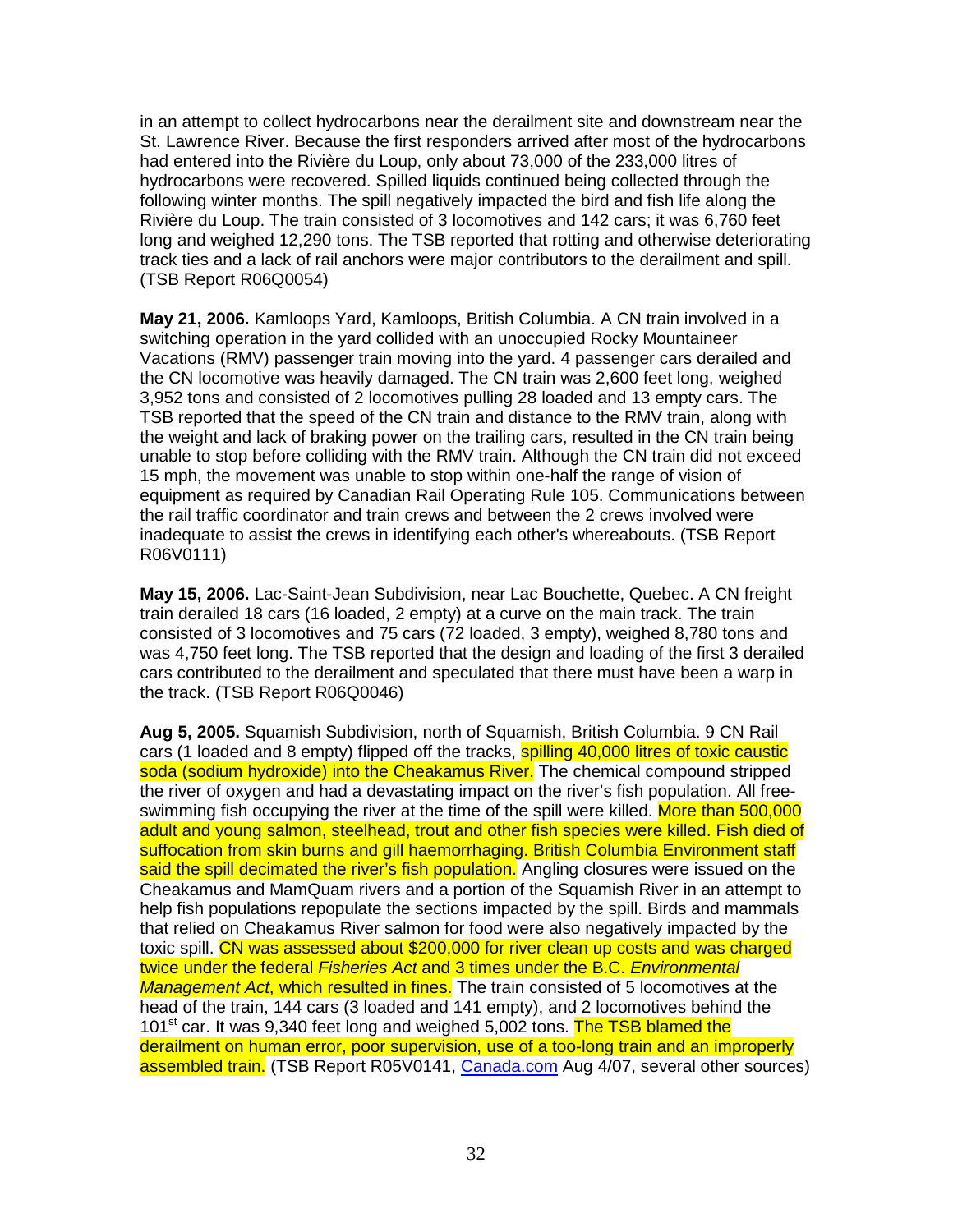**Aug 3, 2005.** Edson Subdivision, Wabamun Lake, west of Edmonton, Alberta. 43 CN cars derailed along the shoreline of Wabamun Lake, spilling 1.3 million litres of heavy bunker C fuel oil that quickly spread across the lake. 100 Wabamun Lake residents blockaded the CN tracks for 5 hours to protest insufficient action by CN to contain or clean up the spill. Oil-slicked birds and other wildlife plus the oil-soaked lake shoreline became instant national news. 4 days later, CN revealed that 700,000 litres of Imperial Pole Treating Oil had also spilled into the lake. This hazardous chemical contained naphthalene and other polycyclic aromatic hydrocarbons that are highly toxic and linked to cancer. People who lived nearby were forced to evacuate their homes and cottages. Hundreds of oil-soaked birds died. Wabamun Lake is a popular angling lake, and fish were negatively impacted. CN spent an estimated \$28 million attempting to clean up the mess, with remaining costs covered by insurance. CN was forced into a compensation program for those whose properties were damaged. In May 2009, CN pleaded guilty to 3 charges, one under Alberta's Environmental Protection and Enhancement Act for failing to take all reasonable measures to contain and remedy the spill, one under the federal Fisheries Act, and a third under the federal Migratory Birds Convention Act. Fines issued by the court totaled \$1.4 million, which many Albertans did not think was sufficient, considering the magnitude of environmental damages, and considering it appeared that CN was more concerned about opening their track again than in containing and cleaning up the spilled dangerous goods. The train consisted of 3 locomotives, 117 loaded cars, 13 residue cars, and 10 empty cars. It was 8,547 feet long and weighed 15,562 tons. The TSB reported that a defective rail caused the train to fall off the tracks. (Wikipedia, TSB Report R05E0059, several other sources)

**July 31, 2005.** Val-d'Or Subdivision, Val-d'Or, Quebec. A CN freight train derailed 9 cars on the main track. 7 of the derailed cars were bulkhead flat cars loaded with logs, and 2 were gondola cars loaded with copper concentrate. 7 of the derailed cars flipped over on their sides and all 9 derailed cars were damaged. 1 wye track was destroyed, and 450 feet of main and wye track were damaged. The train was powered by 2 locomotives, and was hauling 26 loaded cars, 10 empty cars and 19 residue cars. It was 2,940 feet in length and weighed 3,800 tons. The TSB reported the accident occurred when a 25 year-old roller bearing on one of the bulkhead flat cars that derailed overheated and seized. (TSB Report R05Q0033)

**July 13, 2005.** Three Hills Subdivision, Sarcee Yard, Calgary, Alberta. A CN freight train derailed 2 cars in the yard, which fouled a switch and resulted in the following loaded tank car being hit by 2 locomotives of another train that was operated by Beltpack remote control. The collision punctured the tank car, spilling about 106,800 litres of aviation fuel onto the ground. Diesel fuel also spilled from one of the remote controlled locomotives' punctured fuel tanks. The extent of environmental damage was not disclosed. The 2 remote controlled locomotives also derailed. There was extensive damage to the 2 derailed locomotives, the 2 derailed cars, and another empty gondola car. Crossover switches, connecting track and about 300 feet of the yard lead track were destroyed. Calgary police and fire services controlled the site and protected against a potential fire hazard. 4 nearby businesses were evacuated as a precaution. The TSB reported that an improperly assembled train with empty cars ahead of loaded cars contributed to the derailment. Because CN did not investigate nor report to the TSB a prior, similar derailment at the same location, an opportunity was lost to review and identify safety deficiencies. (TSB Report R05C0116)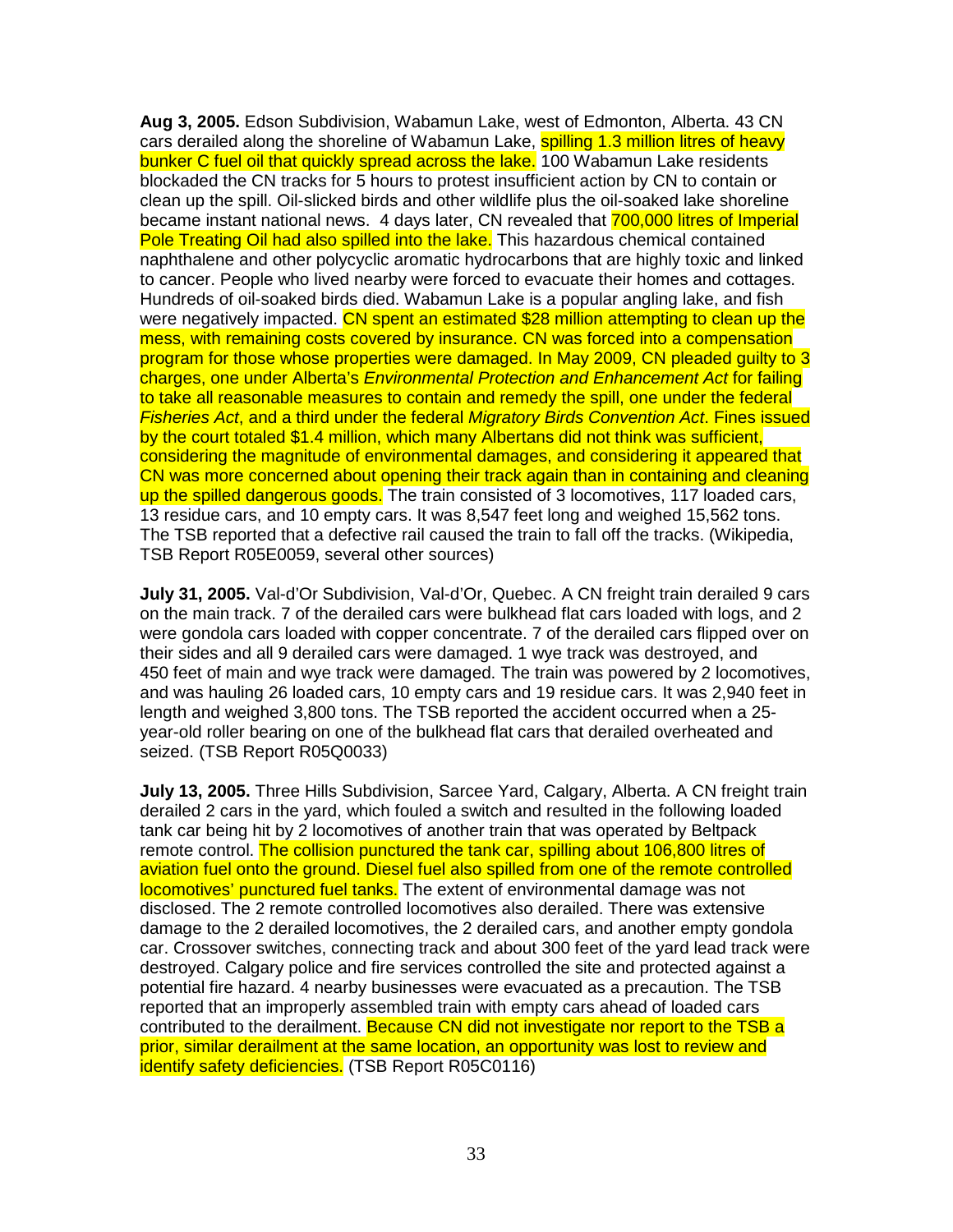**July 10, 2005.** CN Yazoo Subdivision, Anding, Mississippi. 2 CN freight trains collided head on. The collision resulted in the derailment of 6 locomotives and 17 cars. About 15,000 gallons of diesel fuel were spilled from the locomotives and resulted in a fire that burned for about 15 hours. 2 crew members were on each train; all 4 were killed. As a precaution, about 100 Anding residents were evacuated. 7 residue tank cars containing hazardous materials were among the cars that derailed. 5 of those cars contained propylene residue, 1 contained isopropylamine residue, and 1 contained carbamate pesticide residue. 1 or more of the propylene tank cars vented due to pressure buildup from the extreme heat of the diesel fuel fire. CN provided the following cost estimates: \$9.6 million for equipment (locomotives and cars); \$65,000 for track and signals; \$316,800 for lading and environmental cleanup; and \$300,000 for wreck clearing. Property damage associated with the accident totaled \$9,665,000. Clearing and environmental cleanup costs totaled \$616,800. The extent of environmental damage was not disclosed. The NTSB determined that the probable cause of the collision was the failure of the northbound train to stop at a red signal, possibly due to crew fatigue. Contributing to the accident was the absence of a positive train control system that would have stopped the northbound train before it exceeded its authorized limits. Also contributing to the accident was the lack of an alerter on the lead locomotive that may have prompted the crew to be more attentive to their operation of the train. (NTSB Report RAR-07-01)

**July 4, 2005.** Kingston Subdivision, Prescott, Ontario. A CN freight train derailed all 51 of its cars on the main track. All of the cars toppled over on their sides. All of the cars contained hydrocarbon residue. 2 cars spilled gasoline and released nitrogen vapours. All of the cars were damaged and about 2,000 feet of main track were destroyed. The train consisted of 2 locomotives and 51 cars; the first 17 cars contained fuel oil residue and the trailing 34 cars contained gasoline residue. The train was 3,180 feet long and weighed 2,240 tons. The TSB reported the derailment was caused when a track moved out of alignment. Another contributing factor was a buckled track resulting from laying the track in cold weather. (TSB Report R05H0013)

**April 6 2005.** Scotford Rail Yard, Fort Saskatchewan, Alberta. An undisclosed amount of hydrogen peroxide spilled out of an overturned car when 8 CN tank cars of a 98-car train derailed. Other CN derailments in the same rail yard include one August 18, 2010 and another one November 21, 2010. (Fort Saskatchewan Record April 8/05)

**Feb 23, 2005.** Drummondville Subdivision, near Saint-Cyrille, Quebec. A CN freight train derailed 29 cars on the main track. 28 cars were destroved and 1 car was damaged. 1 tank car carrying propane caught fire and exploded, causing major damage to a mill adjacent to the railway right-of-way. Other tank cars carrying dangerous goods including chlorine also derailed. Because of the fire and dangerous goods in the other tank cars, the area within a 1-kilometre radius of the accident site was sealed off and about 20 people were evacuated. About 600 feet of track were destroyed and about 4,000 feet of track were damaged. The train was 5,935 feet long, weighed 6,898 tons and consisted of 2 locomotives, 44 loaded cars and 45 empty cars, including tank cars containing chlorine, propane and other flammable liquids. The TSB reported the derailment was caused by a defective rail car wheel that failed, and pointed out that CN does not have a wheel impact load detector (WILD) between Halifax and Quebec, increasing the risk of wheel failure in eastern Canada. (TSB Report R05Q0010)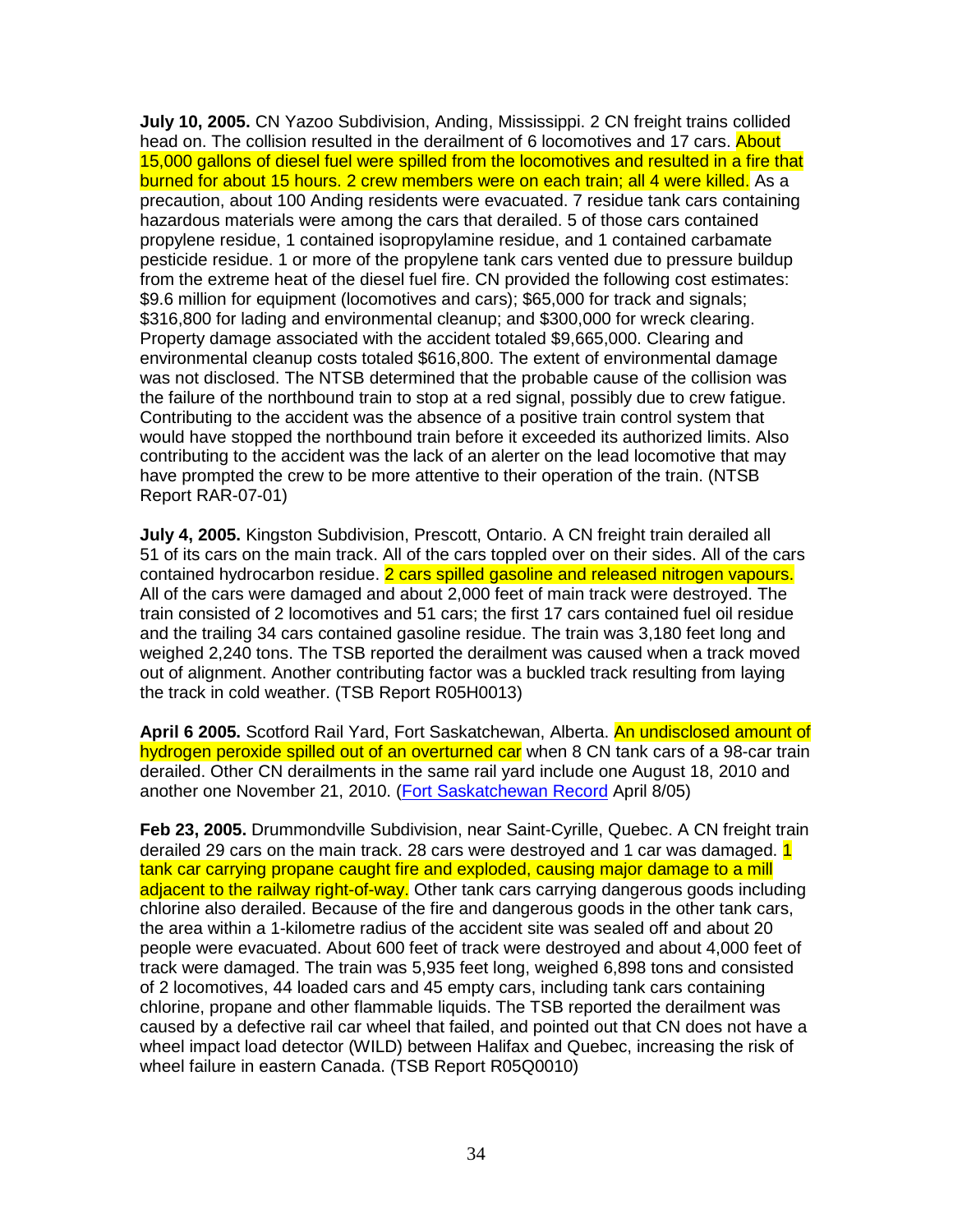**Jan 12, 2005.** Letellier Subdivision, Winnipeg, Manitoba. A CN freight train derailed 10 cars including a tank car containing liquefied petroleum gas and a tank car loaded with liquid calcium chloride that overturned and spilled an undisclosed amount of its contents. The extent of environmental damage was not disclosed. 2 derailed loaded hopper cars blocked a public crossing. About 400 feet of track were damaged. The train comprised 1 locomotive, 30 loaded cars, 11 empty cars and 1 residue tank car. It weighed 4,297 tons and was 2,598 feet long. Several homes and businesses were evacuated due to the risks associated with derailed tank cars carrying dangerous goods. The TSB reported several factors that contributed to the derailment including track spacing anomalies, track out of alignment, track warp defects and roller bearing adapters that likely failed in 1 of the derailed cars. (TSB Report R05W0014)

**Nov 12, 2004.** Montmagny Subdivision, Levis, Quebec. 10 multi-platform CN container cars derailed on the main track. The cars were damaged, and 2 switches and 500m of track were damaged. The train was made up of 3 locomotives and 39 multi-platform container cars (113 platforms in all). It was 7,500 feet long and weighed 6,200 tons. The TSB reported that wheel failure caused the derailment. (TSB Report R04Q0047)

**July 25, 2004.** Bala Subdivision, Burton, Ontario. A CN freight train derailed 13 multiplatform intermodal cars carrying 88 containers. Containers carrying dangerous goods including paint and paint thinners were heavily damaged with liquid product spilling from at least one of the containers. About 2,300 feet of track were destroyed. The train consisted of 2 locomotives and 28 loaded intermodal cars. It was 5,919 feet long and weighed 5,750 tons. The TSB reported the following as contributing to the rail rollover that caused the derailment: car design, lacking rail lubrication, track fastening system, and track geometry. A local landowner whose property was damaged by the derailment was not contacted by CN. It took some time for CN to finally clean up the mess on the private land left by the derailment. (TSB Report R04T0161)

**March 17, 2004.** Lac-Saint-Jean Subdivision, Linton, Quebec. A CN train derailed 22 cars at a curve on the main track. 18 cars were destroyed, 4 cars were damaged, and about 140m of track were destroyed. The derailed cars slid down the Batiscan River bank. The train consisted of 4 locomotives and 66 cars, 56 loaded and 10 empty. It was 4,060 feet long and weighed 6,960 tons. A broken rail caused the initial derailment. (TSB Report R04Q0016)

**Feb 17, 2004.** Sprague Subdivision, Symington Yard, Winnipeg, Manitoba. A CN train operated by Beltpack remote control derailed 17 intermodal container car body platforms at a switch in the yard. The Beltpack remote control operator was controlling the train movement from inside a motor vehicle, which is routinely done at the Symington Yard. About 1,600 feet of track were damaged. The TSB reported the location of the Beltpack remote control operator inside a vehicle, well in advance of and facing away from the remote controlled train, left the train movement unmonitored and increased the severity of the derailment, which was initially caused by a switch malfunction. (TSB Report R04W0035)

**Feb 7, 2004.** Montmagny Subdivision, Montmagny, Quebec. A CN freight train derailed 27 cars on a bridge over the Du Sud River, including a pressurized tank car loaded with liquefied chlorine gas. All of the derailed cars were damaged beyond repair. About 1,500 feet of track and 2 public crossings were damaged. The entire timber deck of the bridge and the pedestrian walkway located on the north side were destroyed. 3 bridge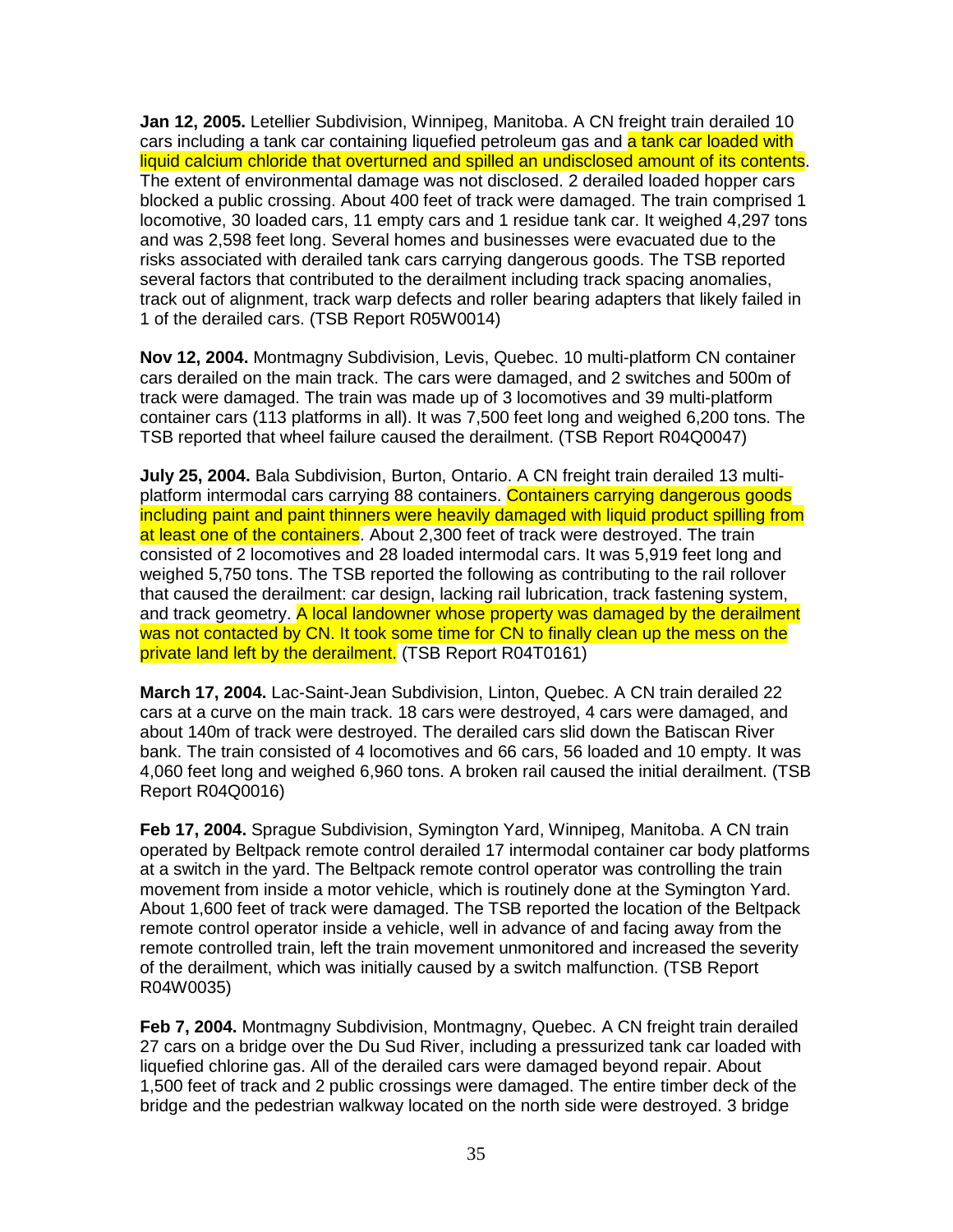spans were damaged beyond repair and required total replacement. The other 6 spans sustained major damage. The train was 5,489 feet long and weighed 9,102 tons. It consisted of 2 locomotives, 70 loaded and 24 empty. During the derailment cleanup and bridge repair work, traffic had to be rerouted on a temporary bypass track constructed over the river. The extent of environmental damage incurred by the derailment and subsequent repairs was not disclosed. The TSB reported that truck hunting (lateral oscillation of car between the tracks at high speeds) on one or more empty cars contributed to the derailment. The investigation was also confused by an inaccurate list of car positions within the train. (TSB Report R04Q0006)

**July 30, 2003.** Drummondville Subdivision, Villeroy, Quebec. A CN train derailed 32 intermodal platforms on the main track. 31 platforms were damaged, and 1 platform was destroyed. About 2,200 feet of track were destroyed, and another 1,900 feet were damaged by the derailment. The track underneath the last 30 derailed platforms was completely destroyed. In the zone of destruction, the majority of the ties were in poor condition, showing signs of water saturation and rot through half of their thickness. 2 farm crossings were destroyed and the third was seriously damaged. The train, an intermodal express freight train, was 9,973 feet long and weighed 9,310 tons. It consisted of 4 locomotives and 145 loaded intermodal platforms. Some of the cargo was dangerous goods. The TSB reported that the train derailed as a result of a track buckle while travelling above the speed limit over track on which maintenance work was being performed. The TSB also criticized the operators for not following proper safety procedures or CN for not conducting proper safety training. (TSB Report R03Q0036)

**May 21, 2003.** Bala Subdivision, Gamebridge, Ontario. A CN train derailed 49 cars on the main track at a highway crossing. The derailed equipment included 21 tank cars loaded with sulphuric acid, 2 empty box cars, and 26 box cars loaded with paper. About 250 tons of sulphuric acid spilled from 3 tank cars. A small fire started. An underground fibre-optic cable was severed, disrupting service for 16 hours. Some 1,700 feet of track were destroyed. Highway 12 was closed in the vicinity of the derailment area for 5 days. Some 50 people were evacuated due to the toxic nature of the spilled sulphuric acid and to ease clean-up operations. 2 firefighters suffered minor fume inhalation, and a local citizen suffered acid burns to his feet. The extent of environmental damage was not disclosed. The train weighed 11,800 tons and was 5,889 feet long. It was hauling 103 loaded cars, 8 empty cars, and 1 residue car. The TSB reported track defects at the Highway 12 crossing and decreasing time set aside by management for proper inspection and routine maintenance. As well, the train had been improperly assembled with empty cars ahead of loaded cars. (TSB Report R03T0157)

**May 16, 2003.** Thompson, Manitoba. Several thousand hectares of land burned from a CN-caused wildfire. Suppression costs amounted to \$565,000. (Canadian Interagency Forest Fire Centre July 24/07)

**May 14, 2003.** Fraser Subdivision, McBride, British Columbia. A CN freight train derailed 2 locomotives and 5 cars loaded with lumber on a bridge on the main track. Once derailed, the locomotives toppled off the bridge, dropping about 25 feet into the gully below along the main river valley. A fire started and the bridge, the 2 locomotives, and the 5 cars and their contents were destroyed by fire. The 2 crew members, the locomotive engineer and the conductor, were fatally injured. Several acres of the surrounding terrain were damaged by the fire and by the ensuing clean-up operation.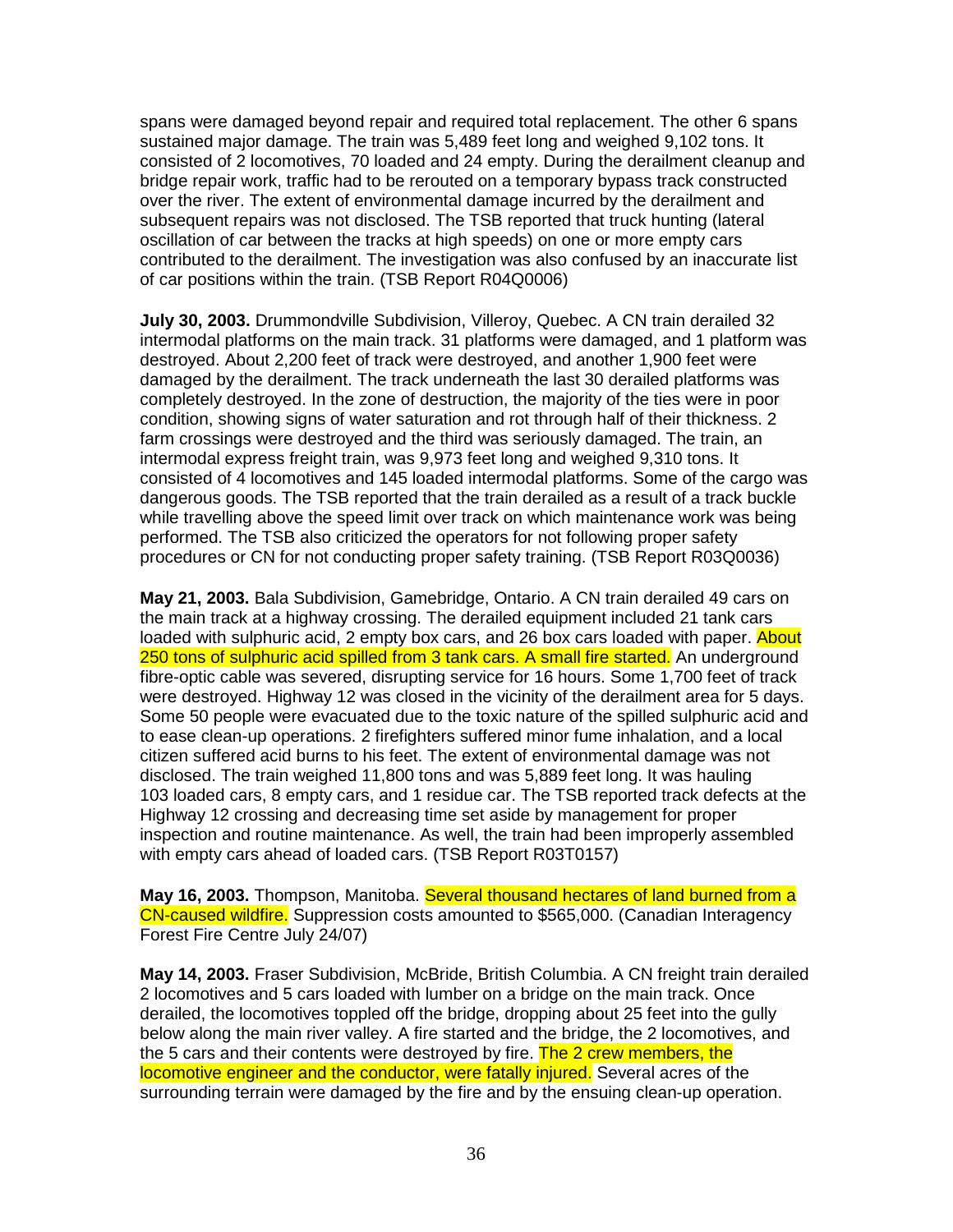The extent of environmental damage was not disclosed. The train was 5,730 feet long, weighed 8,800 tons, and was powered by 2 locomotives. The train consisted of 85 freight cars: 68 loaded, 4 empty, and 13 residue tank cars. The complete destruction of the bridge and all its related components, the loss of the locomotive event recorder data, and lack of complete and comprehensive bridge maintenance and inspection records impeded the TSB investigation efforts. However, the TSB reported that the failure to identify the urgency and the severity of the deteriorating condition of the bridge was not recognized because of shortcomings in the inspection, assessment, planning, and maintenance process. (TSB Report R03V0083)

**May 12, 2003.** Drummondville Subdivision, Manseau, Quebec. A CN freight train derailed 17 platforms loaded with 34 containers at a curve on the main track. Most of the containers flipped over on their sides. 3 of the containers were carrying dangerous goods. There was damage to 1,000 feet of main track and 300 feet of siding track. The train was powered by 3 locomotives and consisted of 122 loaded cars. It weighed 5,190 tons and was 8,430 feet long. The TSB reported the derailment occurred when the car body on the platform of a loaded container car collapsed onto the main track, severely damaging the track structure, resulting in the complete loss of track gauge. The platform on the car collapsed due to fatigue at a high stress location where a weld was missing. There also was a discrepancy between the cars recorded as being in the train and the actual cars in the train. (TSB Report R03Q0022)

**Feb 9, 2003.** Tamaroa, Illinois. A CN freight train derailed 22 of its 108 cars. 4 of the derailed cars spilled methanol, and the methanol from 2 of these cars fueled a fire. Other derailed cars contained phosphoric acid, hydrochloric acid, formaldehyde, and vinyl chloride. 2 cars containing hydrochloric acid, 1 car containing formaldehyde, and 1 car containing vinyl chloride also spilled product. About 850 residents were evacuated from the area within a 3-mile radius of the derailment, which included the entire village of Tamaroa. 1 contract employee was injured during cleanup activities. Damages to track, signals, and equipment, and clearing costs associated with the accident totaled \$1.9 million. CN was also forced to pay nearly \$1 million to about 800 residents and businesses for lost time, food spoilage and other expenses. The NTSB determined the probable cause of the derailment was an improper weld on a rail which progressed to rail failure. (NTSB Report RAR-05-01)

**Dec 20, 2002.** Cornwall, Ontario. 10 CN cars derailed. (Colin Churcher's Railway Pages)

**Oct 24, 2002.** Saint-Maurice Subdivision, Hibbard, Quebec. A CN train derailed 6 cars at a curve on the main track. All 6 derailed cars were damaged and 275m of track were destroyed. The derailed cars were loaded with copper ore, toppled over on their sides and slid down the bank almost falling into a lake. The extent of environmental damage was not disclosed, but based on a photo in the TSB investigation report, there was damage to the lake shoreline. The train comprised 3 locomotives and 109 cars, 34 loaded and 75 empty. It was 6,730 feet long and weighed 7,230 tons. The TSB reported a defective rail caused the derailment. (TSB Report R02D0113)

**Aug 13, 2002.** Bedford Subdivision, Milford, Nova Scotia. A CN train derailed 7 container platforms from the last 2 five-pack cars on the main track. About 2.85 miles of track were damaged. The train was 7,540 feet long and weighed 6,230 tons. The TSB reported that significant track buckle, in part resulting from higher-than-normal air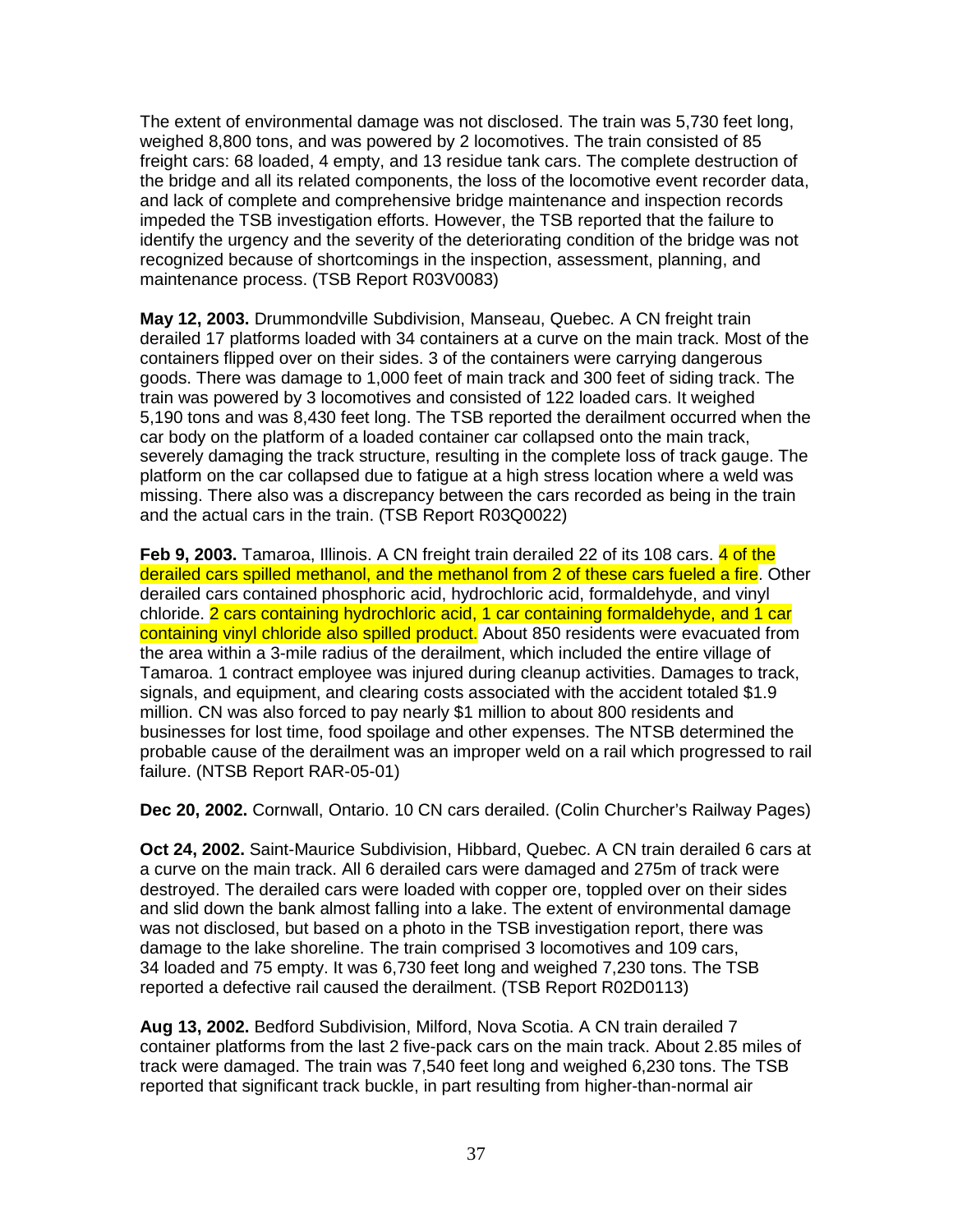temperatures, caused the tracks to move out of alignment and caused the derailment. (TSB Report R02M0050)

**July 22, 2002.** Montmagny Subdivision, Joffre Yard, Levis, Quebec. A CN train operated by remote control (Beltpack) in the yard derailed 52 cars. 51 tank cars, which contained fuel oil and gasoline residue, derailed and rolled over. An empty bulkhead flat car also derailed. 2 switches and about 3,600 feet of track were damaged. The TSB reported that heavy winds set some empty cars (without their brakes on) in motion which caused the initial derailment. (TSB Report R02Q0041)

**July 8, 2002.** Camrose Subdivision, near Camrose, Alberta. A CN freight train derailed 2 locomotives and 14 cars at a curve in the track. The train consisted of 5 locomotives, 146 loaded cars (some carrying dangerous goods), 6 empty cars, 2 residue tank cars, was 9,708 feet long and weighed 17,201 tons. The train was the longest and heaviest train the crew had ever operated on this subdivision. Derailed cars included 2 empty hopper cars right behind the locomotive, 1 empty flat car, 5 loaded intermodal flat cars, and 6 multi-platform intermodal cars. The last derailed car carried 2 containers carrying dangerous goods. The 2 derailed locomotives were damaged. All derailed cars and about 860 feet of track were destroyed. The TSB reported the primary cause of the derailment was an improperly assembled train. The presence of the first locomotive without alignment control couplers behind the operating locomotives played a secondary role in this derailment. (TSB Report R02C0050)

**July 3, 2002.** Joliette Subdivision, L'Assomption, Quebec. A CN freight train derailed 14 cars at a curve on the main track. 9 of the derailed cars flipped over, fouling both sides of the main track and siding. Softwood lumber products were strewn over the right-ofway and the adjacent private property. About 1,830 feet of main track, 660 feet of siding track and a private crossing were destroyed. A 4-inch irrigation water main was severed, and about 150 trees and seedlings were destroyed or damaged in an adjacent nursery. The train consisted of 2 locomotives, 82 loaded, 9 empty and 2 residue cars. It was 5,570 feet long and weighed 10,390 tons. The TSB reported that the higher-than-normal air temperatures buckled the track which caused the derailment. The Board pointed out that even though hot weather inspections were carried out, they were not sufficient to identify the potential for a track buckle. (TSB Report R02D0069)

**May 2, 2002.** Rivers Subdivision, near Firdale, Manitoba. A CN train derailed 2 locomotives and 21 freight cars after colliding with a loaded tractor-trailer at a public crossing. The derailed equipment included 5 tank cars carrying dangerous goods, 1 tank car carrying ethylene glycol and 12 hopper cars carrying plastic pellets. The dangerous goods products included benzene and hexene. During the derailment, 4 of the tank cars sustained multiple punctures and spilled their products which ignited and a large fire engulfed the derailed cars, burning for 2<sup>1/2</sup> days. Water bombers were brought in to help fight the fire. A fibre-optic cable was severed and the Trans-Canada Highway had to be closed. 17 of the derailed cars were destroyed. About 700 feet of the south rail, 450 feet of the north rail, and many of the ties near the public crossing were destroyed. A total of 156 people were evacuated from within a 4-mile radius of the derailment for 2 days. About 13,000 tonnes of impacted soil were excavated and removed for treatment. Water sampling conducted about 1, 2 and 3 months following the spill determined that the groundwater had been contaminated with hydrocarbons. The extent of environmental and groundwater damage was not disclosed. (TSB Report R02W0063)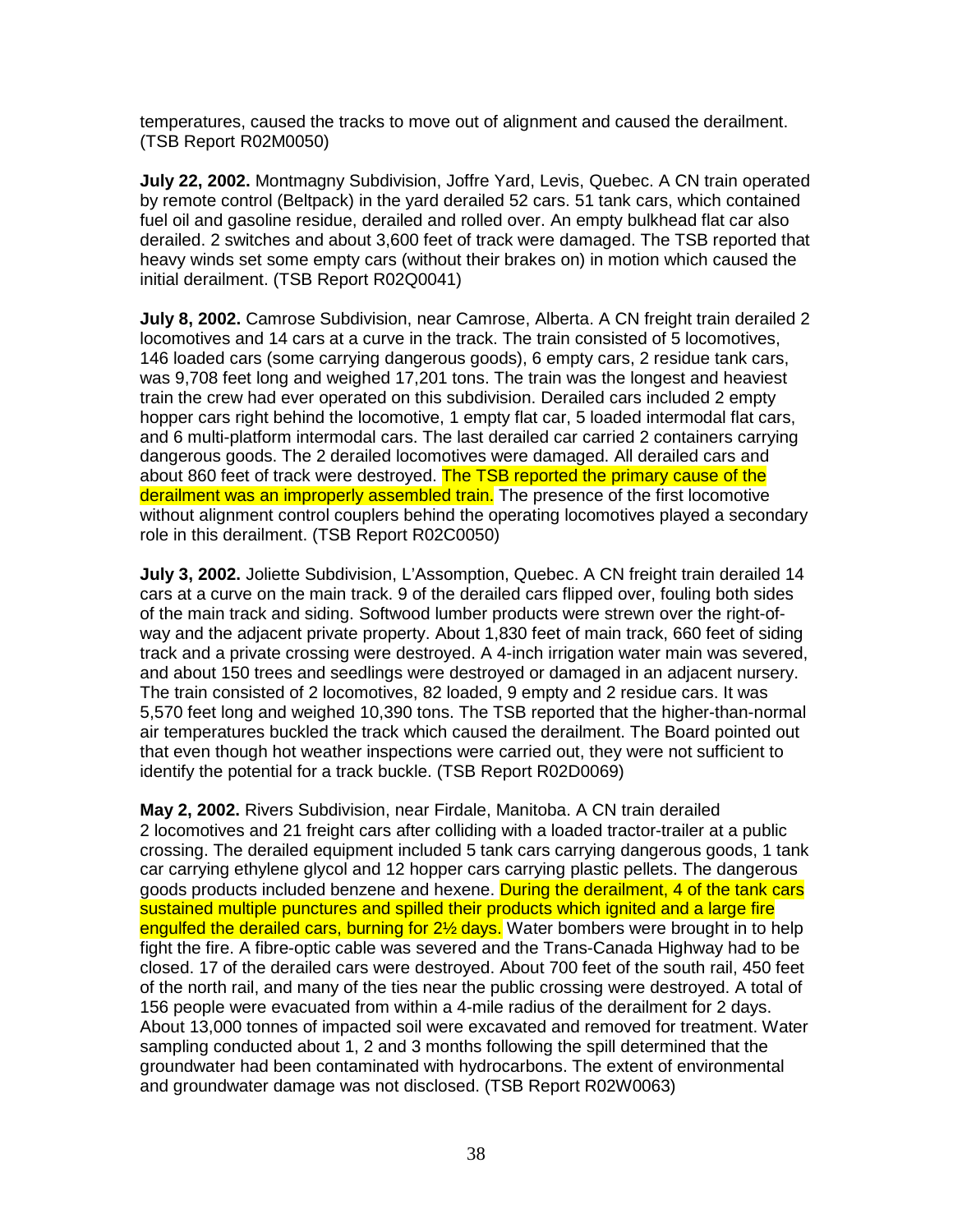**April 26, 2002.** Redditt Subdivision, Winnipeg, Manitoba. 8 cars, including 3 box cars loaded with dangerous goods, derailed on the main track as a CN freight train departed Winnipeg. The train consisted of 3 locomotives and 85 cars (76 loaded and 9 empty), was 5,412 feet long, and weighed 9,363 tons. In addition to damaged cars, about 300 feet of track, a roadway underpass, and a fibre-optic system buried in the grade were damaged. 6 homes adjacent to the main track were evacuated. An improperly assembled train contributed to wheel lift on an empty flat car and subsequent derailment. (TSB Report R02W0060)

**Feb 15, 2002.** Dartmouth Subdivision, Dartmouth, Nova Scotia. A CN train derailed 5 cars in the yard, blocking a private crossing to an electrical shop. 3 of the derailed cars were tank cars loaded with liquefied petroleum gas, and the other 2 cars were flat cars loaded with vehicles. 2 derailed tank cars contained propane and 1 derailed tank car contained butane. 1 of the tank cars loaded with propane flipped over on its side as did 1 of the flat cars. The train consisted of 2 locomotives and 15 loaded cars. It was 925 feet long and weighed 1,200 tons. About 300 feet of track were damaged, and the private crossing required repairs. About 800 Dartmouth residents were evacuated from their homes, and the Angus L. MacDonald suspension bridge, one of the 2 major bridges connecting Dartmouth and Halifax, was closed for 12 hours. The TSB reported that deteriorating rail ties contributed to the derailment. (TSB Report R02M0007)

**Nov 15, 2001.** Holly Subdivision, Clarkson, Michigan. 2 CN/Illinois Central Railway trains collided at a switch at the Andersonville Siding. One of the trains missed a red stop signal as it entered the main track and hit the other train on the main track. Both crew members of the train that was hit were killed; the 2 crew members of the other train were seriously injured. The total cost of the accident was about \$1.4 million. The NTSB determined the probable cause of the collision was fatigue by the crew whose train hit the other, and the same train was also traveling above the speed limit. (NTSB Report RAR-02-04)

**Oct 6, 2001.** Napadogan Subdivision, Drummond, New Brunswick. A CN freight train derailed 15 cars after striking an automobile at a farm crossing. 7 of the derailed cars were tank cars carrying liquefied petroleum gas. One of the tank cars suffered damages and **spilled butane**, resulting in undisclosed environmental damage. The train consisted of 3 locomotives at the head of the train, 130 cars (78 loaded and 52 empty), was 8,700 feet long and weighed 10,000 tons. 9 cars and about 1,000 feet of track were destroyed. The TSB investigation determined that an undesired emergency brake application occurred when the train struck the automobile, resulting in rail rollover and the derailment. (TSB Report R01M0061)

**Sept 24, 2001.** Bala Subdivision, Richmond Hill, Ontario. A CN freight train derailed 21 cars on the main track. The running gear on all the derailed cars was damaged. The general merchandise train, powered by 2 locomotives, was hauling 40 loaded cars and 20 empty cars. It was 3,000 feet long and weighed 5,100 tons. The TSB reported that a heavy bulkhead door on one of the cars had opened, swung out, contacted the side of a train passing on an adjacent track and fell onto the track, causing the derailment. The Board indicated the closing device on the bulkhead door was inadequate and should have been replaced. (TSB Report R01T0255)

**Aug 29, 2001.** Saint-Hyacinthe Subdivision, Montreal, Quebec. A CN train approaching the Turcot Yard in Montreal derailed 8 container cars at a curve in the track. 5 cars rolled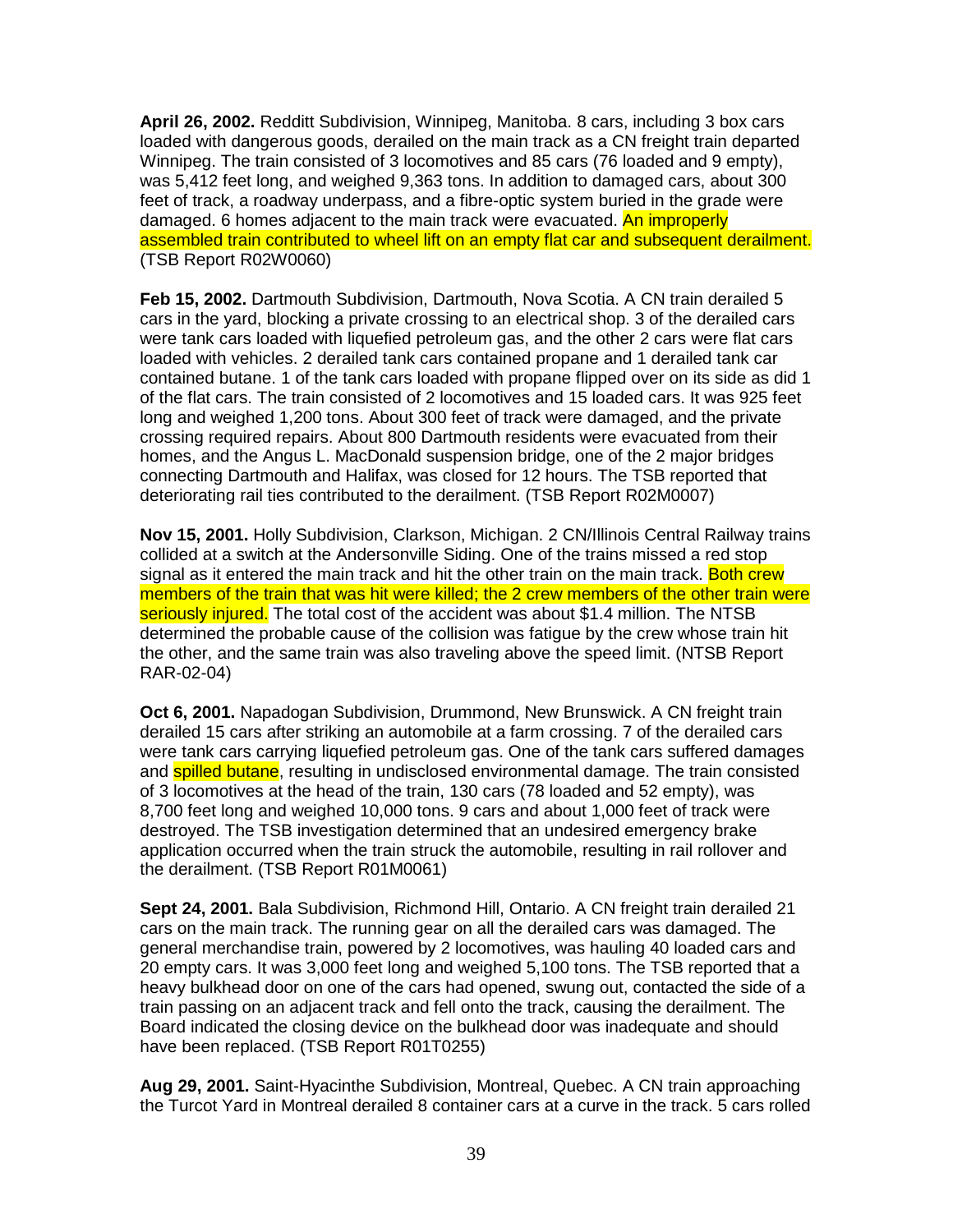down the railway embankment, and came to rest obstructing Butler Street. The train consisted of 2 locomotives and 86 cars (85 loaded and 1 empty). It was 5,900 feet long and weighed 5,200 tonnes. The TSB reported that a wheel of one of the cars climbed over a defective rail and caused the derailment. (TSB Report R01D0097)

**May 23, 2001.** Chisholm, Alberta. CN started one of the largest human-caused fires in Alberta's history that destroyed 116,000 hectares of forest plus 10 homes, a trapper's cabin, 48 outbuildings and some vehicles primarily in the Hamlet of Chisholm. The environmental impacts were devastating – an undisclosed number of mammals, birds and other animals burned, and there was significant loss of wildlife habitat. The forest industry lost about 4.5 million  $m<sup>3</sup>$  of growing timber stock and over 6,300 ha of regenerated cutblocks. The Alberta government spent \$10 million fighting the fire with 514 firefighters and an abundance of equipment. CN eventually accepted responsibility for starting the fire by running locomotives in an inappropriate manner during a high fire hazard period. (Canada.com May 31/07, several other sources)

**April 12, 2001.** Bedford Subdivision, Stewiacke, Nova Scotia. A Via Rail passenger train consisting of 2 locomotives and 14 cars, travelling on CN main track from Halifax to Montreal, derailed at a manually operated main track switch in Stewiacke. A standard CN switch lock used to secure the switch in correct position had been tampered with. As a result of this tampering, the 2 locomotives and the first 2 cars continued on the main track, but the following cars took a diverging route onto an industrial track adjacent to the main track. 9 of the cars derailed and a farm supply building, as well as the industrial track were destroyed. 750 feet of the main track and a main track turnout were extensively damaged. One of the derailed cars was destroyed and the rest were damaged. 4 occupants of the building escaped without injury prior to impact. There were 132 persons on board the train. 22 persons were transported to hospital by ground or air ambulance; 9 were seriously injured. (TSB Report R01M0024)

**Feb 15, 2001.** Drummondville Subdivision, Trudel, Quebec. A CN train derailed 25 cars on the main track. 24 cars were destroyed, and 1 car was damaged. A main-track switch, the signal system, 800 metres of track, and goods stored on the property of a construction material distributor were damaged. A signal bungalow as well as a communications tower belonging to CN were also destroyed. An underground fibre-optic cable was severed. The train was comprised of 3 locomotives and 93 covered hopper cars loaded with wheat. It was 6,043 feet long and weighed 12,158 tons. The TSB reported the train derailed as a result of a fatigue fracture in an axle on one of the cars that derailed. (TSB Report R01Q0010)

**Jan 16, 2001.** Kingston Subdivision, near Mallorytown, Ontario. A CN freight train derailed 26 cars on the main track including 2 tank cars loaded with propane. A public school was closed for a day as a precautionary measure. The train consisted of 2 locomotives at the head of the train, 149 cars (76 loaded and 73 empty), was 9,450 feet long and weighed 11,700 tons. The TSB investigation determined that improperly assembling the long train contributed to a wheel lift and the derailment. Confused communication between the locomotive engineer and the rail traffic controller also appeared to contribute to the derailment. (TSB Report R01T0006)

**Dec 11, 2000.** Kashabowie Subdivision, Shabaqua, Ontario. A CN freight train derailed 17 cars. The derailed cars included 2 loaded tank cars containing methanol, 1 that had flipped upside down and was damaged, spilling all of its contents, and the other which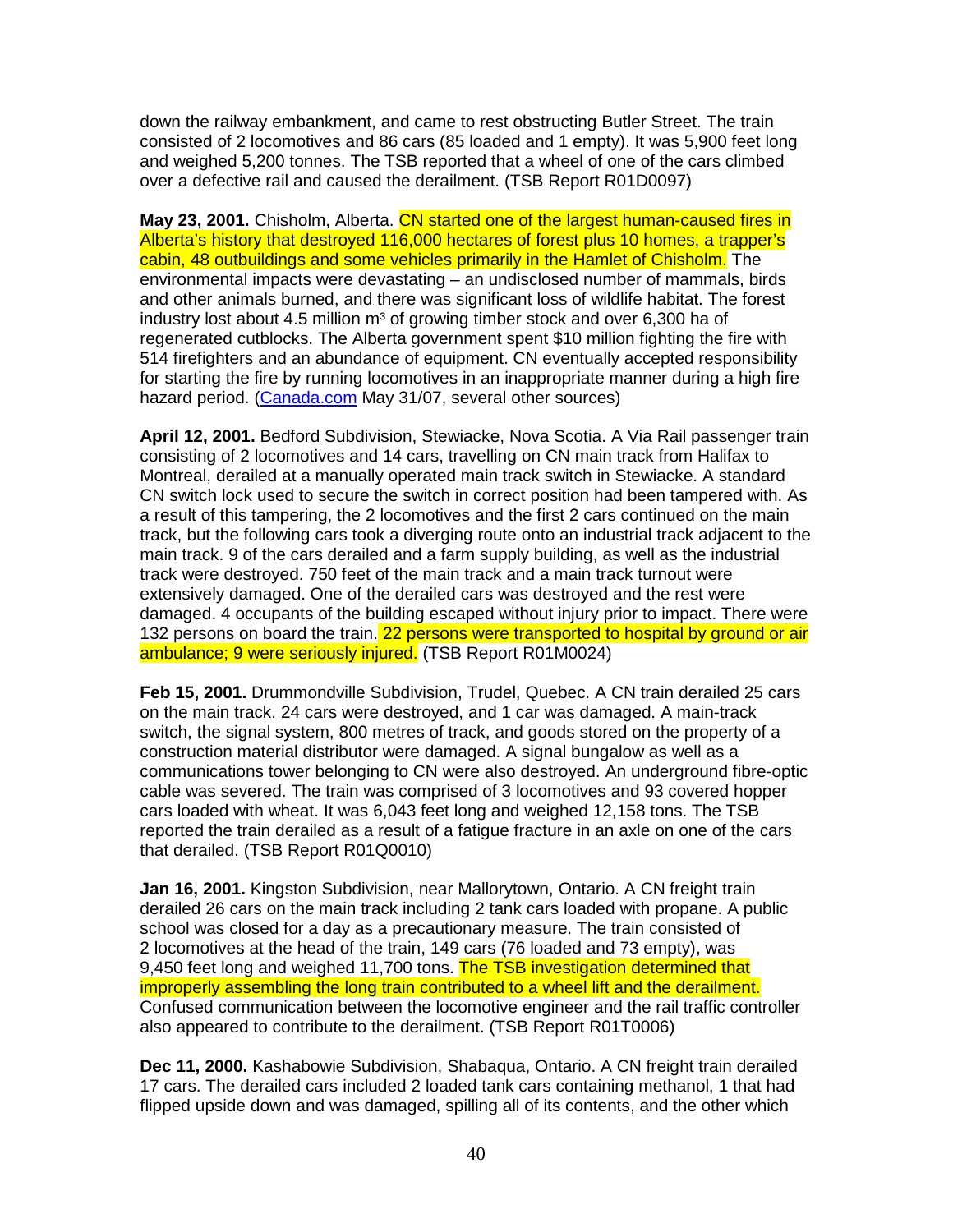was leaking methanol from an unloading valve that had opened during the derailment. A total of about 100,000 litres of methanol spilled, most of which entered the Shebandowan River. Methanol is a colourless, flammable and poisonous liquid. Persons living close to the river, downstream, were cautioned not to consume water drawn from wells near the river. Water was not declared free of methanol by local health authorities for almost a month following the spill. The extent of environmental damage to the Shebandowan River's ecosystem was not disclosed. The other derailed cars included 5 loaded cars of grain, 7 empty flat cars and 3 empty box cars. The train comprised 3 locomotives, 59 loaded cars and 27 empty cars. It was 5,400 feet long and weighed 8,500 tons. The TSB reported that emergency brake pressure on a cracked defective rail caused the rail to fail, and resulted in the derailment. (TSB Report R00W0253)

**Dec 10, 2000.** Kingston Subdivision, Marysville, Ontario. A CN train derailed 2 cars in a curve on the main track. 1 of the derailed cars, a bulkhead flat car loaded with lumber, lost its load, blocking the adjacent north main track. The other derailed car was a residue tank car. The train comprised 2 locomotives, 51 loaded and 44 empty cars. It was 6,600 feet long and weighed 8,300 tons. The TSB reported that, in each track curve of the train's journey, the load of lumber shifted slightly laterally, causing the banding around the load of lumber to dig into the corners of the lumber, gradually lessening the degree of securement and allowing even greater movement as the trip progressed. Travelling in an unstable state, the lumber shifted at the curve near Marysville and the unbalanced load caused one or more wheels on the car to lift and derail, destabilizing the trailing tank car which also derailed. (TSB Report R00T0324)

**Dec 9, 2000.** Napadogan Subdivision, Blue Bell, New Brunswick. A CN freight train derailed 7 multi-platform double-stack container cars at a curve on the main track. 36 containers were spread over an area covering both sides of the main track for about ½ km. 11 of the containers were carrying bags of white asbestos (a hazardous material): 2 containers released product onto the right-of-way. A total of 660m of track structure was damaged. The train was powered by 4 locomotives, was 5,700 feet long and weighed 5,200 tons. The TSB reported the derailment occurred due to a rail failure at a curve in the track. (TSB Report R00M0044)

**May 22, 2000.** Saint-Maurice Subdivision, Cressman, Quebec. A CN train derailed 23 cars at a curve on the main track on a bridge over the Saint-Maurice River. Derailed cars included: 13 gondola cars loaded with wood chips, 2 cars loaded with paper, 1 empty hopper car, and 7 tank cars with gasoline residue. 3 of the tank cars with gasoline residue fell into the river. 2 tank cars were punctured, **spilling an undisclosed amount of** gasoline into the river. The extent of environmental damage was not disclosed. 400 feet of track were destroyed and 2 spans of the railway bridge across the river were heavily damaged. 22 of the derailed cars were damaged and 1 was destroyed. The train consisted of 3 locomotives and 159 cars, including 128 loaded cars, 19 empty cars and 12 tank cars with gasoline or heating oil residue. The train was 9,586 feet long and weighed 15,230 tons. The TSB reported that the derailment was caused by a defective rail in the track curve. (TSB Report R00Q0023)

**May 16, 2000.** Redditt Subdivision, White, Ontario. A CN freight train derailed 19 of its 136 cars along a curve in the main track. 4 of the derailed cars contained dangerous goods. The train consisted of 2 locomotives at the head of the train, 136 cars (51 loaded and 85 empty), was 8,800 feet long and weighed 9,440 tons. The TSB investigation determined that, during throttle reduction while in a curve, the train experienced a wheel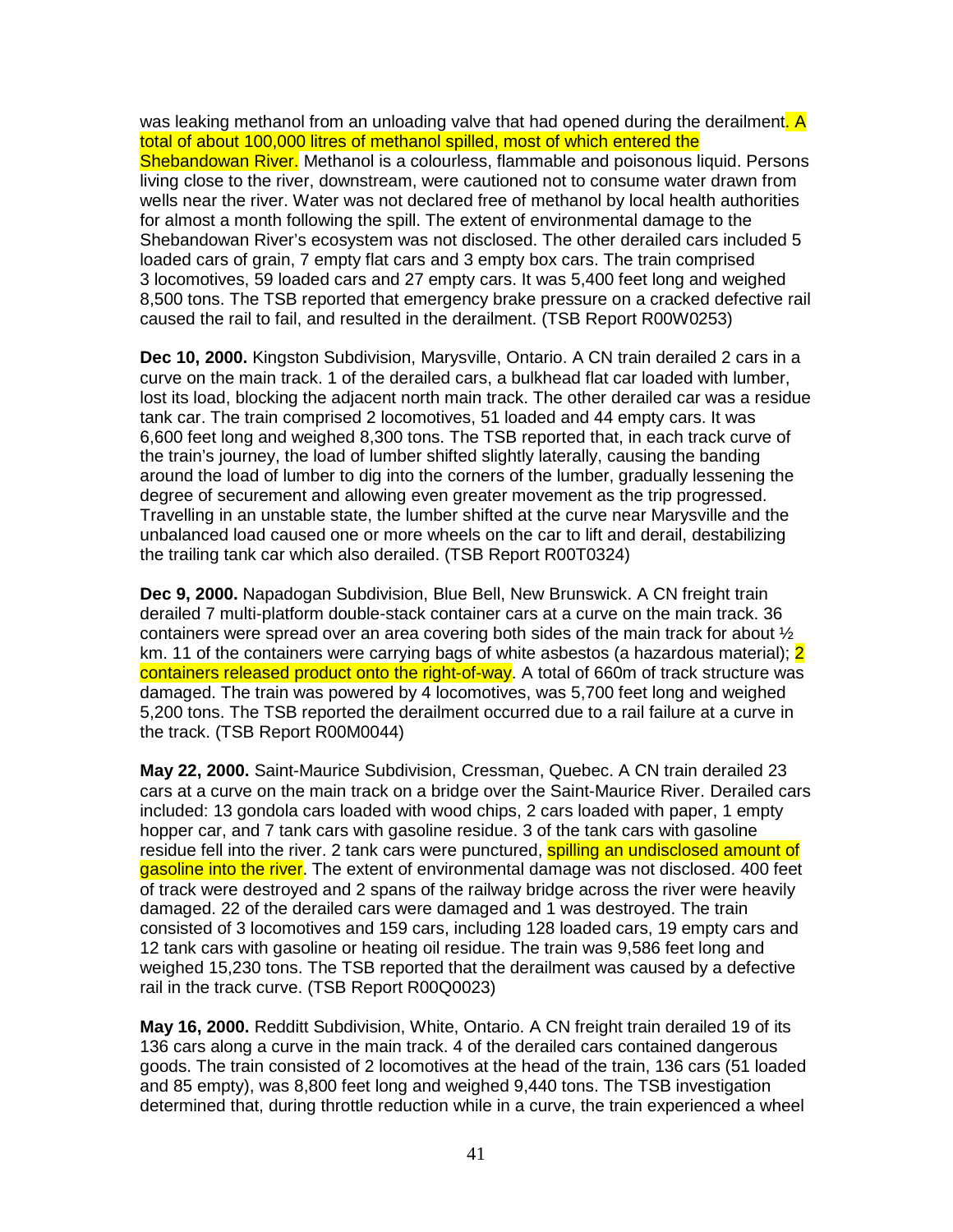climb derailment that was a result of a number of factors including *improperly* assembling the train. (TSB Report R00W0106)

**March 10, 2000.** Rouses Point Subdivision, Brossard, Quebec. A CN train derailed 5 cars on the Massena Spur after traveling through a public crossing. 4 cars toppled over on their sides in a ditch; 3 of these contained dangerous goods. 2 of the tank cars were carrying molten naphthalene (a flammable solid), and the third was carrying creosote. The other 2 derailed cars were hopper cars. All 5 derailed cars were damaged. The track was heavily damaged over a length of about 170 feet. The train consisted of 2 locomotives and 11 cars (8 loaded and 3 empty), was about 730 feet long and weighed 1,330 tons. As a precautionary measure, the Brossard Fire Department ordered the evacuation of about 20 people in the area. The TSB reported the train spread the track gauge, and the wheels of the first derailed car dropped inside the rail near the public crossing. The fact that CN had planned to replace the rail ties indicate that CN was aware of track structure problems at this location. (TSB Report R00D0026)

**Dec 30, 1999.** Near Mont-Saint-Hilaire, Quebec. A CN Ultratrain, a petroleum products unit train linking the Saint-Romuald oil refinery with a petroleum depot in Montreal, derailed and collided with another CN Ultratrain traveling in the opposite direction on a neighbouring track. There was a violent explosion and some rail cars burned for more than 4 days, creating a smoke plume about 500m high. The 2 crew members on the train hit by the derailed train were killed. About 350 families had to be evacuated. 2 locomotives and 61 cars were damaged in the accident. About 2.7 million litres of hydrocarbons spilled and caught fire, damaging private property, public property and the environment. The Ultratrain derailed at a broken rail caused by a defective weld, causing the TSB to call into question CN's quality assurance program for rail welds. The quality assurance system in place did not detect the welds that did not meet the company's standards (mismatch between rail ends, absence of a weld tag, weld not entered in the inventory of continuous welded rail [CWR] repairs and adjustments). (TSB Report R99H0010, TSB News Release Sept 26/02)

**Nov 23, 1999.** Kingston Subdivision, Bowmanville, Ontario. A westward CN freight train struck an abandoned tractor-trailer at a farm level crossing. Metal parts from the trucktrailer became entangled under the wheels of the lead locomotive, resulting in the derailment of both locomotives and the following 10 rail cars, 4 of which rolled over onto their side. An eastward Via Rail passenger train struck the debris on an adjacent track and derailed, just before the freight train had come to a halt. The derailing Via train dragged the trailer portion of the truck-trailer for about 700 feet, causing the Via locomotive and the following 5 passenger coaches to derail. The jackknifing passenger train hit the derailed freight train cars. Fuel spilling from the tractor-trailer ignited and a fire started. About 6,800 litres of diesel fuel spilled from the Via locomotive and was also ignited. About 4,550 litres of diesel fuel also spilled from the lead locomotive of the CN freight train. 3 of the derailed freight cars contained liquefied petroleum gas residue and 5 of the derailed freight cars were loaded with butadiene. Minor injuries were sustained by 6 Via Rail employees and 5 passengers. (TSB Report R99T0298)

**Oct 9, 1999.** Bedford Subdivision, Bedford, Nova Scotia. A CN freight train derailed a locomotive and the first 8 cars. Some of the derailed cars flipped over on their sides and the entire derailment was spread over a distance of about 655 feet. Corn from 2 damaged hopper cars was spread over the derailment site. Over 800 feet of track were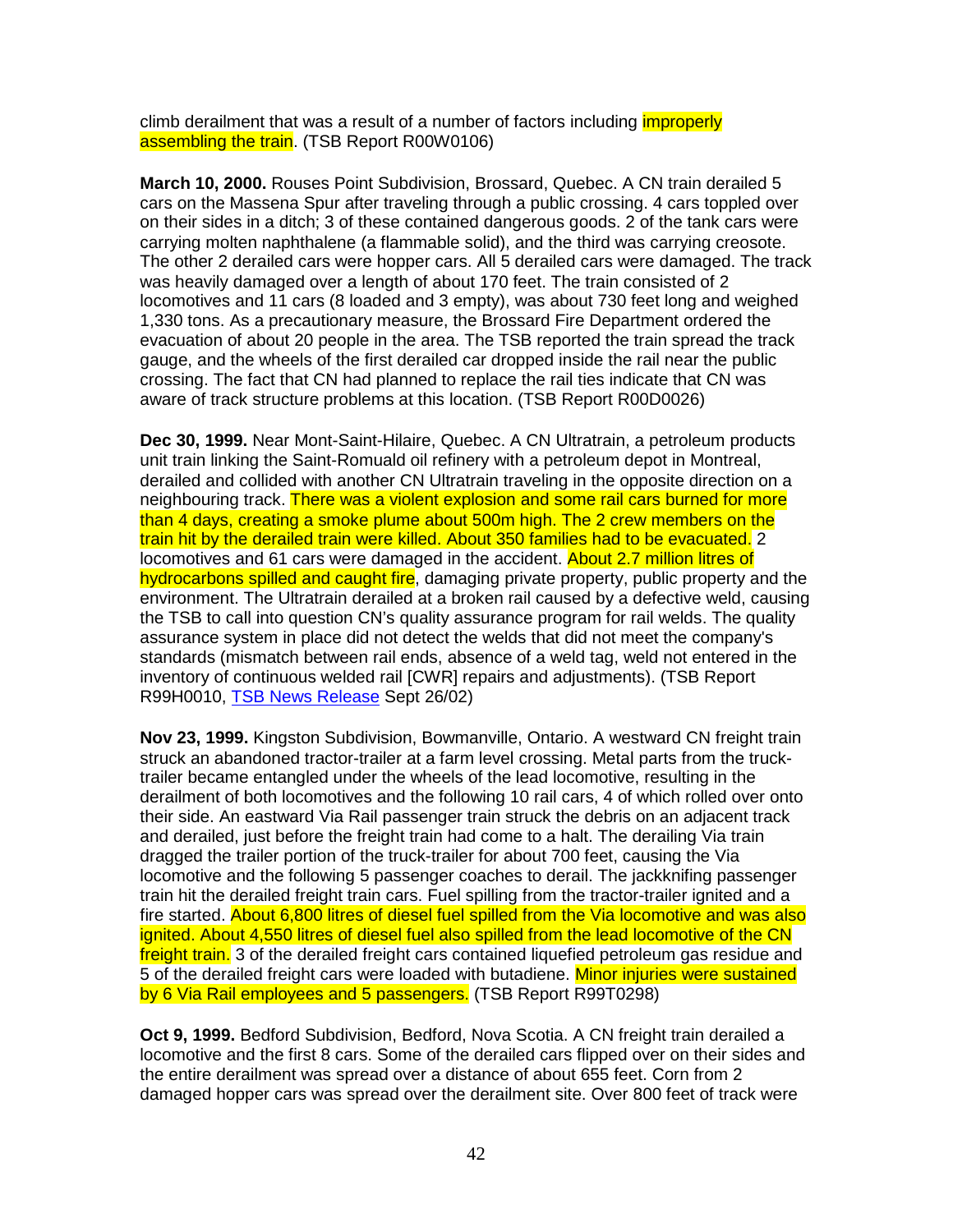damaged. The train comprised 3 locomotives, 64 loaded and 3 empty, and was 4,580 feet long and weighed 4,470 tons. The TSB reported a damaged rail initiated the derailment. (TSB Report R99M0046)

**Sept 23, 1999.** Bala Subdivision, near Britt, Ontario. A CN freight train derailed 26 cars at a curve in the tracks at Mowat, near Britt. The train consisted of 94 cars, 54 of which were tank cars (41 of the 54 were carrying dangerous goods or dangerous good residues). The 26 derailed cars included: 19 tank cars, 2 box cars and 5 hopper cars. Of the 19 tank cars, 1 was a load of liquefied petroleum gas (LPG), 14 had LPG residues, 3 were loaded with anhydrous ammonia, and 1 was empty. The loaded LPG car and 1 of the loaded anhydrous ammonia cars were ruptured, each spilling their product and igniting, causing several fires. The loaded car of LPG exploded, projecting pieces of its tank and jacket in all directions. About 127,000 pounds of LPG and 158,000 pounds of anhydrous ammonia were spilled. A crater in the right-of-way measuring about 2m deep, 3m wide and 15m long was created by the LPG fire and subsequent violent rupture of the tank, which destroyed the roadbed and altered the physical state of the soils and other materials in the area. A box car immediately west of the LPG tank was crushed and bent 90°. About 600 feet of main track and sidi ng were destroyed, the turnout for the siding at Mowat required extensive repairs, and the nearby public crossing required minor repairs. 18 of the derailed cars were damaged, and 8 cars were destroyed. The adjacent trees, other vegetation and earth were scorched black and killed for a radius of about 200 feet by the fire ball and chemical releases. CN employees at the Mowat siding, 3 local woodcutters and 2 hunters located downwind of the accident site were evacuated due to the toxic fumes. An Ontario Provincial Police officer, a local woodcutter, and two firemen suffered minor injuries as a result of contact with ammonia vapours. The TSB reported on many deficiencies as contributing to the derailment including: deficiencies in track gauge and alignment, and improper track condition for freight train speeds they were traveling. The TSB also reported that older-design, belowstandard and defective construction of tank cars contributed to the magnitude of the ensuing fires. The total extent of environmental damage, including to the adjacent Little Key River and shoreline, was not detailed in the TSB investigation report. (TSB Report R99T0256)

**Aug 27, 1999.** Kingston Subdivision, Wesco Spur, Yard CB, Cornwall, Ontario. A CN crew was performing switching operations in the yard when 6 tank cars ran away on one of the tracks. The cars rolled for 475 feet and struck the stop block at the end of the track. 1 car derailed and its tank was punctured. About 5,000 gallons of product, a class 3 combustible liquid, spilled onto the ground. About 2,000 gallons seeped into the ground or flowed into the sewer system. The soil contaminated by the liquid was collected and hauled away for treatment. The extent of environmental damage was not disclosed. Cornwall police and firefighters immediately set up a 1,000-foot safety perimeter and evacuated customers and staff from nearby businesses. The TSB reported the evacuation caused inconvenience and economic losses for nearby businesses. (TSB Report R99D0159)

**Aug 15, 1999.** Clearwater Subdivision, Messiter, British Columbia. A CN freight train derailed 40 cars of a 100-car grain train. 2 of the derailed cars rolled into the North Thompson River. About 5,000 tons of mixed grains were spilled over the right-of-way and in the river. Most of the 40 cars sustained extensive damage. About 1,500 feet of track were destroyed and an additional 3,000 feet were damaged. The train was powered by 2 locomotives, was 5,900 feet long and weighed 11,800 tons. The extent of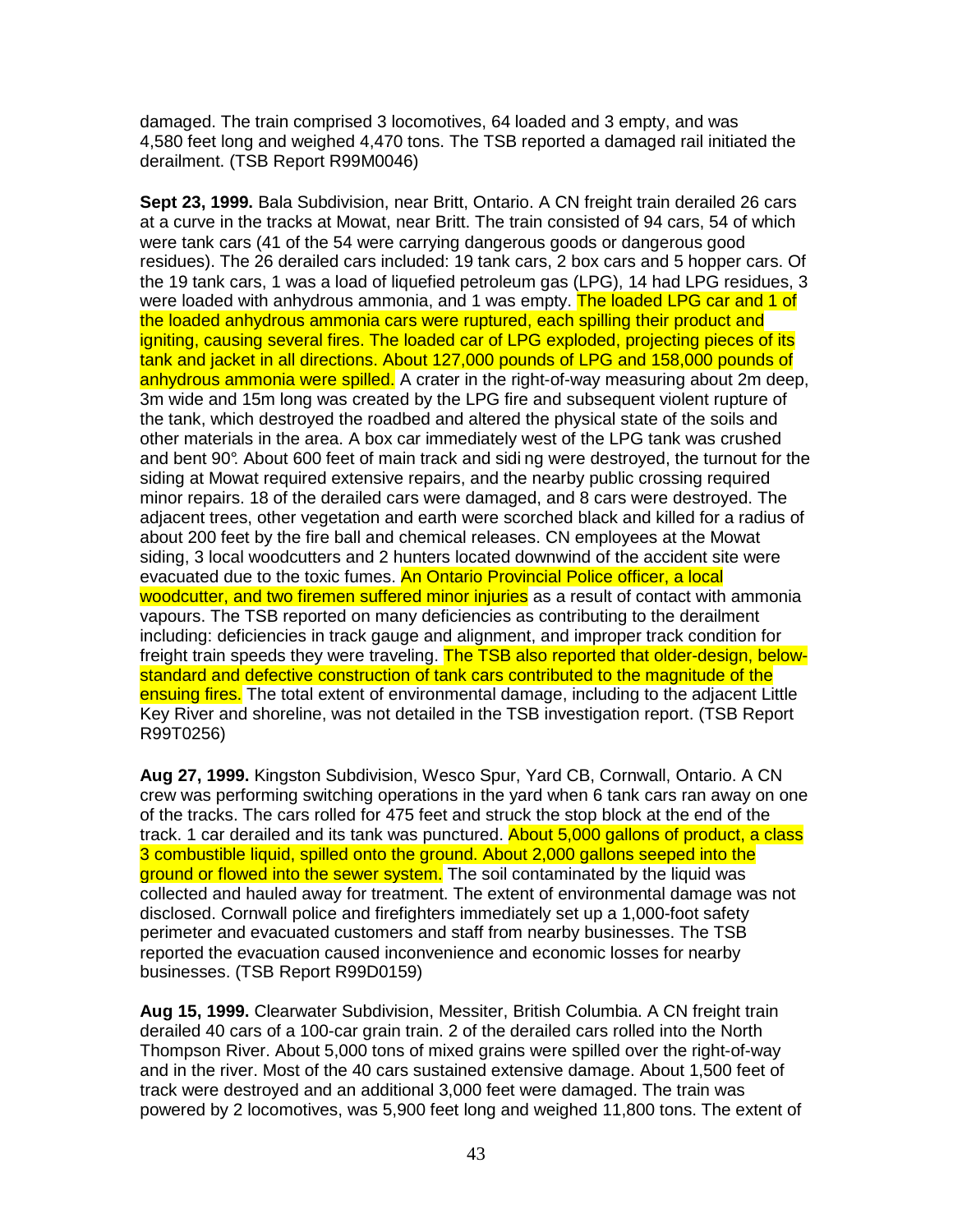environmental damage to the Thompson River and bank was not disclosed. The TSB reported a defective wheel caused the derailment. (TSB Report R99V0141)

**July 14, 1999.** Kingston Subdivision, Morrisburg Station, Ontario. 16 CN cars derailed in front of the station. (Colin Churcher's Railway Pages)

**April 23, 1999.** Chatham Subdivision, Thamesville, Ontario. A Via Rail passenger train travelling east on the north main track hit an open switch, causing it to tip over and collide with stationary CN cars full of ammonium nitrate on an adjacent yard track. All 4 passenger cars and the locomotive of the passenger train derailed as well as 4 of the stationary cars. The 2 crew members in the locomotive cab were killed. 77 of the 186 passengers and crew on board were treated at the hospital. 4 people were admitted with serious injuries. About 50m of main track and 100m of the adjacent yard track were destroyed. The locomotive was damaged beyond repair and the leading 2 passenger cars sustained substantial damage. A December 18, 2012 version of the TSB investigation report identified safety deficiencies relating to the level of defenses associated with the Occupancy Control System method of train control, particularly in "dark territory," where trains are not always provided with sufficient advance warning of reversed main track switches, and to the storage of dangerous goods in rail cars for prolonged periods of time at locations adjacent to main tracks. The TSB also pointed out the need to eliminate some passenger safety hazards in a timely fashion. (TSB Report R99H0007)

**April 13, 1999.** Montmagny Subdivision, Bégin, Quebec. A CN petroleum product unit train derailed 10 tank cars loaded with gasoline on the main track. Some cars flipped over on their sides and 1 car completely toppled over landing on its top. About 230 litres of gasoline were spilled into Les Quarante Lacs (Forty Lakes), causing undisclosed environmental damage. The 10 derailed cars were damaged, as was another car which did not derail. 450 feet of track were destroyed, and another 300 feet of track were damaged. The TSB reported soft subgrade and a cluster of rotten ties as causing the derailment. Confusion of responsibilities among 3 acting inspectors may also have contributed to the derailment. (TSB Report R99Q0019)

**Feb 6, 1999.** Ruel Subdivision, Neswabin, Ontario. A CN freight train derailed 21 cars. The derailed cars included a tank car loaded with liquefied petroleum gas and 2 tank cars loaded with flammable benzene and dicyclopentadiene. **1 of the tank cars with the** benzene mixture was punctured resulting in a fire and a total loss of product. The liquid benzene and some lumber that was strewn about the derailment site fuelled a fire that burned for several days. 16 of the 21 derailed cars were destroyed, including 3 tank cars that were involved in the post-derailment fire. 4 cars were damaged. A power switch and dwarf signal, and 500 feet of track were destroyed. In the main derailment area, 4 telephone poles were destroyed. Another power switch and a hot box detector were damaged. Total property damage exceeded \$1.5 million. The TSB reported a roller bearing on one of the cars overheated and seized, resulting in an axle fracture and the derailment. Unclear lines of authority and communication failures regarding the Wayside Inspection System (WIS) were cited by the TSB as contributing to the derailment. The TSB also reported Transport Canada has no national program to audit and monitor WISs, to ensure the safety of operating trains. (TSB Report R99T0031)

**Jan 31, 1999.** Albreda Subdivision, Jasper, Alberta. A CN runaway train on the main track entered the rail yard in Jasper and collided head on with a stationary CN train. 5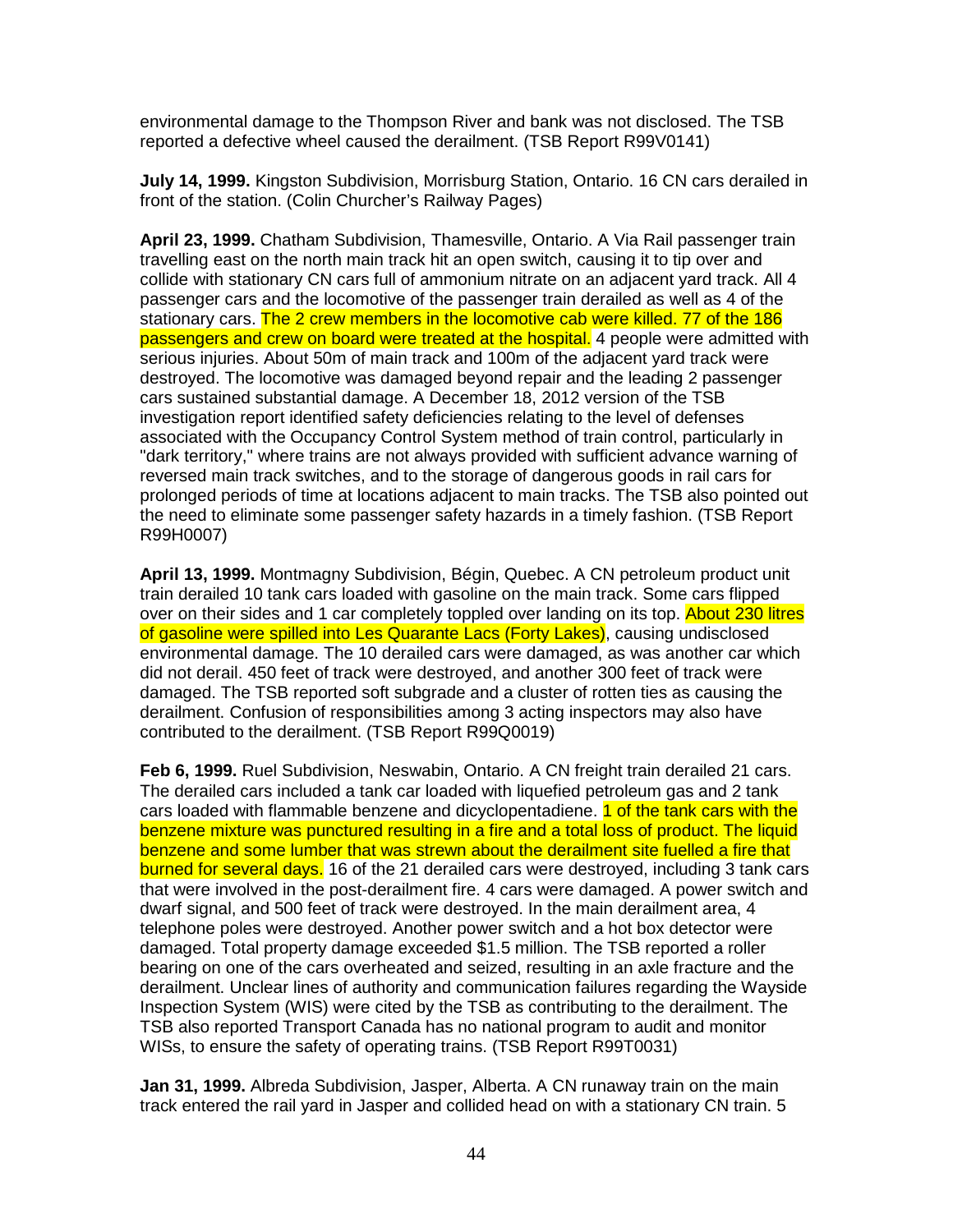locomotives and 11 cars derailed. The 3 locomotives and 2 cars on the runaway train were extensively damaged, as were the 2 locomotives and 1 car on the stationary train in the yard. The collision damaged about 520 feet of track and 4 switches. The conductor of the runaway train received minor injuries. The TSB reported the extreme blowing snow conditions during the accident rendered the air brake system ineffective, and the crew was unaware of the condition of the dynamic braking system. The crew of the runaway train was apparently fatigued which may have affected their performance. (TSB Report R99E0023)

**Nov 26, 1998.** Halton Subdivision, MacMillan Yard, Concord, Ontario. A CN train derailed 3 tank cars loaded with anhydrous ammonia. 1 of the tank cars rolled down a 20-foot embankment and another tank car flipped over on its side. 1 of the tank cars was damaged and spilled anhydrous ammonia. The yard was evacuated and the public roadways in the area, including Highway 7, were closed for about 5 hours. The TSB reported the train derailed as a result of 2 rail breaks caused by surface and sub-surface cracking, the wear exceeding CN's allowable limits. The Board identified a safety deficiency relating to the maintenance standards and practices. (TSB Report R98T0292)

**Sept 24, 1998.** Mont-Joli Subdivision, Mont-Joli, Quebec. 25 cars from a CN train rolled downhill uncontrolled on the main track of the Matapédia Railway Company (MRC), and collided with 4 MRC yard locomotives standing on the main track in front of the station at Mont-Joli. The CN crew thought they had secured their locomotives on a grade, then left their train and went to the station to complete some paperwork. Then, both CN and MRC employees heard a loud noise. When they looked out, they realized the CN train had rolled down the hill and crashed into the MRC locomotives. 5 rail cars were damaged, 2 rail cars were destroyed, and 4 yard locomotives and several hundred feet of main and yard tracks were damaged. A tank car, which was crushed and opened by the impact, spilled some residual product into the parking lot and onto the street. A commercial truck carrying cylinders of compressed gas was crushed. The employees in the vicinity of the station immediately left. The derailed cars came to rest close to commercial and residential properties in the centre of the town. 4 automobiles parked in the station parking lot were destroyed by the derailed rail cars. There was extensive damage to the station platform, and several hundred feet of main and yard tracks, including 78 feet of rail and 34 railway ties that required replacing. The police later determined that, once the CN crew left their train unattended, 2 boys had walked over to the train and released the brakes on most of the 25 parked rail cars, causing the train to roll downhill. (TSB Report R98M0029)

**March 1, 1998.** Kingston Subdivision, Lyn, Ontario. 8 CN cars derailed, 2 of which carried dangerous goods – ethylene refrigerated liquid and alkylamines. The train derailed at a track crossover. The train was pulled by 2 locomotives and was 7,482 feet long and weighed 5,866 tons. The TSB investigation determined the derailment occurred when a rail car wheel climbed over a defective switch that was severely chipped. Proper track maintenance and inspection practices had not been followed. (TSB Report R98T0042)

**March 1, 1998.** Edson Subdivision, near Obed, Alberta. A moving CN train collided with the tail end of a stationary CN train. The lead locomotive from the moving train and the last car from the stationary train derailed and were extensively damaged. The 2 crew members in the lead locomotive of the moving train were seriously injured, and were taken from the scene by ambulance. The moving train was powered by 2 locomotives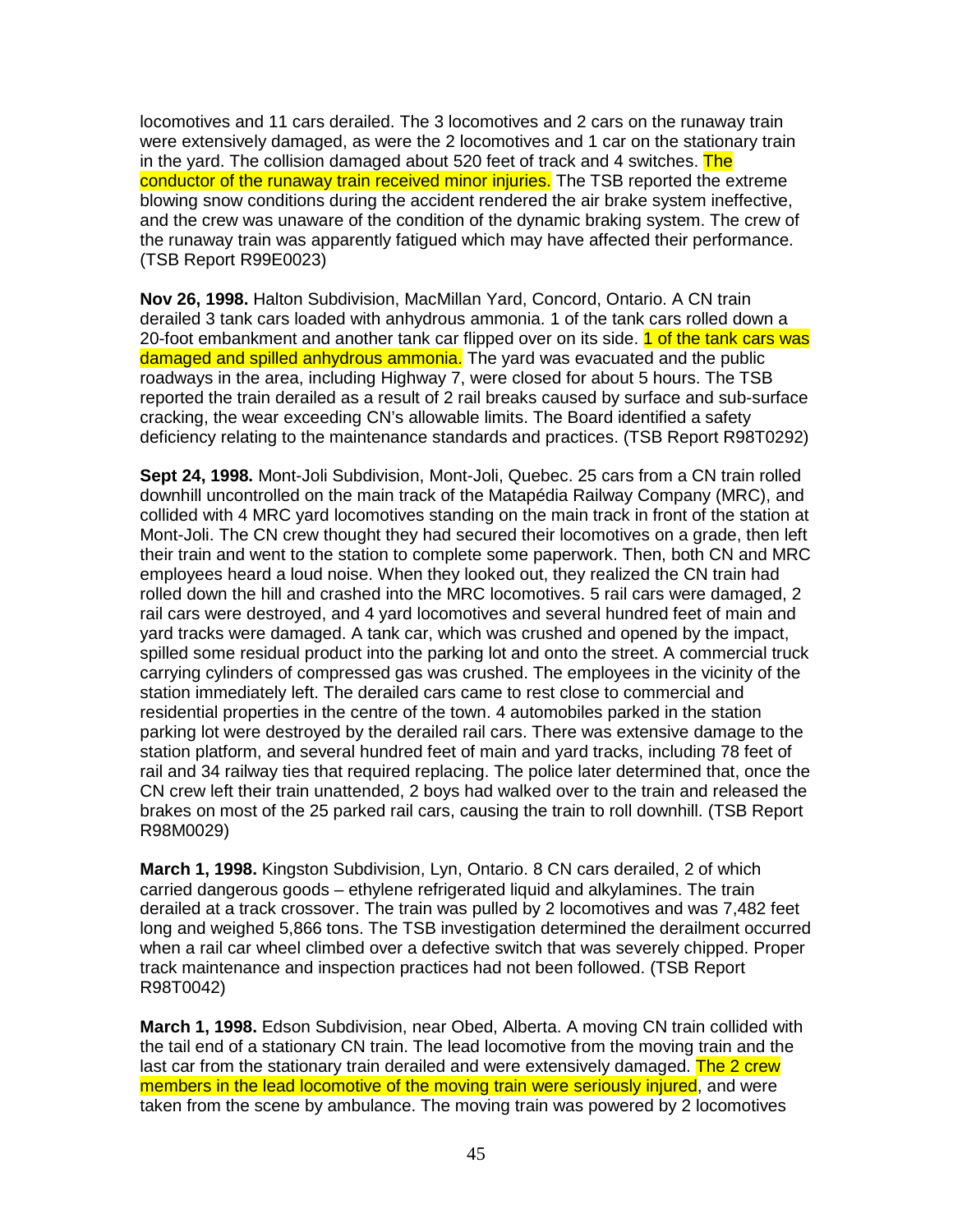and was hauling 20 loaded and 33 empty cars. It was 3,140 feet long and weighed 3,490 tons. The stationary train consisted of 4 locomotives and 100 loaded cars. It was 6,140 feet long and weighed 13,850 tons. The TSB reported the collision occurred because the crew of the moving train did not maintain adequate vigilance and miscalculated how far away the stationary train was located. (TSB Report R98C0022)

**Nov 24, 1997.** Diamond Subdivision, Carrier, Quebec. While a CN train was proceeding from a stop signal at a siding, a tank car loaded with sulphuric acid split open, spilling its entire contents. The extent of environmental damage was not disclosed. The TSB determined that the tank car had been fabricated with a gap and missing butt weld, in variance with approved design drawings, and that it fractured under normal service loading at a pre-existing crack. The TSB has pointed out many times to CN and Transport Canada the risks associated with the frequent inferior construction of tank cars that carry dangerous goods, including oil and other hazardous products. (TSB Report R97D0253)

**May 6, 1997.** Kingston Subdivision, Coteau-du-Lac, Quebec. A CN train dropped into a depression in the subgrade on the main track and derailed 2 locomotives and 12 freight cars. The lead locomotive toppled over on its side. The fuel tanks on both locomotives were punctured and about 12,000 litres of diesel fuel spilled into the Rouge River which was only 10m from the railway tracks. Although emergency personnel placed booms and absorption materials in the river, very little diesel fuel (1,000 litres) was recovered. The extent of environmental damage, especially to the river and the river shoreline, was not disclosed. 2 crew members were injured. The train consisted of 2 locomotives and 19 loaded cars. It was 1,060 feet long and weighed 1,000 tons. The 2 locomotives and 12 freight cars were damaged, and about 270 feet of track were destroyed. The TSB reported the derailment occurred because the subgrade collapsed under the moving train as a result of weak, water-saturated clays in and around the embankment. The Board was concerned that CN maintenance and inspection employees were not apparently sensitive to the hazards posed by unusual events in bodies of water adjacent to railway embankments. The TSB also reported that locomotive fuel tanks are particularly prone to puncture and spilling of diesel fuel at derailment. (TSB Report R97D0113)

**March 27, 1997.** Ashcroft Subdivision, Conrad, British Columbia. A CN train travelling from Boston Bar to Kamloops encountered a large railbed depression and derailed on the main track near Conrad. Both crew members were killed. 2 locomotives, 14 freight cars and about 1,200 feet of main track and siding were destroyed. Loaded open hopper sulphur cars stored on an adjacent siding were hit and also derailed, and some of these cars overturned and spilled their contents. Fuel spilled from the derailed locomotives and ignited. The resulting fire engulfed the derailed equipment and scattered container contents. The fire was finally extinguished March 28. Fire again erupted around the locomotives March 29 and took several hours to extinguish. The TSB ascertained that improper drainage of run-off from the adjacent Trans-Canada Highway contributed to destabilizing the railway subgrade which then collapsed, causing the derailment. (TSB Report R97V0063)

**Aug 12, 1996.** Edson Subdivision, east of Edson, Alberta. All 3 occupants in the lead locomotive of a CN freight train were fatally injured when their train, which was travelling about 54 mph on the main track, collided head-on with 20 runaway cars moving toward them at about 30 mph. The runaway cars had been left on a track in the Edson Yard with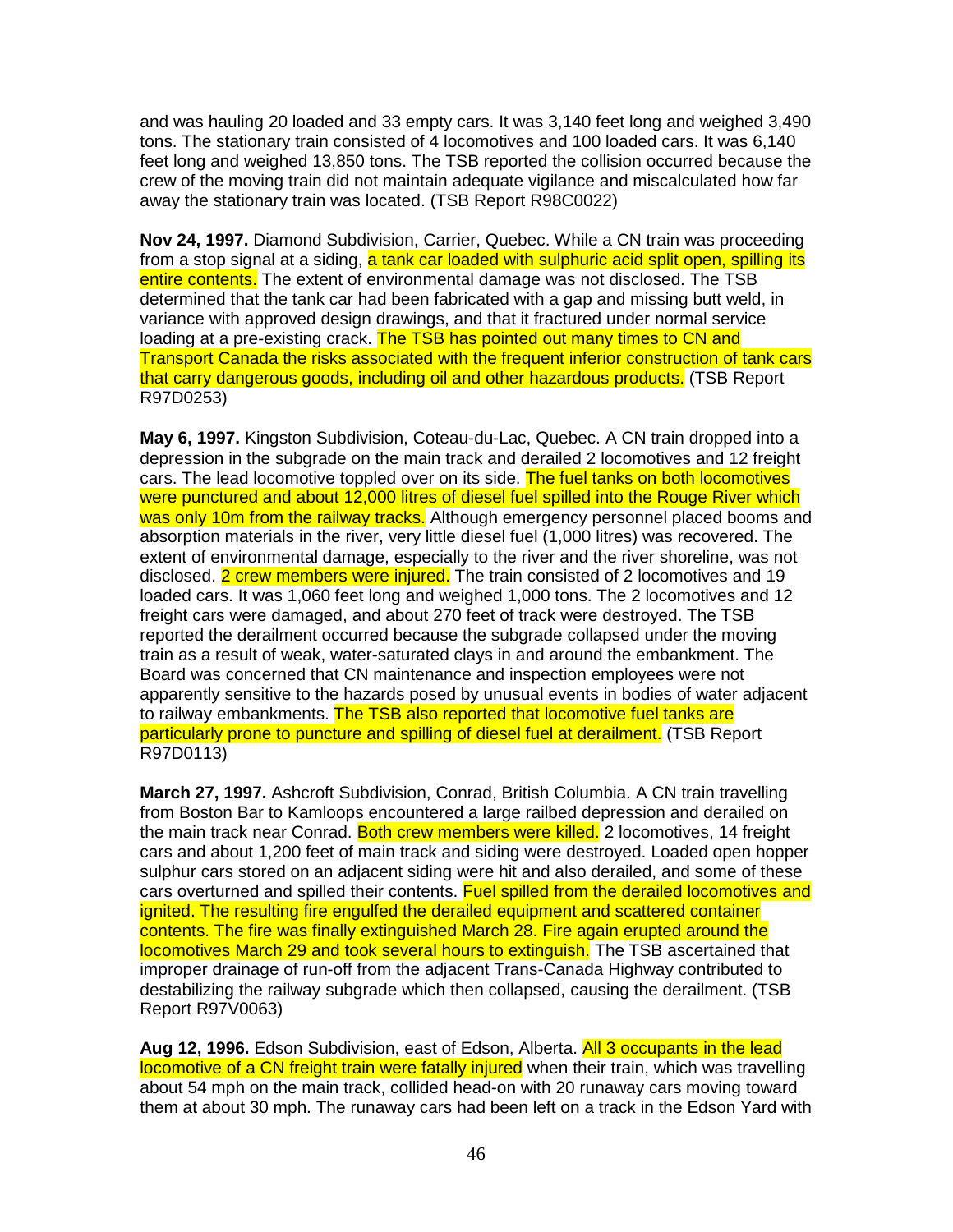their hand brakes on, which eventually failed to hold them, causing them to move onto the main track uncontrolled. The TSB reported that, for the years 1991 to 1996, 190 runaways were reported to the TSB and in spite of repeated warnings and recommendations issued by the TSB, the problem persisted. This particular runaway situation, which ended in 3 deaths, triggered a TSB investigation with wider scope and depth. Consequently, the TSB raised serious questions about the effectiveness of standard railway operating rules, rail traffic control systems, rail safety regulatory overview, and CN's safety management programs. (TSB Report R96C0172)

**July 2, 1996.** Aberdeen Subdivision, North Battleford, Saskatchewan. A CN train was unintentionally diverted onto a spur track, and collided head-on with a stationary and uncrewed CN freight train. The locomotives of both trains were extensively damaged, and 10 freight cars derailed. The **locomotive engineer was injured** when he jumped from the train. The moving train consisted of 3 locomotives and 88 loaded cars. It weighed 10,000 tons and was 6,500 feet long. The TSB determined that the switch for the spur track was inadvertently left in the reverse position. The train was also travelling at an excessive speed, according to the TSB. (TSB Report R96W0171)

**April 24, 1996.** Hagersville Subdivision, Nanticoke, Ontario. A CN train crew was switching at the Esso oil refinery near Nanticoke, when 5 tank cars went out of control. The cars rolled southward about 2 miles, crossed over 2 public road crossings and through the Ontario Hydro thermal generating plant building. The cars continued another 600 feet to the end of the track where the 2 leading cars derailed. 1 derailed car contained sulphuric acid and the other derailed car that flipped over on its side contained sulphuric acid residue. Both derailed cars were damaged. There was substantial damage to private property, including a car mover which had been standing on the track in the Ontario Hydro building. It was pushed ahead of the runaway cars to the end of the track and was destroyed. The entrance gate to Ontario Hydro's property was also destroyed. There was damage to CN's track. The TSB determined the tank cars rolled away and derailed because they were not securely coupled during a switching operation. (TSB Report R96T0137)

**March 11, 1996.** Sussex Subdivision, River Glade, New Brunswick. A CN train derailed 22 freight cars on the main track. 16 of the derailed cars were tank cars loaded with various dangerous goods including gasoline, butane and fuel oil. About 455 litres of gasoline spilled from 1 tank car and butane was released into the atmosphere from 2 leaking pressure tank cars. As a precautionary measure, 8 residents in the area were evacuated. The extent of environmental damage was not disclosed. About 400 feet of track were destroyed and about 1,000 feet of track were extensively damaged. 18 derailed cars were destroyed, and the remaining 4 were damaged. The train was powered by 3 locomotives and was hauling 27 loaded cars, 17 empty cars and 9 residue cars. It was 3,200 feet long and weighed 3,500 tons. The TSB determined that a defective rail led to the derailment. (TSB Report R96M0011)

**March 10, 1996.** Saint-Maurice Subdivision, Dix, Quebec. A CN freight train derailed 27 cars. 4 of the derailed cars were residue cars, 2 contained gasoline residue and the other 2 contained diesel fuel residue. 4 of the derailed loaded gondola cars were dug into the subgrade and several other cars were piled on top of the gondola cars. The ore concentrate from the gondola cars spilled over the subgrade and covered the tracks. At least 1 of the derailed cars came to rest on a bridge deck. The bridge deck was destroyed and the girders were extensively damaged. The train consisted of 3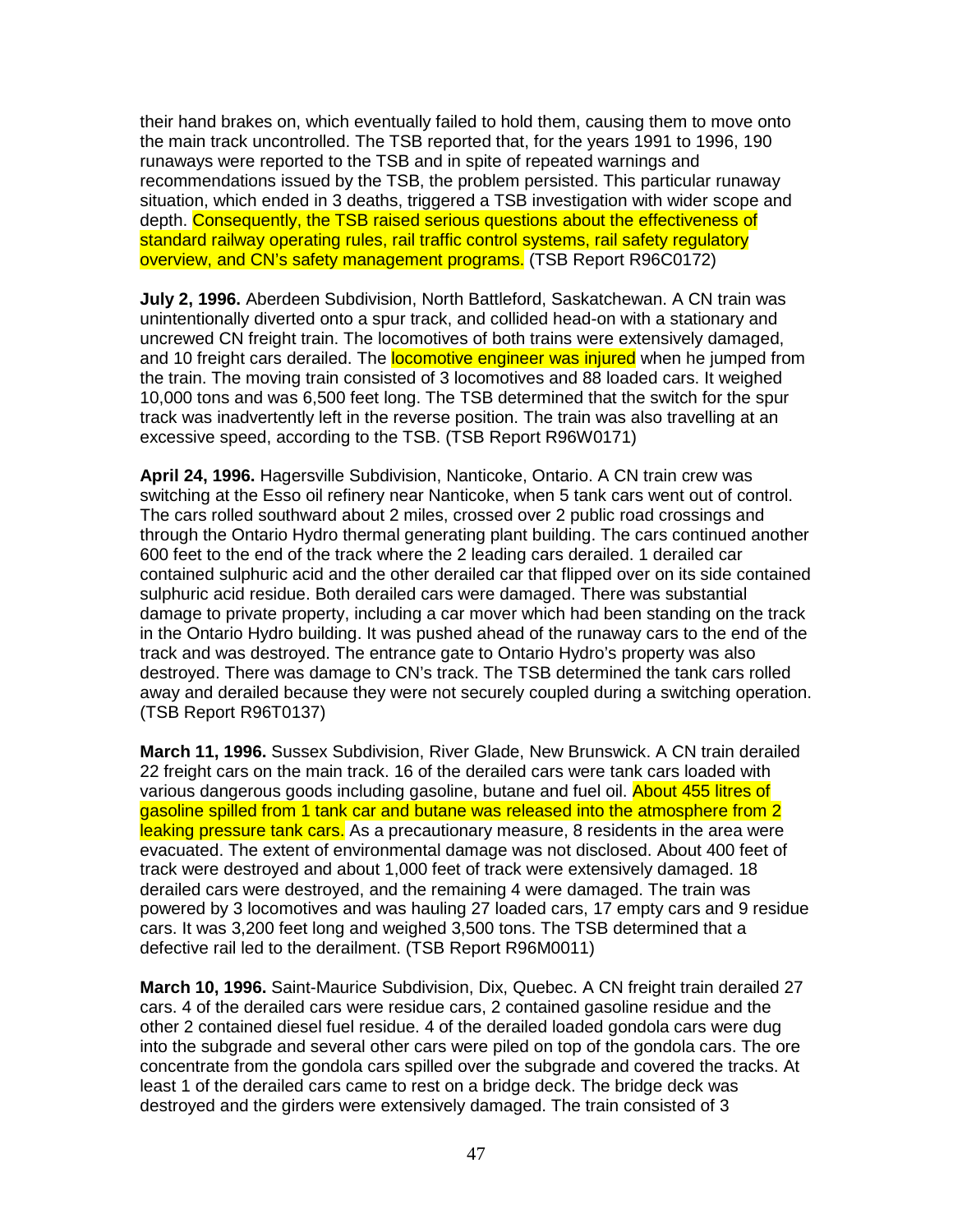locomotives and 76 cars. It was 4,526 feet long and weighed 7,394 tons. The TSB was not able to determine the cause of the derailment because key rail car components and pieces of rail were missing. (TSB Report R96D0035)

**March 6, 1996.** Halton Subdivision, MacMillan Yard, Toronto, Ontario. A remote controlled CN train collided with a standing CN train in the yard, derailing 7 cars. 4 of the derailed cars rolled down a small embankment onto a paved yard roadway. A tank car loaded with ethylene oxide flipped upside down and came to rest on its top, and was extensively damaged. 2 tank cars containing petroleum product residue also derailed, 1 of them knocked over on its side. Because of the upside down tank car with flammable and toxic contents, emergency procedures were implemented. 2 yard locomotives and 7 cars were damaged, some of them extensively. About 250 feet of track and 1 crossover switch were damaged. The TSB determined that the derailment occurred because the crew running the train by remote control lost sight of the head of the train in an unsafe part of the yard. (TSB Report R96T0080)

**Feb 27, 1996.** Bécancour Subdivision, near St. Grégoire, Quebec. 59 cars from a CN train that had been left on the main track, standing unattended with no hand brakes applied, rolled away unnoticed for about 4,000 feet and struck another CN train on the Lama Warehouse Spur. The impact derailed 1 locomotive and 13 cars, 11 of which were tank cars containing dangerous goods residue. The locomotive and 2 tank cars containing caustic soda (corrosive substance) residue were knocked on their sides; and 7 other tank cars containing caustic soda residue, 2 containing chlorine (poisonous gas) residue and 2 box cars also derailed. A fuel tank on the overturned locomotive was punctured and spilled about 9,000 litres of diesel fuel. The extent of environmental damage was not disclosed. 1 box car was destroyed, 1 locomotive and 7 cars were extensively damaged, and 6 cars were damaged. About 200 feet of track were destroyed. 1 crew member was seriously injured. The runaway train weighed 3,600 tons and was 3,000 feet long. The TSB determined that the air brakes on the 59 runaway cars were accidentally released when the cars were uncoupled. Unfortunately, hand brakes had not been applied to any of the cars. (TSB Report R96D0029)

**Jan 31, 1996.** Joliette Subdivision, Charette, Quebec. 2 CN trains carrying dangerous goods residue cars collided. 2 box cars were destroyed, and 1 locomotive, 2 box cars and 1 flat car were extensively damaged. One of the trains comprised 2 locomotives, 60 loaded cars and 6 residue cars. The train was 3,980 feet long and weighed 6,770 tons. The other train consisted of 2 locomotives, 8 loaded cars, 28 empty cars and 3 residue cars. It was 2,200 feet long and weighed 1,830 tons. The TSB reported that the crew in the train that caused the collision and derailment should have used the automatic brake as well as the independent brake to stop their train. (TSB Report R96D0018)

**Jan 11, 1996.** Allanwater Subdivision, near Armstrong, Ontario. Opposing CN hi-rail vehicles collided in a curve. The driver of 1 of the vehicles sustained serious injuries in the collision. The driver of the other vehicle sustained minor injuries after jumping from the vehicle prior to impact. The TSB determined that the opposing hi-rails, travelling in an area of restricted sight-lines and frosty rail conditions, were operated at excessive speeds that did not permit them to stop before colliding. (TSB Report R96T0008)

**Dec 14, 1995.** Pelletier Subdivision, Edmundston, New Brunswick. A group of unattended freight cars recently uncoupled from locomotives in the Edmundston Yard rolled away uncontrolled for about 4,800 feet through a main track switch. They came to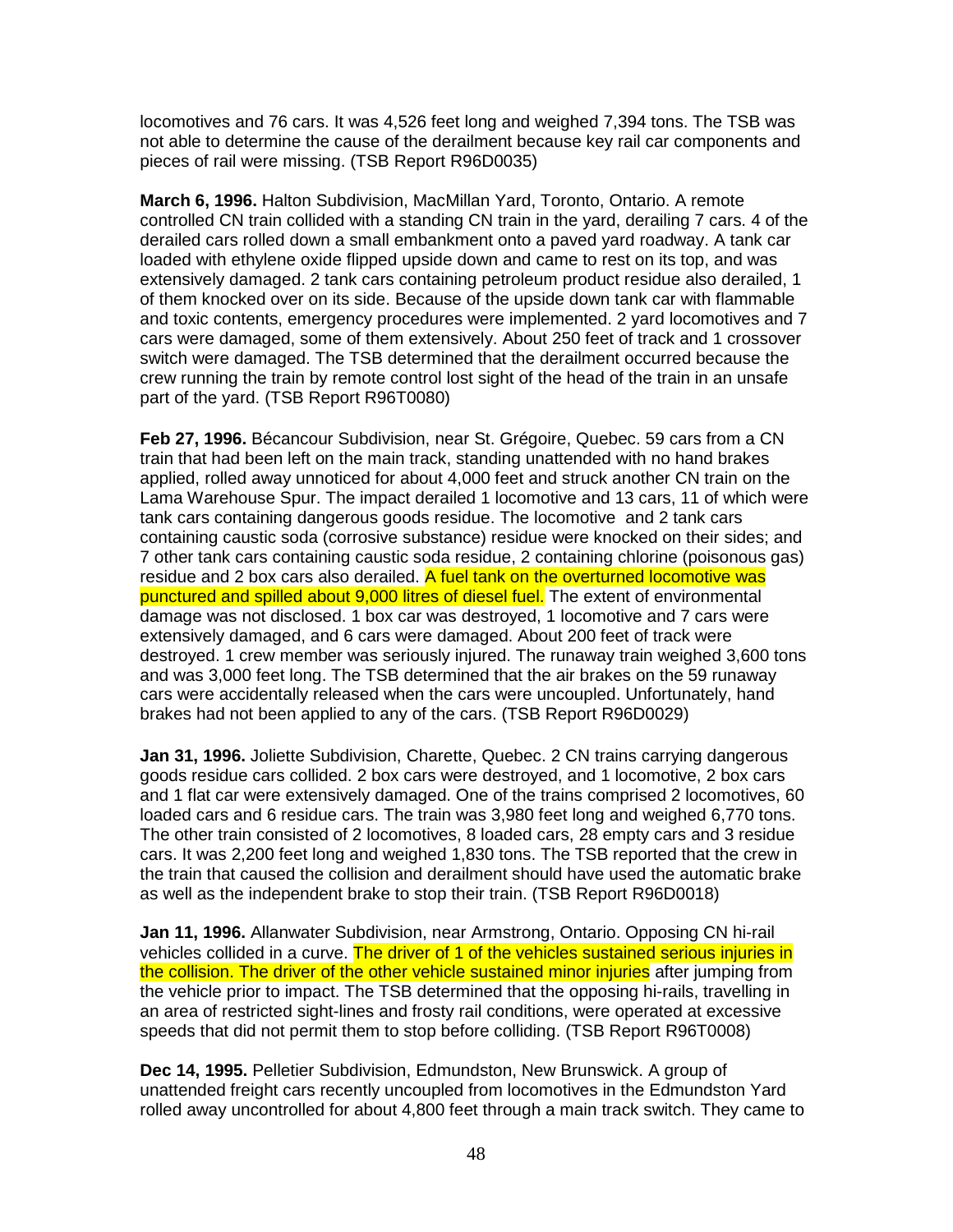a stop with about 15 cars standing on the main track. A switch that the cars had rolled through onto the main track was damaged. The TSB reported the cars were not properly secured (hand brakes not applied) when the locomotives were uncoupled, which resulted in the cars running away downhill uncontrolled. (TSB Report R95M0072)

**Nov 5, 1995.** Sprague Subdivision, Symington Yard, Winnipeg, Manitoba. A remotely controlled CN train in the yard separated, which led to the derailment of 1 locomotive and 12 cars. The derailed cars fouled the adjacent track and were struck by another remote-controlled CN train, derailing 2 locomotives, 2 booster units and 6 cars from that train. 12 cars were destroyed, and 1 locomotive and 1 car were damaged from one of the remote controlled trains. 1 car was destroyed and 2 locomotives, 2 booster units, and 5 cars were damaged from the other remote controlled train. Some of the derailed cars toppled over on their sides and were piled on top of one another. About 600 feet of track were damaged. The TSB determined that, in both accidents, the remote control operating system did not provide the operators with safeguards and technology sufficient to ensure the safe operation of their respective trains. (TSB Report R95W0291)

**Aug 20, 1995.** Dundas Subdivision, Brantford Yard, Brantford, Ontario. A CN train derailed 3 tank cars loaded with dangerous goods (butane) in the yard. The residents of 9 nearby homes were evacuated as a safety precaution. The TSB reported the derailment was a result of the conductor not being positioned properly to control the train being shoved into the yard tracks. He also miscalculated the number of cars that would fit on a particular yard track. (TSB Report R95T0262)

**June 23, 1995.** Saint-Laurent Subdivision, Taschereau Yard, Saint-Laurent, Quebec. A CN train collided with another CN train in the yard. **1 employee was injured.** The TSB determined the collision was caused by the crews from the 2 trains receiving simultaneous permission to use the same track in opposing directions (toward one another). They were both operating at speeds that did not allow them to stop as they approached one another. The TSB has repeatedly suggested that the Canadian Rail Operating Rules build in a speed safety margin to account for trains that are approaching one another. (TSB Report R95D0097)

**June 21, 1995.** Cran Subdivision, La Doré, Quebec. A CN freight train derailed 4 locomotives and 8 cars at a washout. About 31,800 litres of diesel fuel were spilled from the derailed locomotives. The extent of environmental damage was not disclosed. 3 cars were destroyed, and 4 locomotives and 5 cars were extensively damaged. About 700 feet of main track were destroyed. The train consisted of 4 locomotives, 3 loaded cars and 57 empty cars. It was 3,800 feet long and weighed 2,300 tons. The TSB determined the derailment was caused by a washout of subgrade and ballast resulting from a sudden surge of water from a breached beaver dam at Sarry Lake. The train was also traveling above the maximum permissible speed just before the derailment. (TSB Report R95D0093)

**June 6, 1995.** Saint-Laurent Subdivision, Langelier Spur, Saint-Léonard, Quebec. A locomotive was pushing a tank car toward a public crossing when the train hit a tractortrailer. The conductor and trainman were riding on the platform at the leading end of the tank car. Although some hand gestures were made by the trainman as the tractor-trailer approached the crossing, no one got off the train to flag and stop the truck, as required. The conductor got caught between the train and the tractor-trailer and was fatally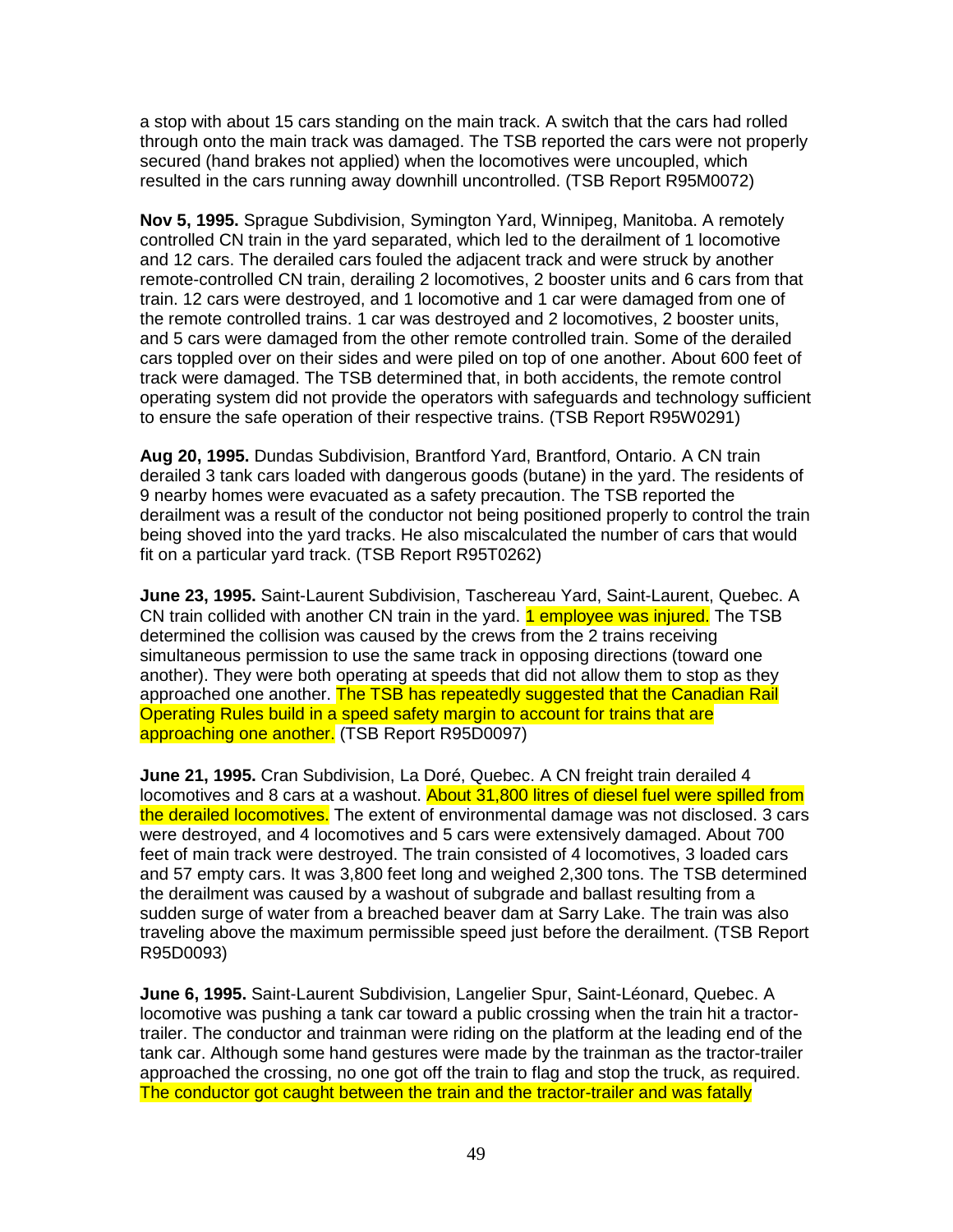injured. The TSB reported the collision resulted when the train crew elected not to stop and flag traffic from the ground. The absence of a flagman at the crossing permitted the tractor-trailer to approach the crossing without stopping. Ambiguous hand gestures from the trainman interpreted by the tractor-trailer driver as an indication to proceed rather than stop also contributed to the accident. (TSB Report R95D0081)

**April 6, 1995.** Napadogan Subdivision, Napadogan, New Brunswick. A CN train derailed 8 freight cars. 2 of the derailed cars were tank cars loaded with dangerous goods caustic soda. 3 of the derailed cars were damaged. About 400 feet of track and a switch were destroyed. Rail ties were severely damaged for about 150 feet. The train consisted of 3 locomotives, 51 loaded cars and 15 empty cars. It was 4,200 feet long and weighed 6,100 tons. The TSB reported the train came off the main track at an excessive speed. Track irregularities induced oscillations, and a wheel climb derailment of a covered hopper car destroyed the track and derailed 7 other cars. (TSB Report R95M0027)

**Feb 23, 1995.** Montmagny Subdivision, Saint-François, Quebec. The trailing sleeper car derailed from a Via Rail passenger train at a switch and side-swiped an empty box car. The derailed Via car sustained extensive damage and the box car sustained minor damage. About 5,460 feet of track were damaged, and 2 switches were extensively damaged. The 7 passengers occupying the derailed Via car continued their trip in forward coaches. The train consisted of 1 locomotive, 4 coaches, 5 sleeper cars, 1 diner car and 1 baggage car. There were 195 passengers and 13 service personnel on the train. The TSB reported that a switch broke, which resulted in the last Via car being diverted onto another track and derailing. Switch parts were worn. CN was responsible for maintaining the track and switches. (TSB Report R95Q0014)

**Feb 16, 1995.** Strathroy Subdivision, London, Ontario. A CN freight train collided with the rear of a stationary CN freight train. The force of the collision propelled the stationary train forward where it collided with another stationary CN freight train. The locomotive engineer and conductor in the train that caused the collisions sustained serious injuries. A total of 2 locomotives and at least 10 cars derailed. 2 cars were destroyed, 2 locomotives and 3 cars were extensively damaged, and 3 cars sustained minor damage. 400 feet of track were extensively damaged. 1 fuel tank was punctured, spilling about 500 litres of diesel fuel. The extent of environmental damage was not disclosed. The TSB determined the locomotive engineer of the moving train probably fell asleep and not only missed a signal, but did not appear to do anything to try and stop his train from colliding with the first stationary train. The conductor was not attentive to train operation and did not provide the necessary backup to the locomotive engineer. (TSB Report R95S0021)

**Jan 29, 1995.** Stamford Subdivision, near Netherby, Ontario. A CN freight train collided with the rear end of another CN freight train. The derailed units included: the 3 locomotives from the train that rear-ended the other train, and 3 covered hopper cars and the caboose from the train that was hit. The caboose and 2 hopper cars were destroyed. 3 locomotives and 1 hopper car were damaged. The train that hit the other one consisted of 3 locomotives, 53 loaded cars and 6 empty cars; and was 3,473 feet long and weighed 6,189 tons. The train that got hit consisted of 2 locomotives, 19 loaded cars and an unoccupied caboose; and was 2,011 feet long and weighed 1,793 tons. The locomotive engineer and a conductor, located in the lead locomotive of the train that was hit, were injured. The TSB reported that the collision occurred because the train that hit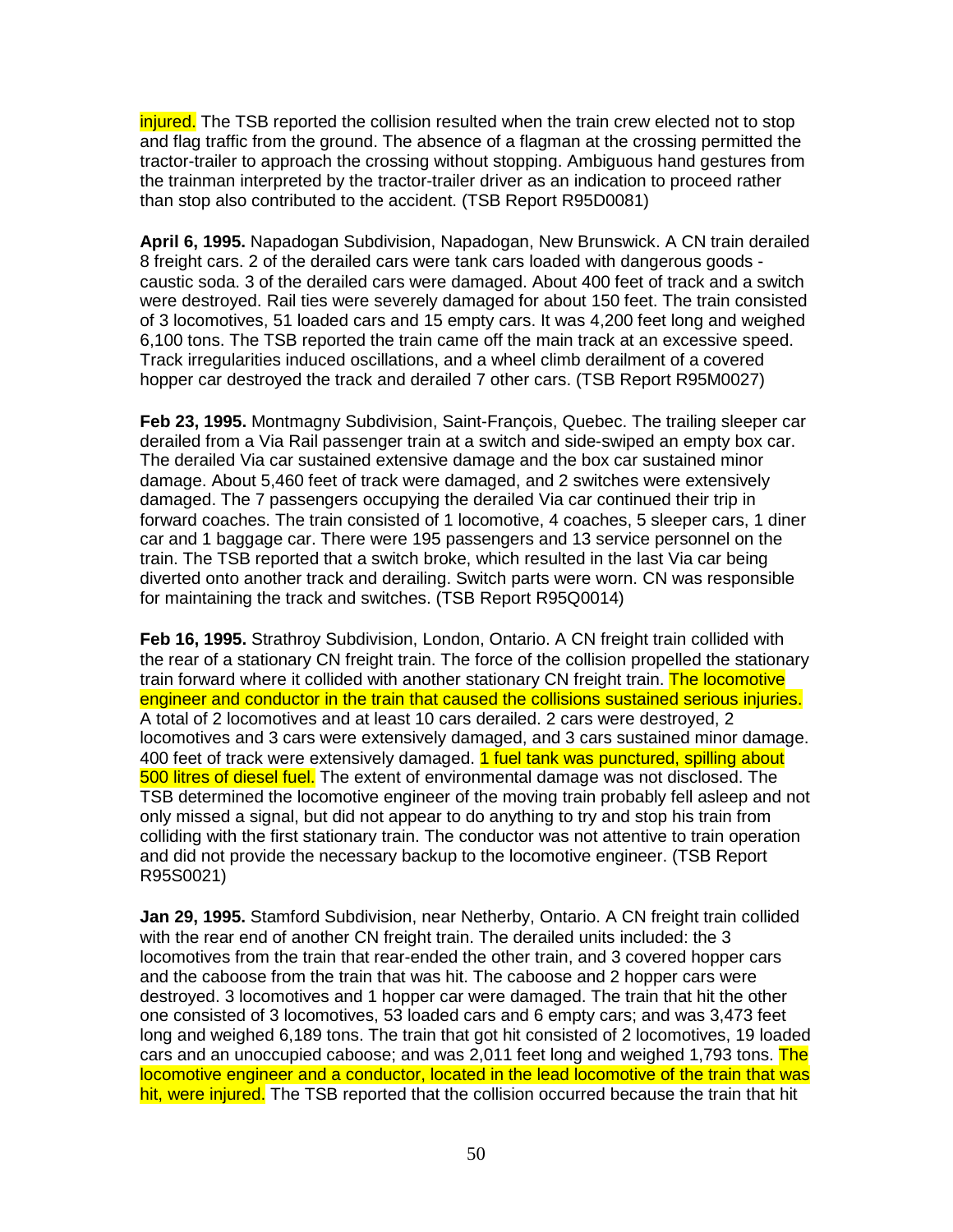the other train was travelling much faster than the maximum speed permitted. (TSB Report R95T0023)

**Jan 21, 1995.** La Tuque Subdivision, Gouin, Quebec. A CN train derailed 28 cars at a curve in the track. The cars were loaded with sulphuric acid, which spilled from 11 derailed tank cars into Petit lac Masketsi and the Tawachiche River. 3 cars fell into Petit lac Masketsi, 14 lay inverted near the lake shore and 11 were lying on their sides near the track. 2 tank cars lost their entire sulphuric acid loads, 6 lost about 50%, and 3 others lost about 20%. About 230,000 litres of toxic sulphuric acid spilled and settled on the bottom of Petit lac Masketsi in about 33m of water. Provincial authorities instructed local residents not to use lake water until the contamination was "neutralized". It took over 3 months to bring the pH level of the water in the lake back to its normal level. About 725 tonnes of limestone were used to neutralize the acid. Although the TSB reported that the spill caused environmental damage, the extent of damage was not disclosed. It can be expected that the environmental damage was significant, considering the volume of toxic sulphuric acid that was spilled. This would have been devastating to fish, other wildlife and other aquatic life. (The lake is a popular fishing lake.) 22 of the derailed cars were extensively damaged and 6 were scrapped. About 2,000 feet of track were destroyed and 500 feet of track were damaged. A railway bridge was extensively damaged. The TSB determined the derailment was caused by lateral track movement, likely attributable to rotting rail ties. The Board also reported that sulphuric acid tank cars are usually loaded to the maximum allowable weight, which causes severe weight stress over a relatively short length of track. (TSB Report R95D0016)

**Oct 28, 1994.** Halton Subdivision, Etobicoke, Ontario. A CN freight train collided with the rear of a stationary CN freight train on the main track. The lead locomotive of the moving train and 2 empty hopper cars in the stationary train derailed. The TSB determined the moving train was traveling much faster than the prescribed maximum limit, and the crew was fatigued. (TSB Report R94T0334)

**Oct 19, 1994.** Lac-Saint-Jean Subdivision, Lac Edouard, Quebec. A CN freight train derailed 12 cars at a curve in the track - 7 box cars and 5 gondola cars. 6 cars were extensively damaged and 6 sustained minor damage. The train consisted of 3 locomotives, 50 loaded cars and 1 empty car. It weighed 4,976 tons and was 3,482 feet long. The TSB determined that a misaligned track rolled over and caused the derailment. (TSB Report R94Q0054)

**March 6, 1994.** York Subdivision, Markham, Ontario. As a CN freight train passed through a curve, it derailed 21 cars. 18 rail cars sustained extensive damage and 3 were slightly damaged. The contents of 1 car loaded with clay were spilled throughout the derailment area. Other derailed cars carried paper products and 2 tank cars were loaded with caprolactam. About 1,700 feet of main track were destroyed and a railway bridge was damaged. The train consisted of 2 locomotives, 42 loaded cars and 50 empty cars. It was 5,320 feet long and weighed 6,600 tons. The TSB determined the derailment was a result of a rail that failed. The Board reported that the rail at the accident site was nearly worn to condemning limits, and was scheduled for replacement. (TSB Report R94T0072)

**Jan 30, 1994.** Ruel Subdivision, near Westree, Ontario. A CN freight train derailed 23 cars as the train passed through a curve. 3 tank cars containing dangerous goods spilled